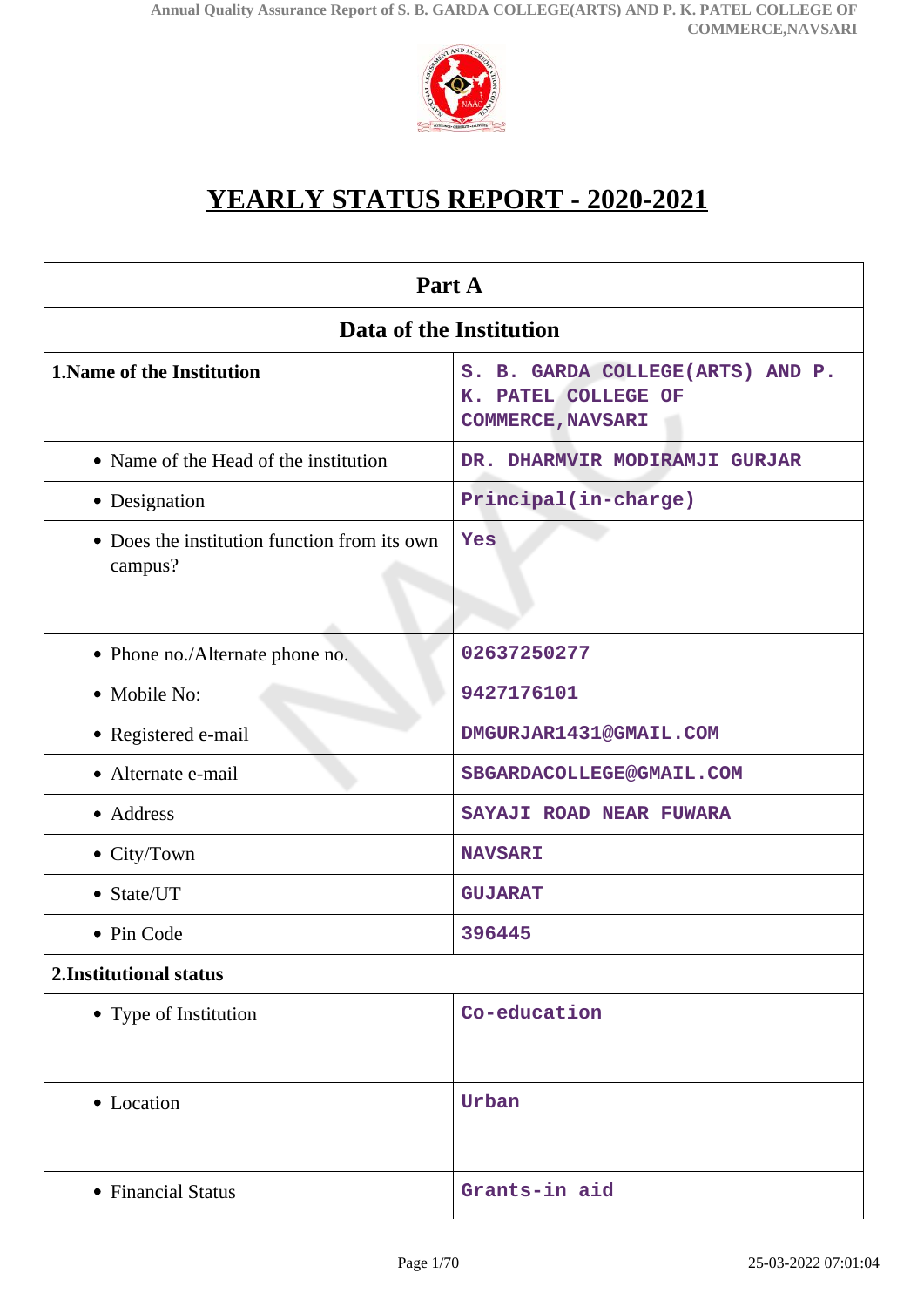| • Name of the Affiliating University                                                                              |                                 |             | <b>VEER NARMAD SOUTH GUJARAT</b><br>UNIVERSITY, SURAT                                                 |                                |  |                              |        |                  |
|-------------------------------------------------------------------------------------------------------------------|---------------------------------|-------------|-------------------------------------------------------------------------------------------------------|--------------------------------|--|------------------------------|--------|------------------|
|                                                                                                                   | • Name of the IQAC Coordinator  |             |                                                                                                       |                                |  | DR. HITESHKUMAR J. PATEL     |        |                  |
| $\bullet$ Phone No.                                                                                               |                                 |             |                                                                                                       | 02637250277                    |  |                              |        |                  |
| • Alternate phone No.                                                                                             |                                 |             |                                                                                                       | 9879038709                     |  |                              |        |                  |
| • Mobile                                                                                                          |                                 |             |                                                                                                       | 9879038709                     |  |                              |        |                  |
| • IQAC e-mail address                                                                                             |                                 |             |                                                                                                       |                                |  | SBGARDACOLLEGEIQAC@GMAIL.COM |        |                  |
|                                                                                                                   | • Alternate e-mail address      |             |                                                                                                       |                                |  | HITESHPATEL1669@GMAIL.COM    |        |                  |
| 3. Website address (Web link of the AQAR<br>(Previous Academic Year)                                              |                                 |             | http://sbgardacollege.org/wp-cont<br><u>ent/uploads/2021/03/AQAR-2019-20-</u><br>5.pdf                |                                |  |                              |        |                  |
| 4. Whether Academic Calendar prepared<br>during the year?                                                         |                                 |             |                                                                                                       | Yes                            |  |                              |        |                  |
| • if yes, whether it is uploaded in the<br>Institutional website Web link:                                        |                                 |             | http://sbgardacollege.org/wp-cont<br>ent/uploads/2021/03/ACADEMIC-<br><u> CALENDAR-2020-2021. jpg</u> |                                |  |                              |        |                  |
| <b>5. Accreditation Details</b>                                                                                   |                                 |             |                                                                                                       |                                |  |                              |        |                  |
| Cycle                                                                                                             | Grade                           | <b>CGPA</b> |                                                                                                       | Year of<br>Accreditation       |  | Validity from                |        | Validity to      |
| Cycle 1                                                                                                           | в                               |             | 2.27                                                                                                  | 2008                           |  | 16/09/2008                   |        | 16/09/2013       |
| <b>6.Date of Establishment of IQAC</b>                                                                            |                                 |             |                                                                                                       | 01/07/2015                     |  |                              |        |                  |
| 7. Provide the list of funds by Central / State Government<br>UGC/CSIR/DBT/ICMR/TEQIP/World Bank/CPE of UGC etc., |                                 |             |                                                                                                       |                                |  |                              |        |                  |
| Institutional/Depa<br>rtment /Faculty                                                                             | Scheme<br><b>Funding Agency</b> |             |                                                                                                       | Year of award<br>with duration |  |                              | Amount |                  |
| 0                                                                                                                 | $\boldsymbol{0}$                |             |                                                                                                       | $\mathbf 0$<br>0               |  |                              |        | $\boldsymbol{0}$ |
| 8. Whether composition of IQAC as per latest<br><b>NAAC</b> guidelines                                            |                                 |             | Yes                                                                                                   |                                |  |                              |        |                  |
| • Upload latest notification of formation of<br>IQAC                                                              |                                 |             | <b>View File</b>                                                                                      |                                |  |                              |        |                  |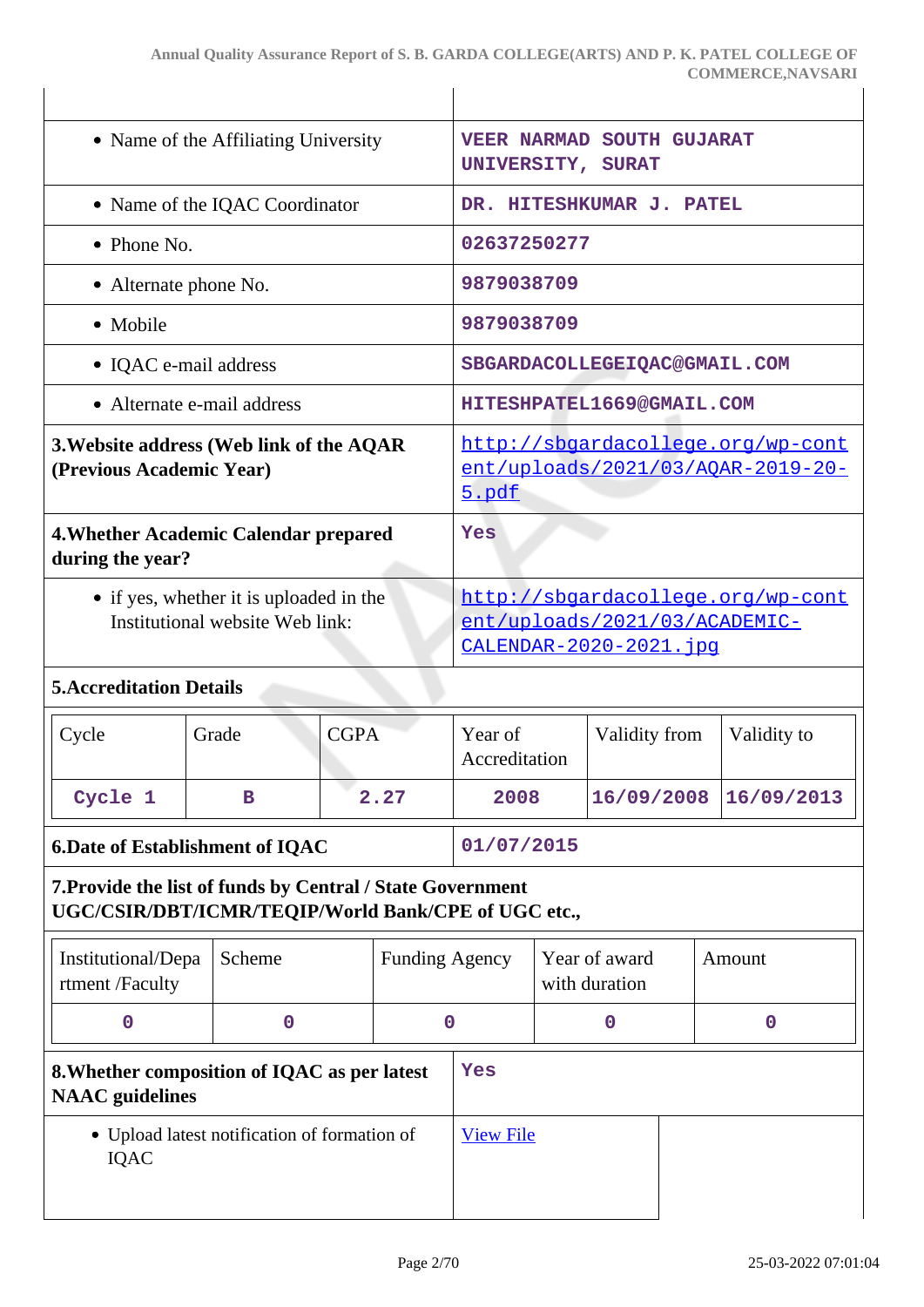| 9. No. of IQAC meetings held during the year                                                                                                                             | 3                |  |
|--------------------------------------------------------------------------------------------------------------------------------------------------------------------------|------------------|--|
| • Were the minutes of IQAC meeting(s) and<br>compliance to the decisions have been<br>uploaded on the institutional website?                                             | Yes              |  |
| • If No, please upload the minutes of the<br>meeting(s) and Action Taken Report                                                                                          | <b>View File</b> |  |
| 10. Whether IQAC received funding from any<br>of the funding agency to support its activities<br>during the year?                                                        | <b>No</b>        |  |
| • If yes, mention the amount                                                                                                                                             |                  |  |
| 11. Significant contributions made by IQAC during the current year (maximum five bullets)                                                                                |                  |  |
| <b>PARTICIPATED</b><br>IN NIRF 2020.                                                                                                                                     |                  |  |
| GUJARAT STATE INSTITUTIONAL RATING<br><b>PARTICIPATED</b><br>IN GSIRF<br>FRAMEWORK) 2020 AND GOT 2 STARS.                                                                |                  |  |
| <b>BLOOD DONATION CAMP.</b>                                                                                                                                              |                  |  |
| CLEANLINESS DRIVE BY NCC                                                                                                                                                 |                  |  |
| IN COVID-19 PANDEMIC<br><b>SOCIAL SERVICE</b>                                                                                                                            |                  |  |
| 12. Plan of action chalked out by the IQAC in the beginning of the Academic year towards<br>Quality Enhancement and the outcome achieved by the end of the Academic year |                  |  |
|                                                                                                                                                                          |                  |  |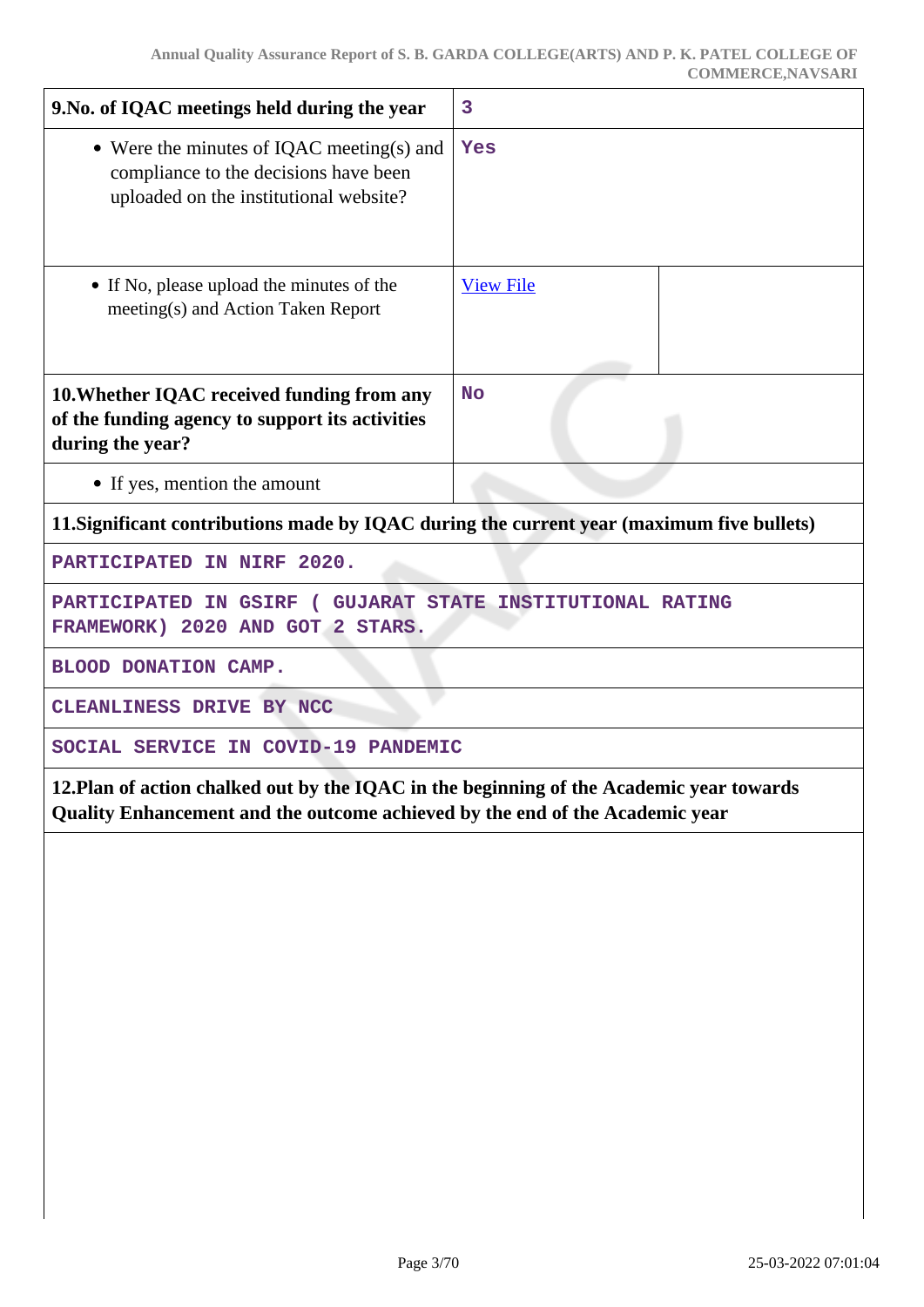| Plan of Action                                                                                                            | Achievements/Outcomes                                                                                                                                                               |
|---------------------------------------------------------------------------------------------------------------------------|-------------------------------------------------------------------------------------------------------------------------------------------------------------------------------------|
| To plan timetables for online<br>class and upcoming university<br>examinations.                                           | Decided collectively to plan<br>timetables of online classes and<br>make preparation for upcoming<br>university examinations.                                                       |
| To plan various co-curricular<br>activities and prepare an<br>activity calendar for the<br>current academic year 2021-22. | Decided collectively to plan<br>different student-centered<br>activities and prepare an<br>activity calendar under the<br>guidance of the chairman of<br>activity respectively.     |
| To organize online guest<br>lectures as departmental<br>activity.                                                         | Decided unanimously online mode<br>guest lecture in different<br>subjects as departmental<br>activity.                                                                              |
| To make preparation for new<br>entry level admission.                                                                     | Decided unanimously to make full<br>preparation for entry level<br>admission as per rules and<br>regulation of university under<br>the leadership of principal Dr.<br>D. M. Gurjar. |
| 13. Whether the AQAR was placed before<br>statutory body?                                                                 | <b>Yes</b>                                                                                                                                                                          |
| • Name of the statutory body                                                                                              |                                                                                                                                                                                     |
| Name                                                                                                                      | Date of meeting $(s)$                                                                                                                                                               |
| <b>IQAC</b>                                                                                                               | 13/01/2022                                                                                                                                                                          |
| 14. Whether institutional data submitted to AISHE                                                                         |                                                                                                                                                                                     |
| Year                                                                                                                      | Date of Submission                                                                                                                                                                  |
| $2020 - 21$                                                                                                               | 21/01/2022                                                                                                                                                                          |
| <b>Extended Profile</b>                                                                                                   |                                                                                                                                                                                     |
| 1.Programme                                                                                                               |                                                                                                                                                                                     |
| 1.1                                                                                                                       | 308                                                                                                                                                                                 |
|                                                                                                                           |                                                                                                                                                                                     |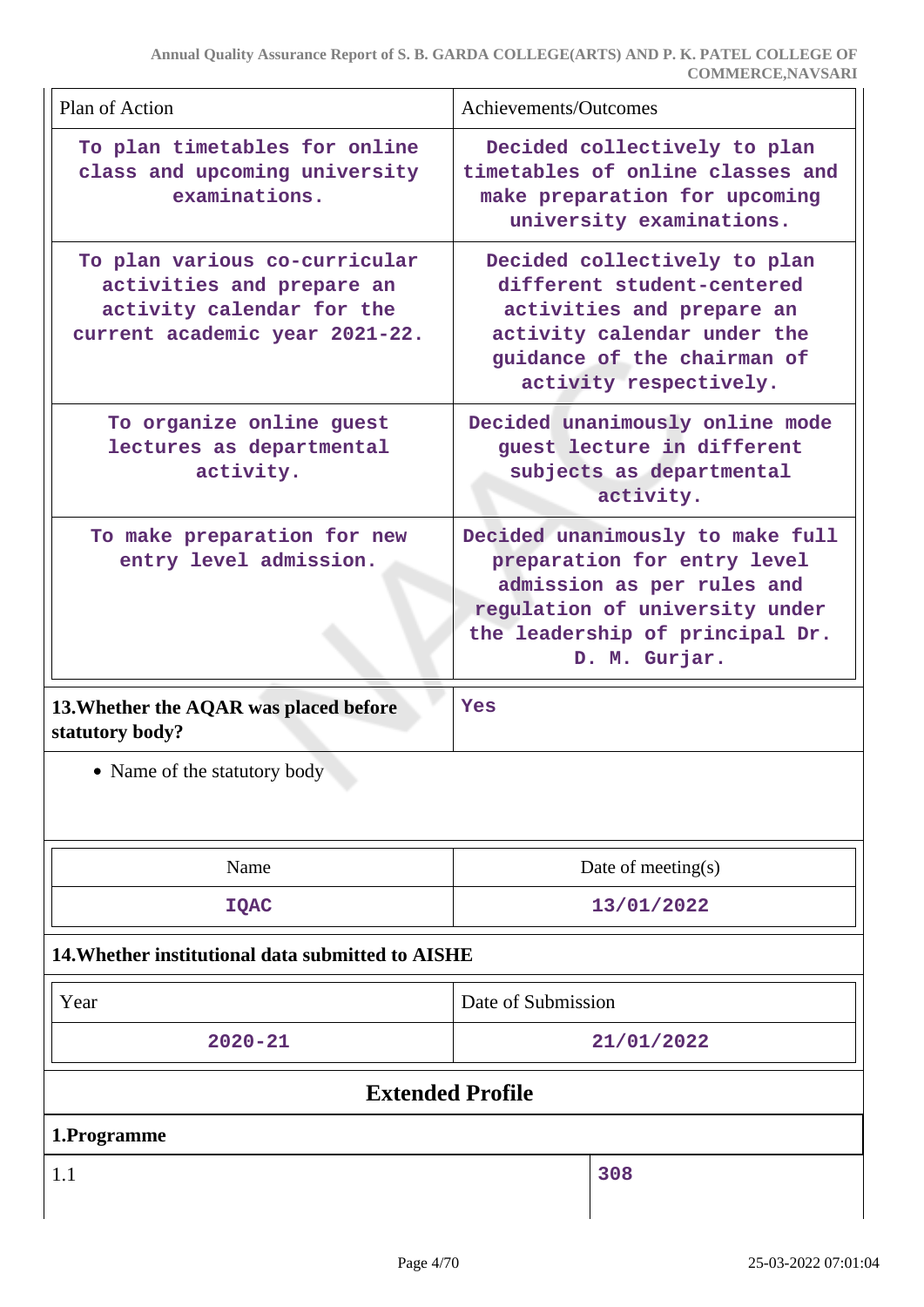| Number of courses offered by the institution across all programs<br>during the year            |                  |  |
|------------------------------------------------------------------------------------------------|------------------|--|
| <b>File Description</b>                                                                        | Documents        |  |
| Data Template                                                                                  | <b>View File</b> |  |
| 2.Student                                                                                      |                  |  |
| 2.1                                                                                            | 3216             |  |
| Number of students during the year                                                             |                  |  |
| <b>File Description</b>                                                                        | Documents        |  |
| Data Template                                                                                  | <b>View File</b> |  |
| 2.2                                                                                            | 650              |  |
| Number of seats earmarked for reserved category as per GOI/State<br>Govt. rule during the year |                  |  |
| <b>File Description</b>                                                                        | Documents        |  |
| Data Template                                                                                  | <b>View File</b> |  |
| 2.3                                                                                            | 553              |  |
| Number of outgoing/final year students during the year                                         |                  |  |
| <b>File Description</b>                                                                        | Documents        |  |
| Data Template                                                                                  | <b>View File</b> |  |
| 3.Academic                                                                                     |                  |  |
| 3.1                                                                                            | 19               |  |
| Number of full time teachers during the year                                                   |                  |  |
| <b>File Description</b>                                                                        | Documents        |  |
| Data Template                                                                                  | <b>View File</b> |  |
| 3.2                                                                                            | 60               |  |
| Number of Sanctioned posts during the year                                                     |                  |  |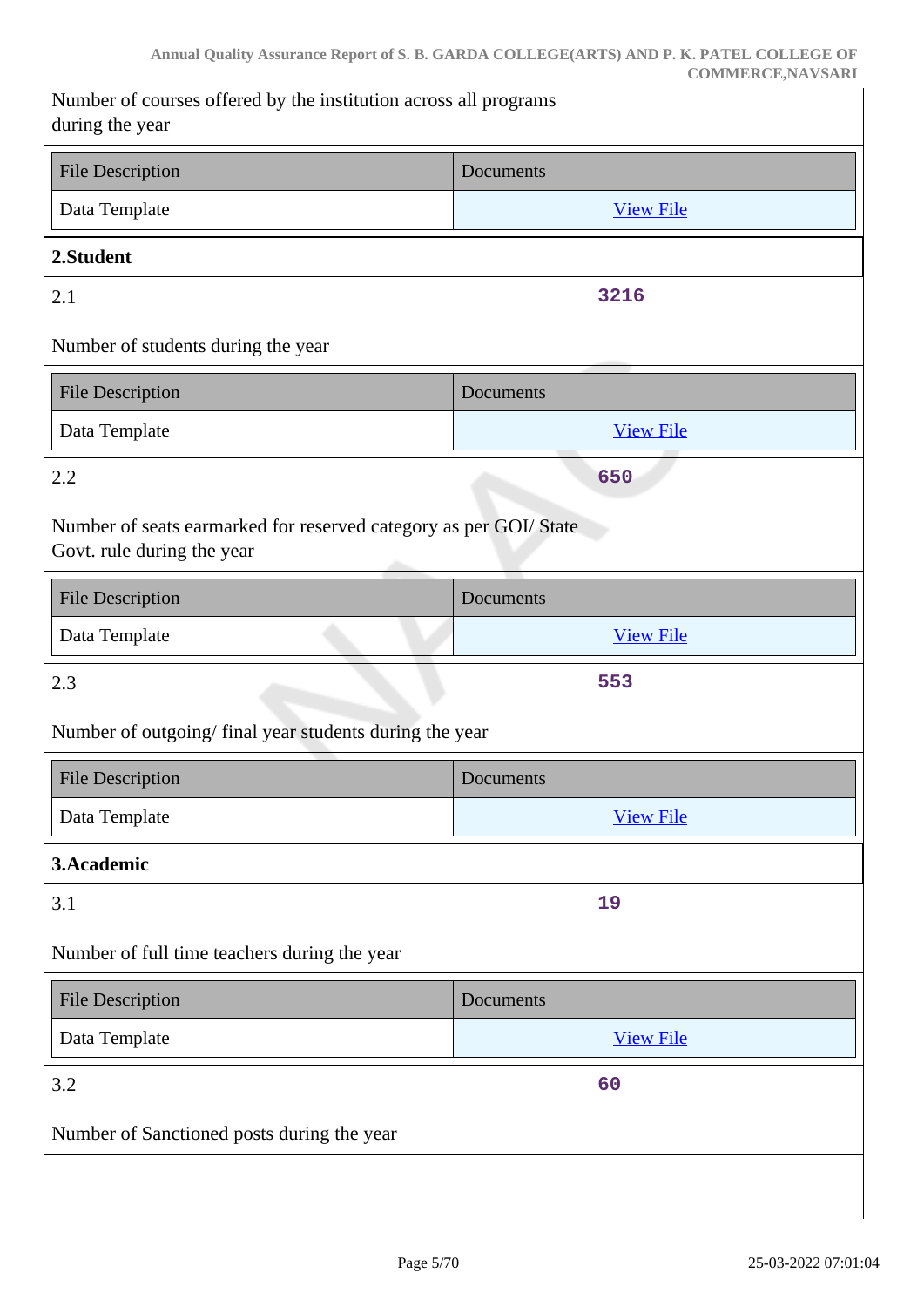| <b>File Description</b>                                                                                                                                                                                                                                                                                                                                                                                                                                                                                                                                                                                                                                                                                                                                                                                                                   | <b>Documents</b> |  |
|-------------------------------------------------------------------------------------------------------------------------------------------------------------------------------------------------------------------------------------------------------------------------------------------------------------------------------------------------------------------------------------------------------------------------------------------------------------------------------------------------------------------------------------------------------------------------------------------------------------------------------------------------------------------------------------------------------------------------------------------------------------------------------------------------------------------------------------------|------------------|--|
| Data Template                                                                                                                                                                                                                                                                                                                                                                                                                                                                                                                                                                                                                                                                                                                                                                                                                             | <b>View File</b> |  |
| 4.Institution                                                                                                                                                                                                                                                                                                                                                                                                                                                                                                                                                                                                                                                                                                                                                                                                                             |                  |  |
| 4.1                                                                                                                                                                                                                                                                                                                                                                                                                                                                                                                                                                                                                                                                                                                                                                                                                                       | 35               |  |
| Total number of Classrooms and Seminar halls                                                                                                                                                                                                                                                                                                                                                                                                                                                                                                                                                                                                                                                                                                                                                                                              |                  |  |
| 4.2                                                                                                                                                                                                                                                                                                                                                                                                                                                                                                                                                                                                                                                                                                                                                                                                                                       | 64.76            |  |
| Total expenditure excluding salary during the year (INR in lakhs)                                                                                                                                                                                                                                                                                                                                                                                                                                                                                                                                                                                                                                                                                                                                                                         |                  |  |
| 4.3                                                                                                                                                                                                                                                                                                                                                                                                                                                                                                                                                                                                                                                                                                                                                                                                                                       | 10               |  |
| Total number of computers on campus for academic purposes                                                                                                                                                                                                                                                                                                                                                                                                                                                                                                                                                                                                                                                                                                                                                                                 |                  |  |
| Part B                                                                                                                                                                                                                                                                                                                                                                                                                                                                                                                                                                                                                                                                                                                                                                                                                                    |                  |  |
| <b>CURRICULAR ASPECTS</b>                                                                                                                                                                                                                                                                                                                                                                                                                                                                                                                                                                                                                                                                                                                                                                                                                 |                  |  |
| 1.1 - Curricular Planning and Implementation                                                                                                                                                                                                                                                                                                                                                                                                                                                                                                                                                                                                                                                                                                                                                                                              |                  |  |
| 1.1.1 - The Institution ensures effective curriculum delivery through a well planned and documented<br>process                                                                                                                                                                                                                                                                                                                                                                                                                                                                                                                                                                                                                                                                                                                            |                  |  |
| The college ensures effective curriculum delivery through a well<br>planned and documented process. The IQAC prepares the academic<br>calendar of the college and also the concerned departments prepare<br>their departmental academic planning and distribution of work prior<br>to the commencement of every academic year. The academic calendar<br>specifies suitable available dates for significant academic and<br>other activities. The faculty members are instructed for the<br>academic activities on the commencement of every academic year. The<br>HODs arrange departmental meetings to distribute and assign the<br>workload. Considering the workload and planning held in the<br>departmental meetings, the syllabus is disseminated as per classes<br>and courses for teachers. Faculty members prepare semester-wise |                  |  |

**assignments on relevant topics.For effective curriculum delivery,**

**department of Psychology, there are practical and hence we have a**

**For the effective transmission and delivery of curricula some of our**

**teaching plan for the theory and the practical in the beginning of the academic year. Each teacher is provided with a teaching diary containing timetable, workload, semester wise teaching plan, daily teaching plans. The timetable committee prepares a general timetable and teachers conduct – classes according to the time table.**

**teachers integrate classroom teaching with ICT tools. In the**

**fine laboratory. Teachers also assign the students to prepare**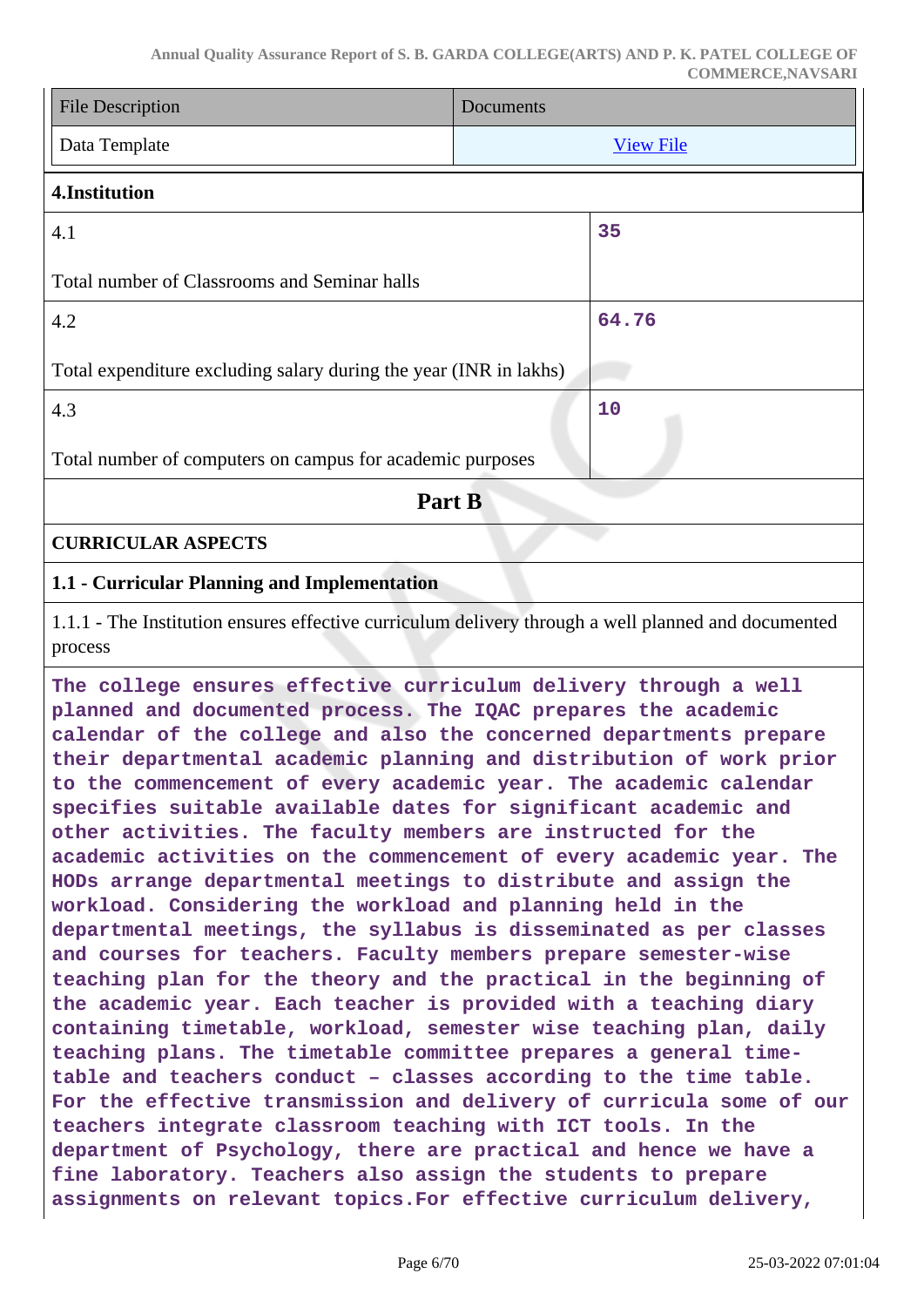**teachers use students-centric learning methods. Eg. The use of PPTs, charts, audio – video systems. The college also organizes guest lectures for effective curriculum delivery. The prospectus is well designed so as to let know and acknowledge the curricula by the students. The relevant program outcomes are displayed and highlighted in the library and also on the college website. College also provides special guidance to the slow learners under the "Remedial Coaching Scheme". Besides this the college has a mentoring system for academic – related issues.Library provides INFLIBNET, ejournals, N-LIST, Book Bank facility etc. The college also provides 50 mbps internet connectivity and also NAMO Wi-Fi facility for effective teaching-learning.**

**Every year, we collect feedback on curricula from all the stakeholders, it is then analyzed for the better prepared. All the Head of the departments are nominated in the concerned BoS by the University and they remain present as and when the meeting is held. Faculty members are also allowed to attend workshops/seminars conducted by the affiliated college/colleges for acquiring necessary skills for effective delivery of the curriculum.**

| <b>File Description</b>                | Documents        |
|----------------------------------------|------------------|
| Upload relevant supporting<br>document | No File Uploaded |
| Link for Additional information        | <b>Nil</b>       |

1.1.2 - The institution adheres to the academic calendar including for the conduct of Continuous Internal Evaluation (CIE)

**The Institution adheres to the academic calendar for the conduct to CIF.**

- **The college has to adhere to the academic calendar published by the university.**
- **IQAC also prepares the academic calendar in accordance with the academic calendar for the university.**
- **The academic calendar specifies the teaching learning schedule of every academic year and CIE.**
- **The In-charge principal of the college regularly conducts meetings for better functioning of academic and examination related activities.**
- **It is mandatory for the students and the faculty to adhere to**  $\bullet$ **the academic calendar for the completion of academic activities.**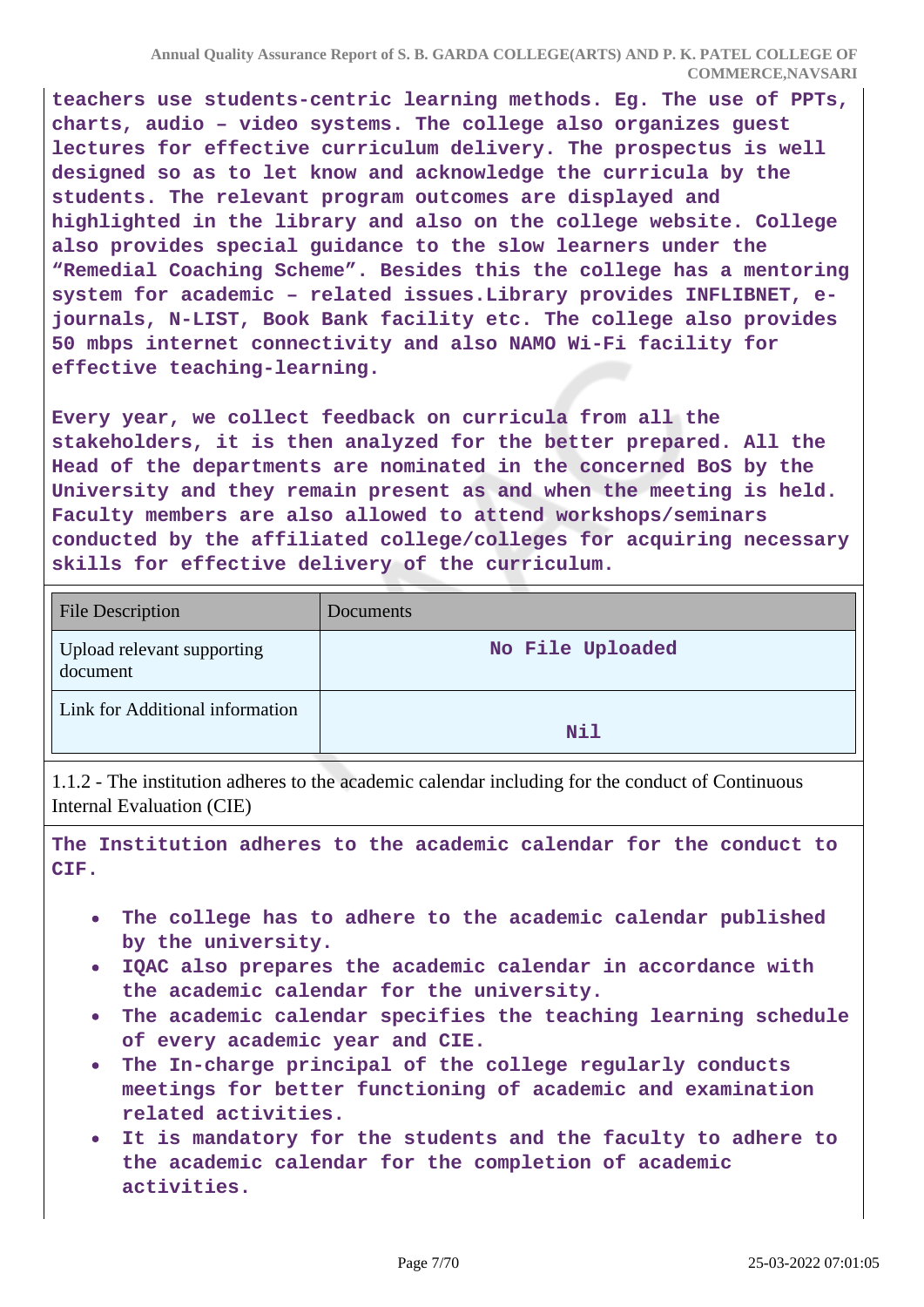- **Even those who are unable to appear in the Internal Examination can have the Extra**
- **Evaluation Test and the schedule is prepared and the procedure**  $\bullet$ **is also well planned.**

| <b>File Description</b>                                                                                                                                                                                                                                                                                                                                                                                                                                                                                                         | Documents                                                                                |  |
|---------------------------------------------------------------------------------------------------------------------------------------------------------------------------------------------------------------------------------------------------------------------------------------------------------------------------------------------------------------------------------------------------------------------------------------------------------------------------------------------------------------------------------|------------------------------------------------------------------------------------------|--|
| Upload relevant supporting<br>documents                                                                                                                                                                                                                                                                                                                                                                                                                                                                                         | View File                                                                                |  |
| Link for Additional information                                                                                                                                                                                                                                                                                                                                                                                                                                                                                                 | http://sbgardacollege.org/wp-content/uploads<br>/2021/03/ACADEMIC-CALENDAR-2020-2021.jpq |  |
| 1.1.3 - Teachers of the Institution participate in<br>following activities related to curriculum<br>development and assessment of the affiliating<br>University and/are represented on the<br>following academic bodies during the year.<br><b>Academic council/BoS of Affiliating University</b><br><b>Setting of question papers for UG/PG</b><br>programs Design and Development of<br><b>Curriculum for Add on/ certificate/ Diploma</b><br><b>Courses Assessment / evaluation process of the</b><br>affiliating University | A. All of the above                                                                      |  |
| <b>File Description</b>                                                                                                                                                                                                                                                                                                                                                                                                                                                                                                         | Documents                                                                                |  |
| Details of participation of<br>teachers in various<br>bodies/activities provided as a<br>response to the metric                                                                                                                                                                                                                                                                                                                                                                                                                 | No File Uploaded                                                                         |  |

Any additional information **No File Uploaded** 

**1.2 - Academic Flexibility**

**1.2.1 - Number of Programmes in which Choice Based Credit System (CBCS)/ elective course system has been implemented**

# **1.2.1.1 - Number of Programmes in which CBCS/ Elective course system implemented**

**14**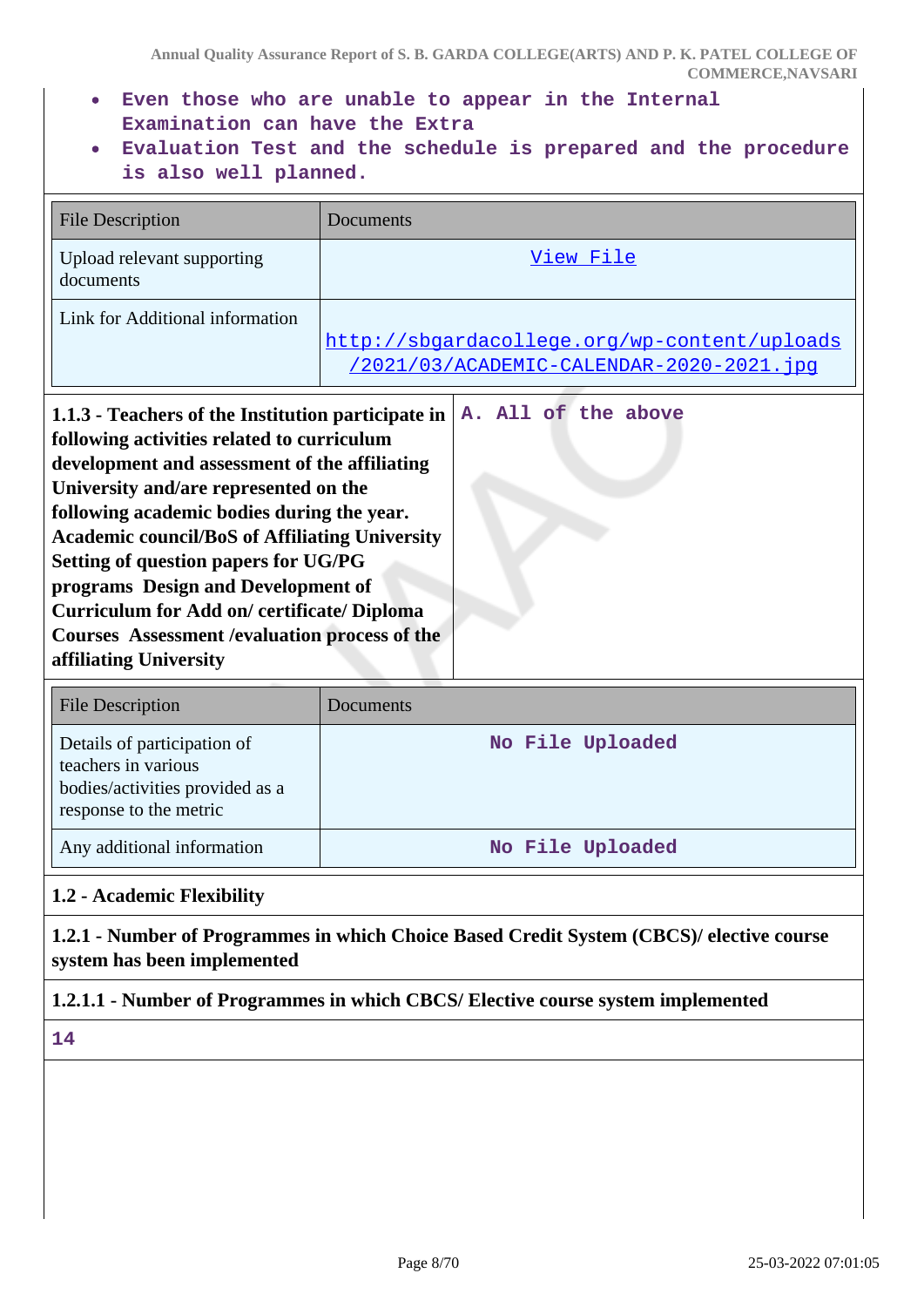| <b>File Description</b>                                    | Documents        |
|------------------------------------------------------------|------------------|
| Any additional information                                 | No File Uploaded |
| Minutes of relevant Academic<br>Council/BOS meetings       | No File Uploaded |
| Institutional data in prescribed<br>format (Data Template) | View File        |

# **1.2.2 - Number of Add on /Certificate programs offered during the year**

# **1.2.2.1 - How many Add on /Certificate programs are added during the year. Data requirement for year: (As per Data Template)**

**00**

| <b>File Description</b>                                                       | Documents        |
|-------------------------------------------------------------------------------|------------------|
| Any additional information                                                    | No File Uploaded |
| Brochure or any other document<br>relating to Add on /Certificate<br>programs | No File Uploaded |
| List of Add on /Certificate<br>programs (Data Template)                       | No File Uploaded |

# **1.2.3 - Number of students enrolled in Certificate/ Add-on programs as against the total number of students during the year**

**00**

**1.2.3.1 - Number of students enrolled in subject related Certificate or Add-on programs during the year**

**00**

| <b>File Description</b>                                                                   | Documents        |
|-------------------------------------------------------------------------------------------|------------------|
| Any additional information                                                                | No File Uploaded |
| Details of the students enrolled in<br>Subjects related to<br>certificate/Add-on programs | View File        |

#### **1.3 - Curriculum Enrichment**

1.3.1 - Institution integrates crosscutting issues relevant to Professional Ethics, Gender, Human Values, Environment and Sustainability into the Curriculum

**This institution is situated in such a surrounding where there is a tribal belt with beautiful nature. The nearby south region is rich**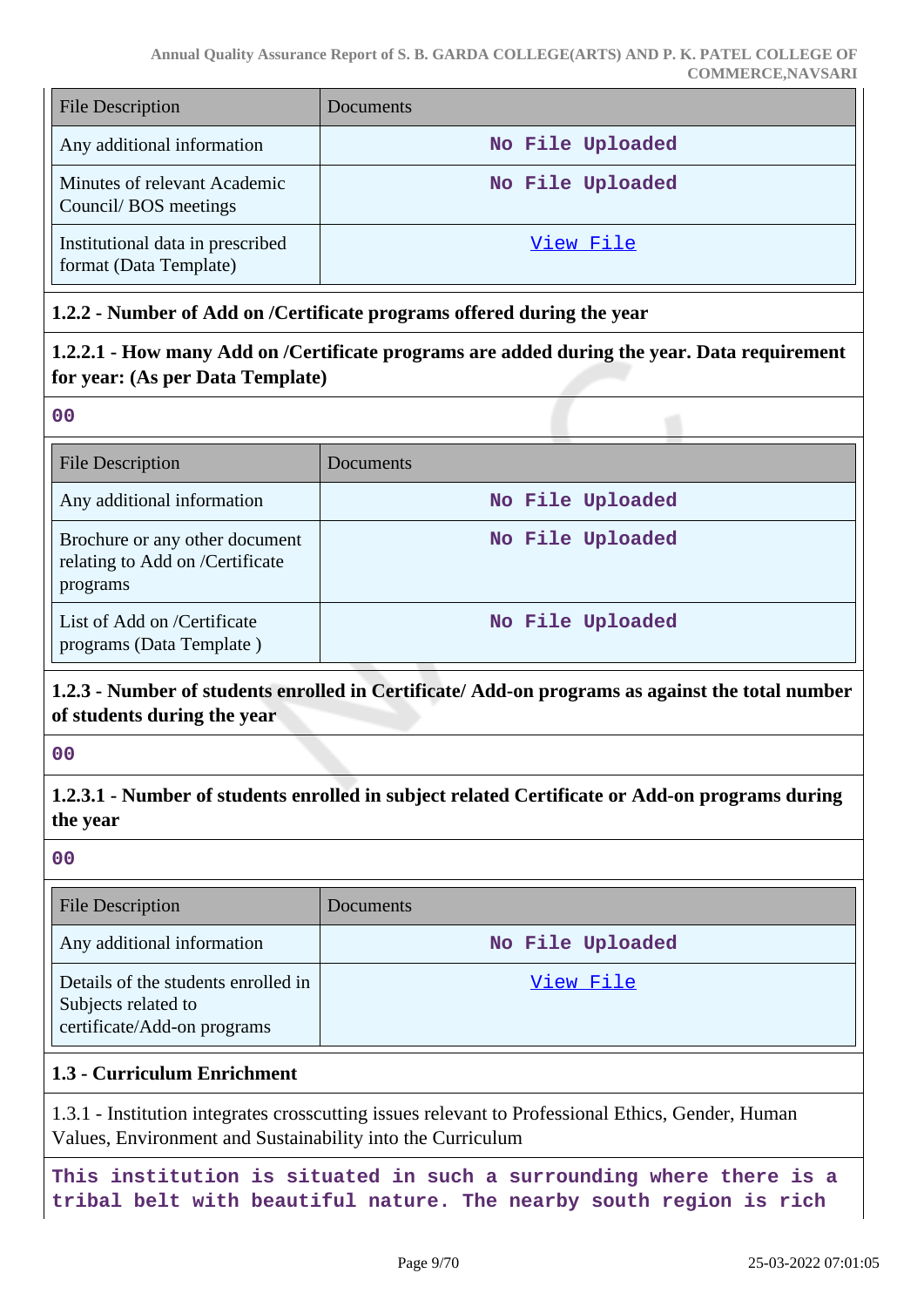**with agricultural land and hence the college has a variety of students with diverse community groups. Our institution takes care of all these inequalities existing in the society. Our syllabi and our co-curricular activities focus on Gender differentials, marginalization faced by women, food security, environmental degradation and climate changes. At the undergraduate level, these areas are covered in syllabi and also in course outcome. E.g Environmental studies, cultural history of Gujarat, cultural psychology, topics in history with Indian constitution and Indian tradition Moral and professional values are taught in all humanities streams and with sociology streams. i.e. B. A and B. COM. The students are made aware of the concept of sustainability and to analyze policies from the sustainability point of view. Special emphasis is laid on to develop ethical practices among the students. The cross-cutting issues are also an important part of various activities. Students are encouraged to have healthy competition & to develop fair play, justices, and equality. These issues also have place in various co-curricular and extracurricular activities like cultural activities and sports also. Above all the following are other activities also have place: The eco club is working for Environmental issues and sustainability. The NSS groups are also arranging activities like blood donation camp, thalassemia check-up program, Voters awareness program, visiting of old age home etc. Our various activities of SAPTADHARA are also related with human values and crosscutting issues.**

| <b>File Description</b>                                                                                                                                                   | Documents        |
|---------------------------------------------------------------------------------------------------------------------------------------------------------------------------|------------------|
| Any additional information                                                                                                                                                | No File Uploaded |
| Upload the list and description of<br>courses which address the<br>Professional Ethics, Gender,<br>Human Values, Environment and<br>Sustainability into the<br>Curriculum | View File        |

# **1.3.2 - Number of courses that include experiential learning through project work/field work/internship during the year**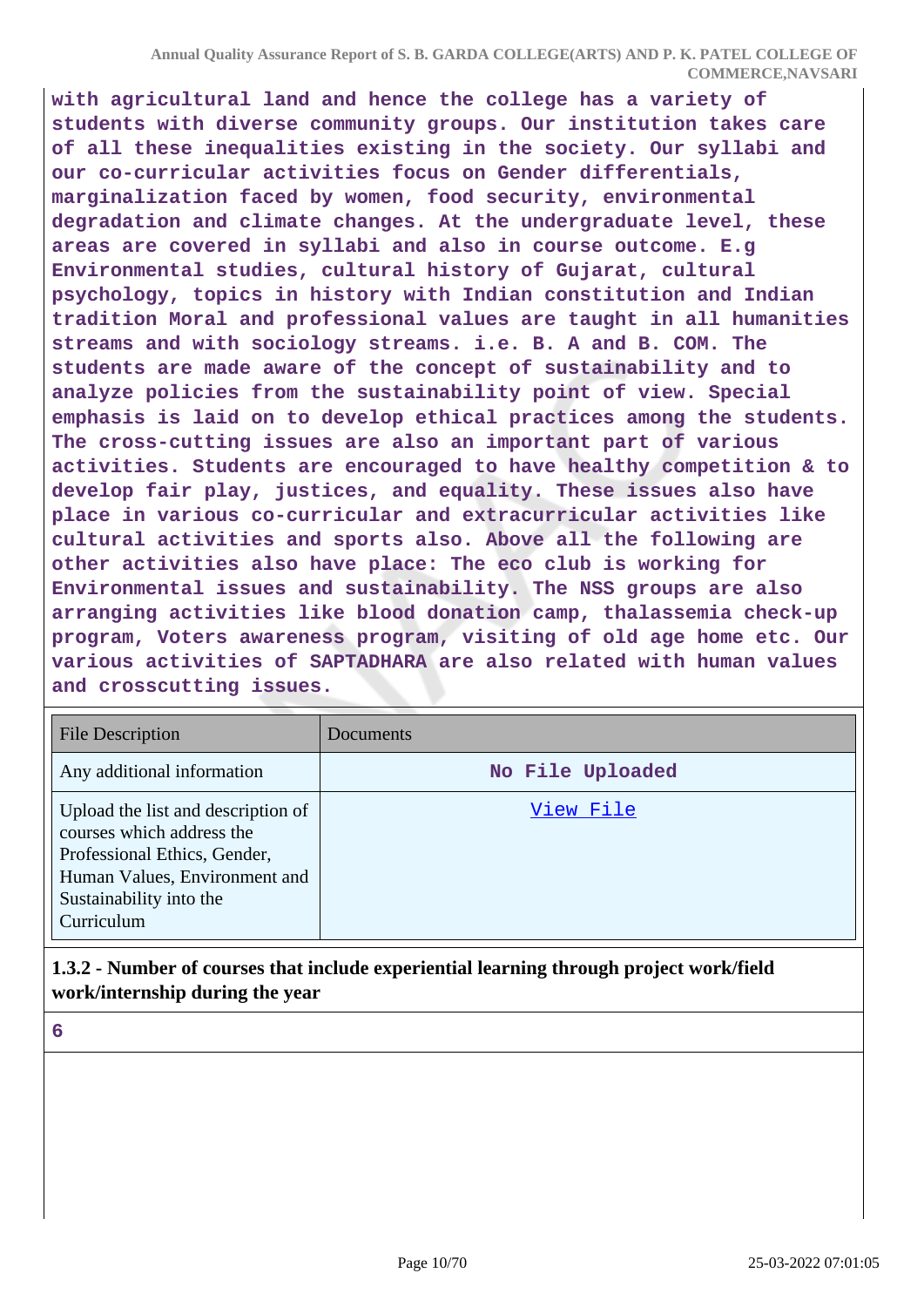| <b>File Description</b>                                                                                                  | Documents        |
|--------------------------------------------------------------------------------------------------------------------------|------------------|
| Any additional information                                                                                               | No File Uploaded |
| Programme / Curriculum/<br>Syllabus of the courses                                                                       | View File        |
| Minutes of the Boards of Studies/<br>Academic Council meetings with<br>approvals for these courses                       | No File Uploaded |
| MoU's with relevant<br>organizations for these courses, if<br>any                                                        | No File Uploaded |
| Number of courses that include<br>experiential learning through<br>project work/field<br>work/internship (Data Template) | View File        |

# **1.3.3 - Number of students undertaking project work/field work/ internships**

| - 1<br>٧ | ۰. |
|----------|----|

| <b>File Description</b>                                                                                             | Documents        |
|---------------------------------------------------------------------------------------------------------------------|------------------|
| Any additional information                                                                                          | No File Uploaded |
| List of programmes and number<br>of students undertaking project<br>work/field work//internships<br>(Data Template) | View File        |

# **1.4 - Feedback System**

| 1.4.1 - Institution obtains feedback on the     |  |  | C. Any 2 of the above |  |  |
|-------------------------------------------------|--|--|-----------------------|--|--|
| syllabus and its transaction at the institution |  |  |                       |  |  |
| from the following stakeholders Students        |  |  |                       |  |  |
| <b>Teachers Employers Alumni</b>                |  |  |                       |  |  |
|                                                 |  |  |                       |  |  |

| File Description                                                                                                                                                 | Documents        |
|------------------------------------------------------------------------------------------------------------------------------------------------------------------|------------------|
| URL for stakeholder feedback<br>report                                                                                                                           | View File        |
| Action taken report of the<br>Institution on feedback report as<br>stated in the minutes of the<br>Governing Council, Syndicate,<br>Board of Management (Upload) | No File Uploaded |
| Any additional<br>information(Upload)                                                                                                                            | No File Uploaded |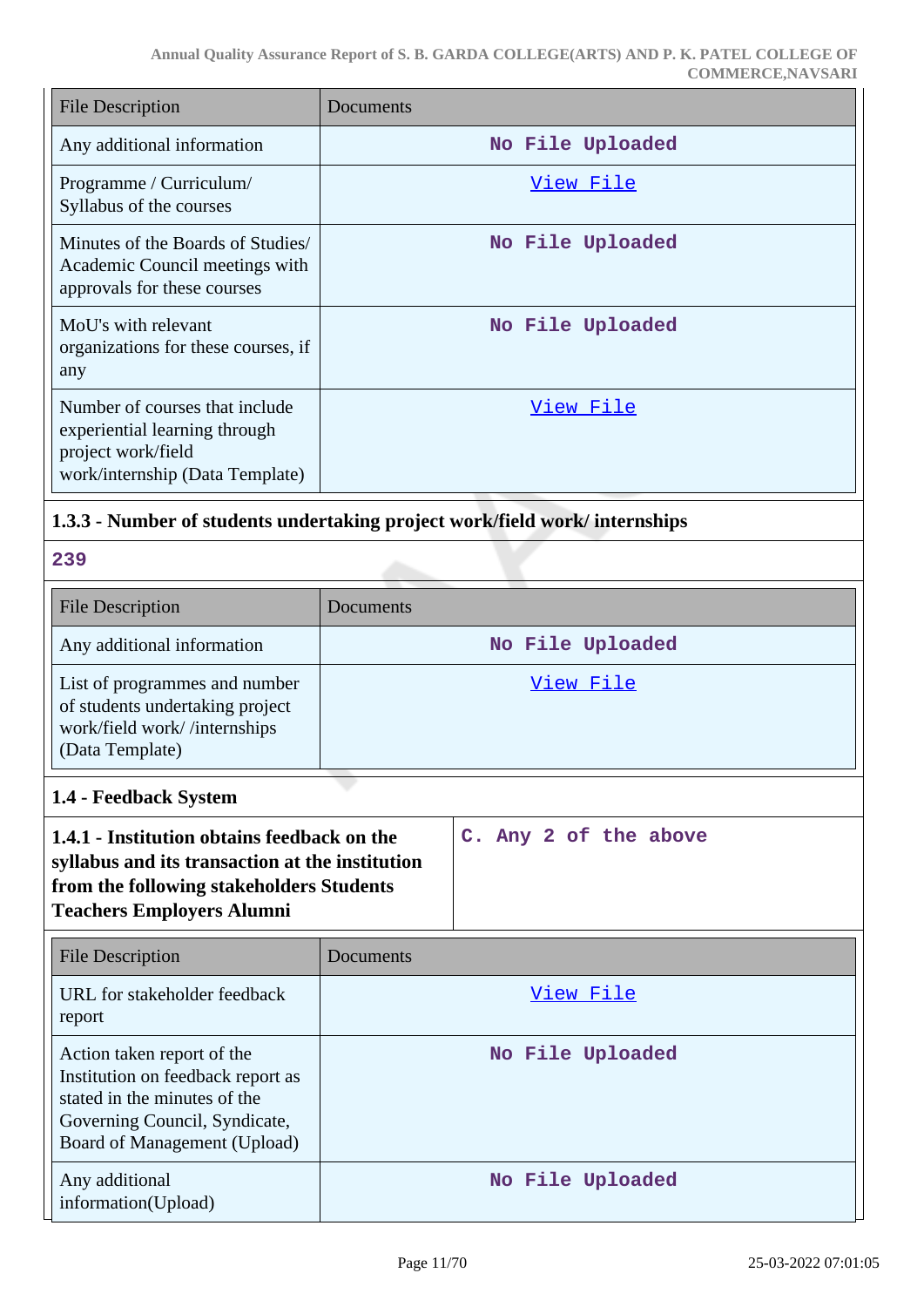# **1.4.2 - Feedback process of the Institution may be classified as follows**

**A. Feedback collected, analyzed and action taken and feedback available on website**

| <b>File Description</b>              | Documents                                                                            |
|--------------------------------------|--------------------------------------------------------------------------------------|
| Upload any additional<br>information | No File Uploaded                                                                     |
| URL for feedback report              | http://sbgardacollege.org/wp-content/uploads<br>/2021/03/FEEDBACK-ANALYSIS-20-21.pdf |

# **TEACHING-LEARNING AND EVALUATION**

# **2.1 - Student Enrollment and Profile**

# **2.1.1 - Enrolment Number Number of students admitted during the year**

# **2.1.1.1 - Number of sanctioned seats during the year**

#### **1864**

| <b>File Description</b>                    | <b>Documents</b> |
|--------------------------------------------|------------------|
| Any additional information                 | View File        |
| Institutional data in prescribed<br>format | View File        |

**2.1.2 - Number of seats filled against seats reserved for various categories (SC, ST, OBC, Divyangjan, etc. as per applicable reservation policy during the year (exclusive of supernumerary seats)**

# **2.1.2.1 - Number of actual students admitted from the reserved categories during the year**

# **650**

| <b>File Description</b>                                          | <b>Documents</b> |
|------------------------------------------------------------------|------------------|
| Any additional information                                       | No File Uploaded |
| Number of seats filled against<br>seats reserved (Data Template) | View File        |

# **2.2 - Catering to Student Diversity**

2.2.1 - The institution assesses the learning levels of the students and organizes special Programmes for advanced learners and slow learners

**The college takes every possible measure to understand the needs and requirements of the students before the commencement of the**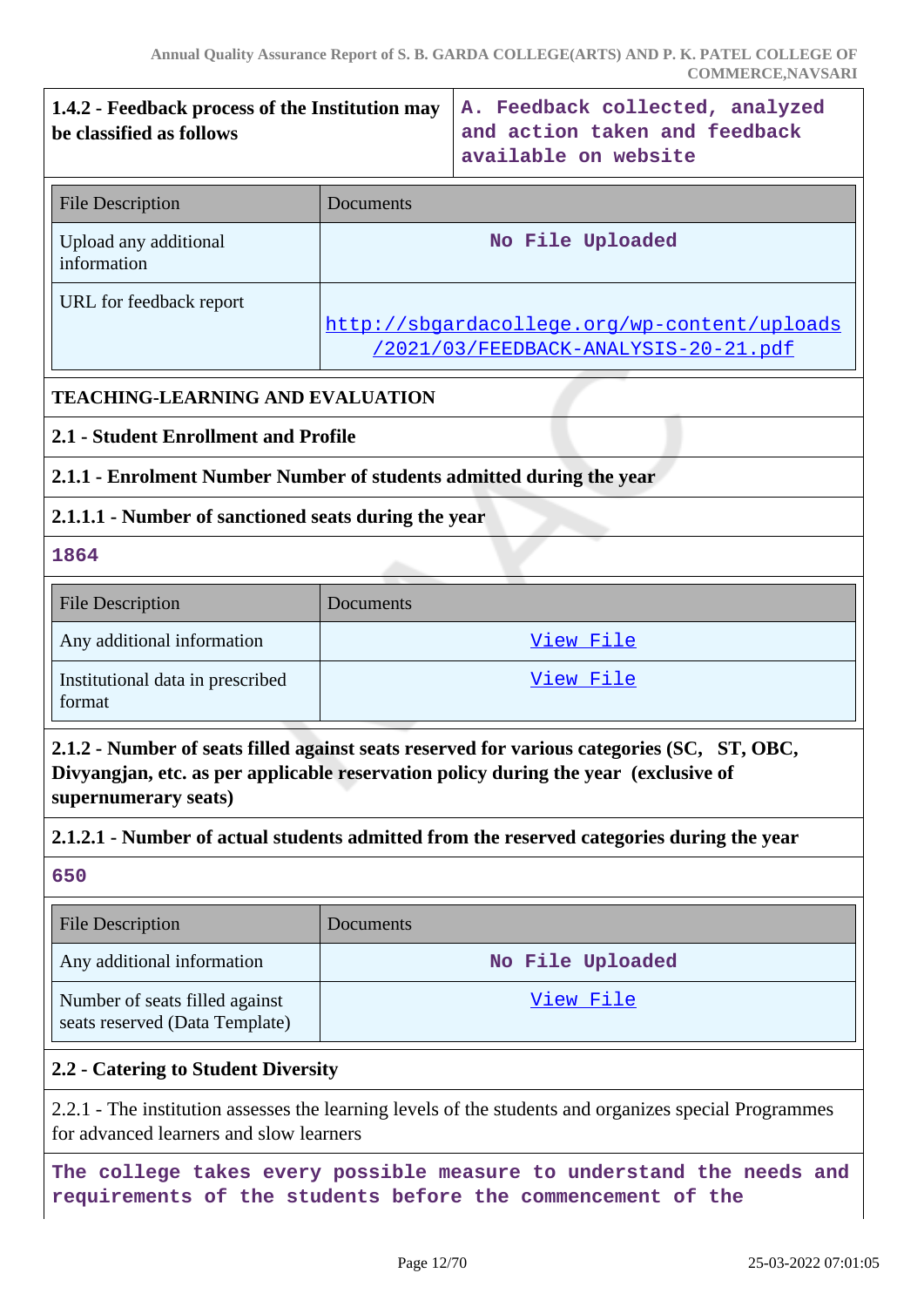**programme. To achieve excellence is the goal and motto of our institution and so the institution is striving for it in the learning levels of the students also. Students are counselled at the time of admission and they have to present themselves before the In-Charge Principal personally. Majority of the admitted students are from a diverse socio-cultural background. Students are familiarized with the goals and objectives, the course, mode of internal assessment, code of conduct, classroom attendance, university examinations and also about the college amenities available. Students with good curricular skills are identified through various competitions organized by the SAPTADHARA and other co-curricular and extra-curricular activities. They are nurtured to further their talents.**

| <b>File Description</b>              | Documents        |
|--------------------------------------|------------------|
| Link for additional Information      | Nil              |
| Upload any additional<br>information | No File Uploaded |

# **2.2.2 - Student- Full time teacher ratio (Data for the latest completed academic year)**

Any additional information **No File Uploaded**

| Number of Students      |           | Number of Teachers |
|-------------------------|-----------|--------------------|
| 3216                    |           | 19                 |
| <b>File Description</b> | Documents |                    |

#### **2.3 - Teaching- Learning Process**

2.3.1 - Student centric methods, such as experiential learning, participative learning and problem solving methodologies are used for enhancing learning experiences

**Learning is essential and hence the college has always been student centric. The students participate in various academic and cocurricular activities within and outside the college. Visits to other institutes, fields and trips. Teaching – learning methods adopted by the faculty members include Lecture Method, Interactive Method, Experiential Learning, Visual Aids etc. The illustration and special lectures are also helpful for effective Teaching-Learning activities. The conventional method.i.e. The Lecture Method is commonly adopted by faculty members. This is a very helpful method to interpret, explain, revise and illustrate the context of the subject. The faculty members also provide interactive methods by**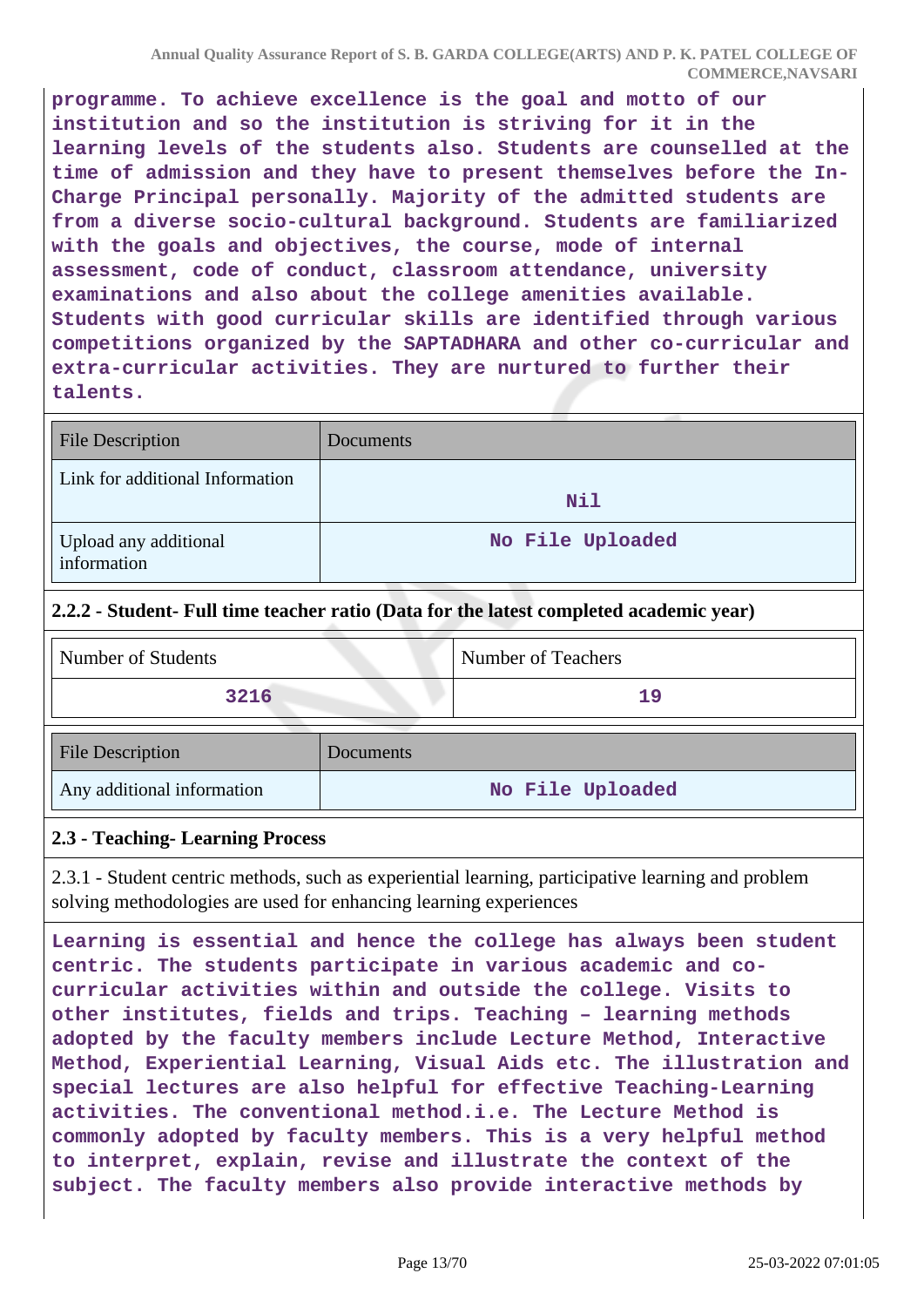**motivating students to participate in group discussion, role-play e.g. in communication skills, questioning –answering etc. ICT enabled teaching includes Wi-Fi enabled classroom, Smart class room, Audio- Visual etc. The Students also take an examination in SCOPE, which tests the English Language skill and proficiency. The institution has installed NAMO Wi-Fi on the campus. The Department of Psychology is using a problem solving method. Successfully to enhance their learning experiences. By this method they develop decision- making ability, critical thinking, and reasoning power.**

**The college gives complete attention and takes care for the holistic development of the students outside the classroom through cocurricular activities, extra-curricular activities. Some of the students' Council committees like cultural committee, sports committee and alumni committee are having student representations and participation.**

| <b>File Description</b>              | Documents        |
|--------------------------------------|------------------|
| Upload any additional<br>information | No File Uploaded |
| Link for additional information      | Nil              |

2.3.2 - Teachers use ICT enabled tools for effective teaching-learning process. Write description in maximum of 200 words

**The new educational horizon demands an entirely innovative path where the minds of the students should be without fear and should function in a constructive manner with an optimistic vision. The emergence of new knowledge has created the necessity for advanced skill development. The teaching technology & even the knowledge imparted is set in such a use of ICT enabled devices, e-learning resources, audio- visuals are promoted by the college. The following innovative and creative practices are implemented in effective teaching-learning. The college facilitates the teaching- learning process by effective use of PPTs, ebooks/ journals, and a well equipped laboratory for Psychology. The college provides 50 MBPS internet connectivity, campus Wi-Fi facility, INFLIBNET, Shodhshindhu etc. The college facilitates the use of BISAG – Sandhan.**

**The college has developed 3 ICT enabled classrooms.**

**During Covid Pandemic period when pedagogical content knowledge was required for shifting from traditional mode to remote mode, the**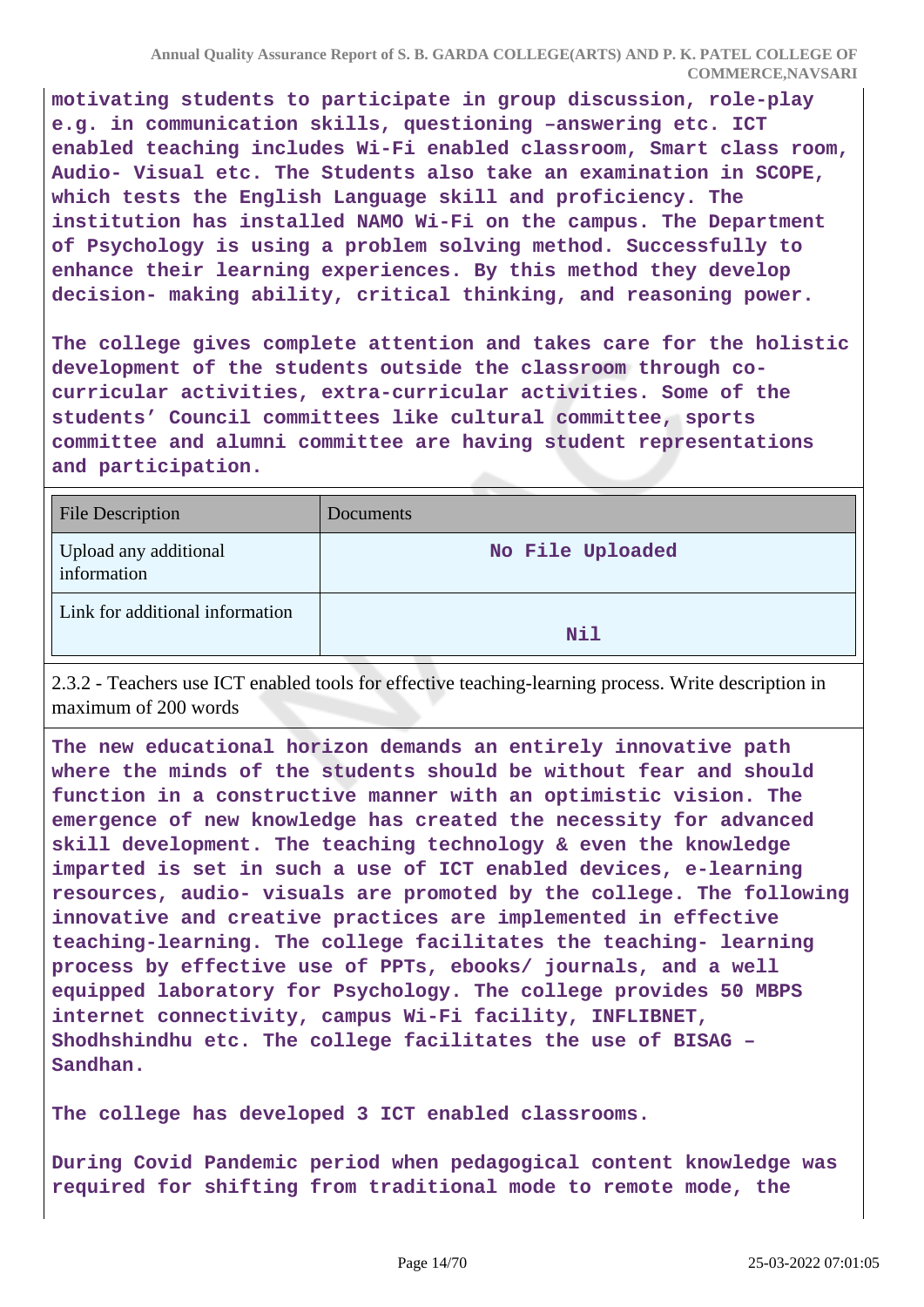**institute showed its resilience to adjust and adapt the situation and trained its teaching and non-teaching staff in required ICT tools for the smooth functioning of academic and administrative works. Covid 19 period has increased the use of ICT and e-resources in teaching and learning. The institute has strived hard to train the teaching and non-teaching staff to learn and adapt with the ICT tools. Now both teaching, non-teaching staff as well as students are well equipped and have well adapted to online platforms like Microsoft Teams, Zoom, Webex, Google Meet etc. Therefore even in lock down period despite the abruptions and consequences of the Covid pandemic teaching-learning process, examination, assessment and other activities have been facilitated with great success. Faculty and students have attended various webinars and online programmes conducted by other institutes.**

| <b>File Description</b>                                                                                    | Documents        |
|------------------------------------------------------------------------------------------------------------|------------------|
| Upload any additional<br>information                                                                       | No File Uploaded |
| Provide link for webpage<br>describing the ICT enabled tools<br>for effective teaching-learning<br>process | Nil              |

**2.3.3 - Ratio of mentor to students for academic and other related issues (Data for the latest completed academic year )**

# **2.3.3.1 - Number of mentors**

**19**

| <b>File Description</b>                                                   | <b>Documents</b> |
|---------------------------------------------------------------------------|------------------|
| Upload, number of students<br>enrolled and full time teachers on<br>roll. | View File        |
| Circulars pertaining to assigning<br>mentors to mentees                   | No File Uploaded |
| mentor/mentee ratio                                                       | No File Uploaded |

# **2.4 - Teacher Profile and Quality**

# **2.4.1 - Number of full time teachers against sanctioned posts during the year**

**19**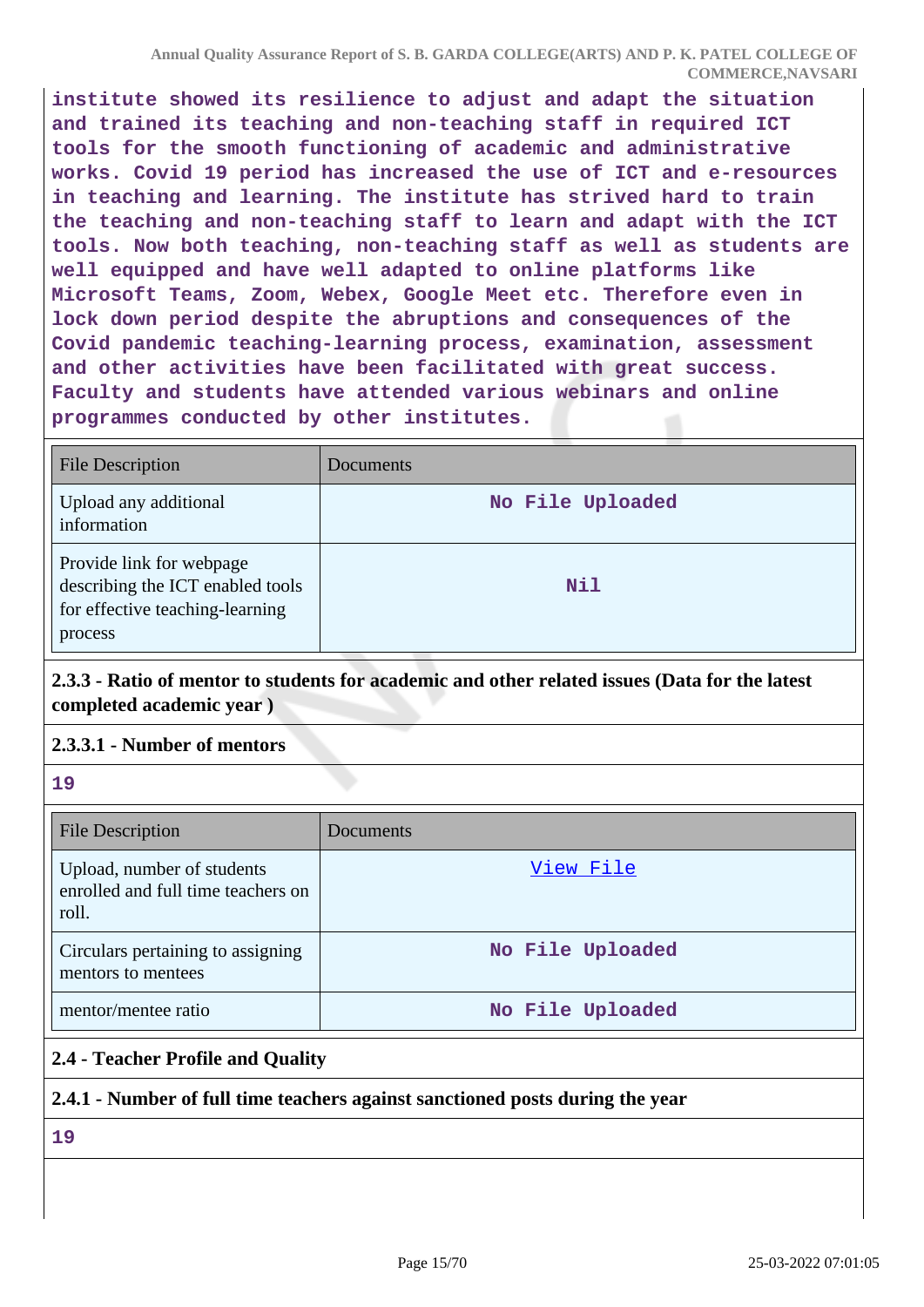| <b>File Description</b>                                             | Documents        |
|---------------------------------------------------------------------|------------------|
| Full time teachers and sanctioned<br>posts for year (Data Template) | View File        |
| Any additional information                                          | No File Uploaded |
| List of the faculty members<br>authenticated by the Head of HEI     | No File Uploaded |

**2.4.2 - Number of full time teachers with Ph. D. / D.M. / M.Ch. /D.N.B Superspeciality / D.Sc. / D.Litt. during the year (consider only highest degree for count)**

**2.4.2.1 - Number of full time teachers with Ph. D. / D.M. / M.Ch. /D.N.C Superspeciality / D.Sc. / D.Litt. during the year**

#### **8**

| <b>File Description</b>                                                                                                                                                          | Documents        |
|----------------------------------------------------------------------------------------------------------------------------------------------------------------------------------|------------------|
| Any additional information                                                                                                                                                       | No File Uploaded |
| List of number of full time<br>teachers with Ph. D. / D.M. /<br>M.Ch./ D.N.B Super specialty /<br>D.Sc. / D.Litt. and number of full<br>time teachers for year(Data<br>Template) | View File        |

**2.4.3 - Number of years of teaching experience of full time teachers in the same institution (Data for the latest completed academic year)**

**2.4.3.1 - Total experience of full-time teachers**

#### **437**

| <b>File Description</b>                                                                                 | Documents        |
|---------------------------------------------------------------------------------------------------------|------------------|
| Any additional information                                                                              | No File Uploaded |
| List of Teachers including their<br>PAN, designation, dept. and<br>experience details(Data<br>Template) | View File        |

# **2.5 - Evaluation Process and Reforms**

2.5.1 - Mechanism of internal assessment is transparent and robust in terms of frequency and mode. Write description within 200 words.

**The college has initiated continuous internal evaluation in tune with the guidelines of the university. The examination committee**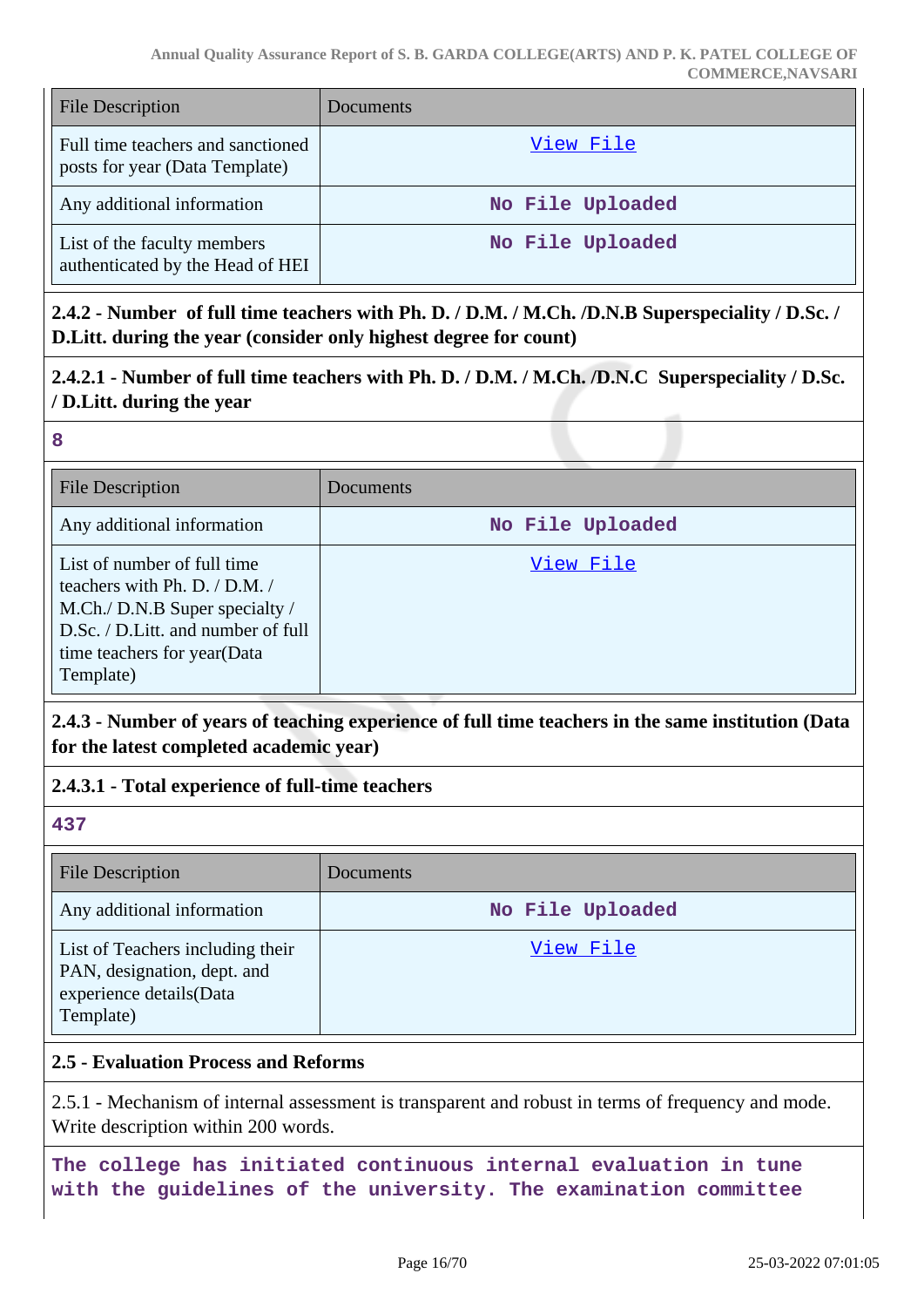**prepares the schedule, and it is communicated to the students on the notice board. The faculty members also announce the same in the classrooms. Above all the other benchmarks of the evaluation including attendance, assignments and practical's (only in Psychology) are also shown and explained. All the teachers of the concerned subjects submit a set of question papers through the Head of the Department to the vice-principal. The question papers for the internal examination are prepared in a uniform pattern and as per the university format and guidelines. The exam is also conducted according to the university guidelines and supervised by the junior supervisors. Internal Evaluation of P.G. Programme is also undertaken as per the university rules. The syllabus for the internal examination is communicated prior to the exam schedule by the concerned teachers. Internal evaluation and the marks are displayed to the students and grievances are taken care of and in a timely manner. The use of mobile phones in the examination hall is strictly prohibited. Marks sheets of the complete internal marks are prepared after the internal examination and documented for the further rendering.**

| <b>File Description</b>         | <b>Documents</b> |
|---------------------------------|------------------|
| Any additional information      | No File Uploaded |
| Link for additional information | Nil              |

2.5.2 - Mechanism to deal with internal examination related grievances is transparent, time- bound and efficient

**Our endeavor is to ensure transparency in all the activities at different stages. The college deals with examination related grievances transparently and efficiently. Grievances associated with the internal assessment are handled by the college and grievances related to the external assessment are forwarded to the university Surat. The code of the conduct of examination is available in the college prospectus and also on the website. The same is displayed on the notice board for the student. The schedule of the examination is prepared by the examination committee for the notification of the students and communicated to the students prior 15 days to the examination.**

**As per the guidelines and rules set by the university there is a provision for rechecking and reassessment of the answer sheets for the university external examinations. The students can get the photocopies to their answer sheets by depositing the required fees to the university and then proper procedure is done by the**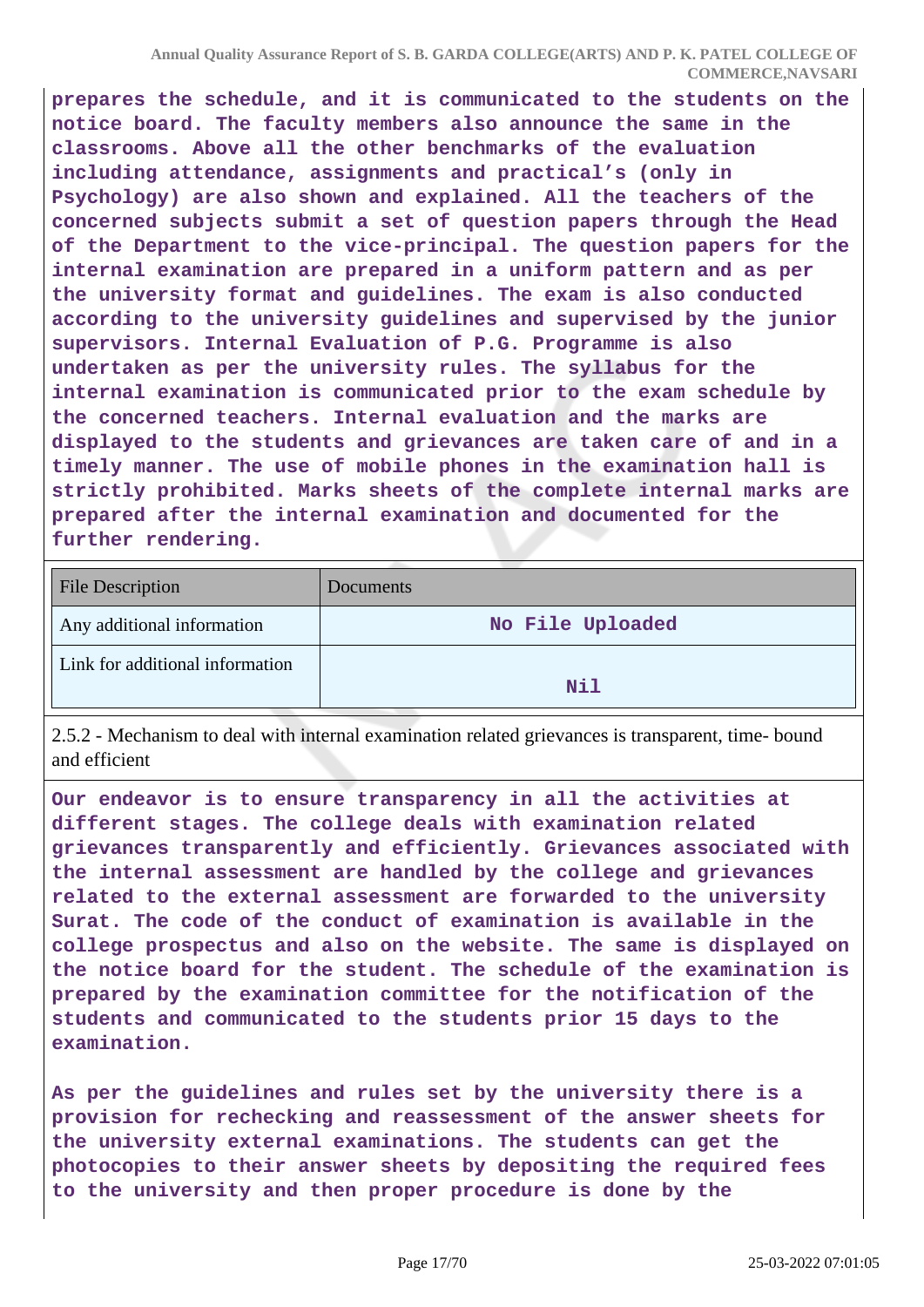**university. University Examination related issues are communicated through the In-charge principal with proper procedure. Some of the discrepancies in the university examination for which letters have been forwarded to the Controller of examination. Hall-tickets are also provided to those students who cannot access from the web site.Those students who remained absent in the Internal Evaluation test can also appear for Extra Evaluation Test with proper procedure. The grievance regarding internal practical examinations in the subject of psychology are resolved immediately by the concerned teacher. Internal Examination answer sheets are shown to the students after the assessment done by the concerned subject teachers and concerned teachers also highlight the mistakes for the clarification. Grievances such as incorrect entry of the information, queries related to subject codes/ programs, wrong entries in names, hall tickets etc. are shown for the correction, in stipulated time by the college to the university. Internal examination marks of various subjects are filled and submitted through the proper system to the university.**

| <b>File Description</b>                                                                                                              | Documents        |
|--------------------------------------------------------------------------------------------------------------------------------------|------------------|
| Any additional information                                                                                                           | No File Uploaded |
| Link for additional information                                                                                                      | Nil              |
| 2.6 - Student Performance and Learning Outcomes                                                                                      |                  |
| 2.6.1 - Teachers and students are aware of the stated Programme and course outcomes of the<br>Programmes offered by the institution. |                  |

- **The college has developed the goal & the mission.**
- **The college website as well as the sign board states the mission and program outcome.**
- **These documents also focused on the achievements of the students.**
- **The staff and the students share study materials.**
- **Some of our faculty members use ICT classes.**
- **Students and staff are motivated to write and to publish articles. The students do their own**
- **creative writing and are published in the college magazine.**
- **The co-curricular activities enrich our students for their bright career.**
- **The program specific outcomes of all the departments are highlighted and show the career options.**
- **The achievements of the alumni are also highlighted in the prospectus with their opinions.**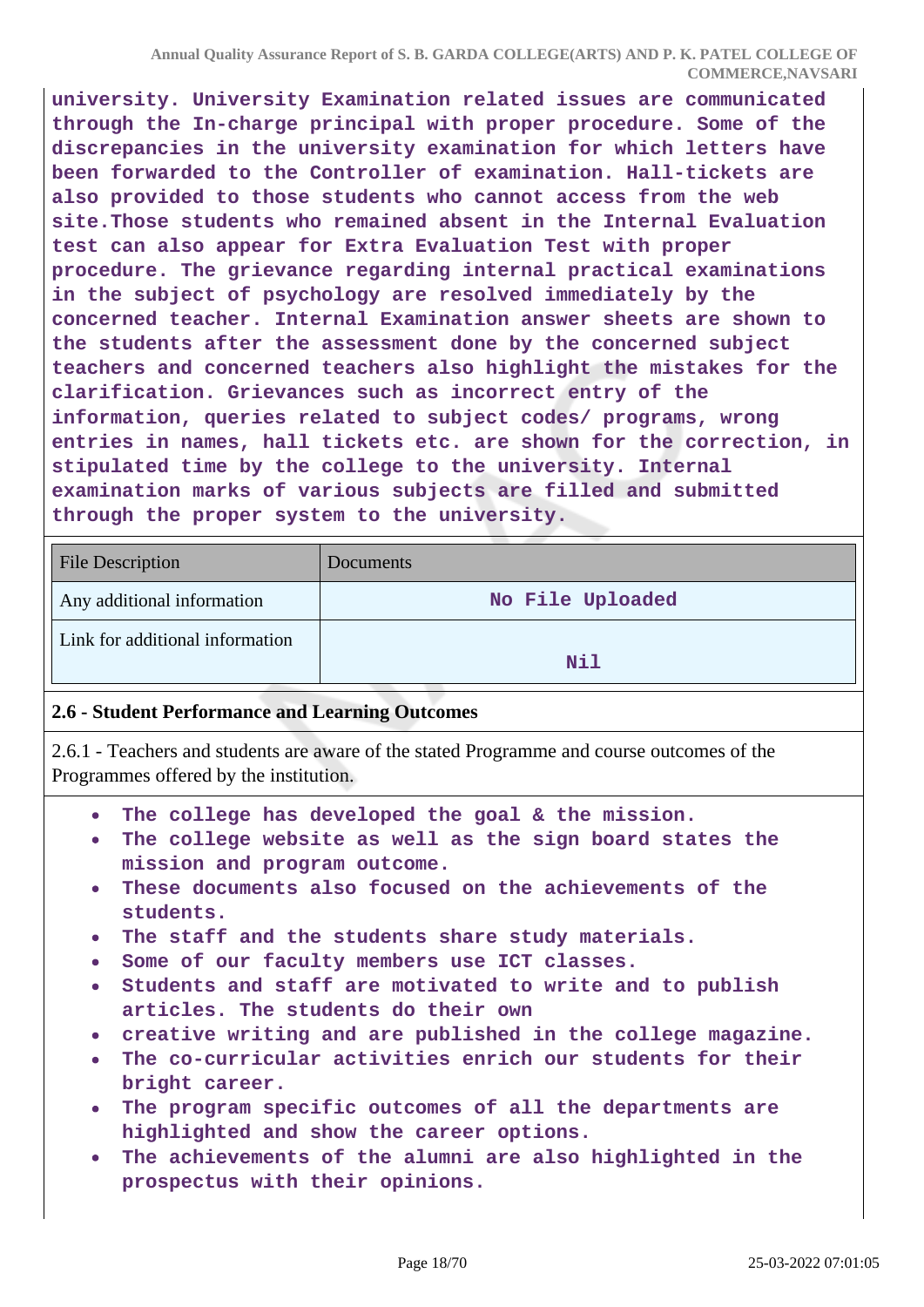- **Alumni of our college are invited for the annual gathering so that our students can meet them and can have inspiration.**
- **For each course, the learning outcomes have been defined and linked with the program outcomes.**
- **Following this the faculty members address the students in the very early lectures with the expected outcomes for the course before introducing the course & syllabi.**
- **This system helps the students in realizing the topic/ syllabus with relevant information of the University Examination question paper and its lay-out.**
- **The syllabi and even disciplinary measures are also displayed on the website & in the prospectus.**
- **All the teachers are expected to reach the goals of the programmes and hence during the interactive session's students are identified by them: i.e., slow learners and advanced learners.**
- **Because of this practice as well as the system of Remedial classes' results are improved, and the success ratio of our students remains high.**
- **The co-curricular activities are also expanding their**  $\bullet$ **knowledge.**
- **For the advanced learners thought provoking activities like essay writing and elocution competitions are held and all these are intimated through the notice board.**
- **There is also an emphasis on holistic development because of the program outcomes and program specific outcomes.**
- **POs and PSOs also emphasize developing a sense of responsibility as a true citizen.**
- **PSOs make familiarization with the concepts and fundamentals of the concerned theories so the professional skill is developed for the career and course outcome is attained.**
- **Thus, the POs, PSOs and COs are maintained so as to achieve motto of our institution Excelsior.**

| <b>File Description</b>                                 | Documents        |
|---------------------------------------------------------|------------------|
| Upload any additional<br>information                    | No File Uploaded |
| Paste link for Additional<br>information                | Nil              |
| Upload COs for all courses<br>(exemplars from Glossary) | No File Uploaded |

2.6.2 - Attainment of Programme outcomes and course outcomes are evaluated by the institution.

**Attainment of program specific outcomes is very important so**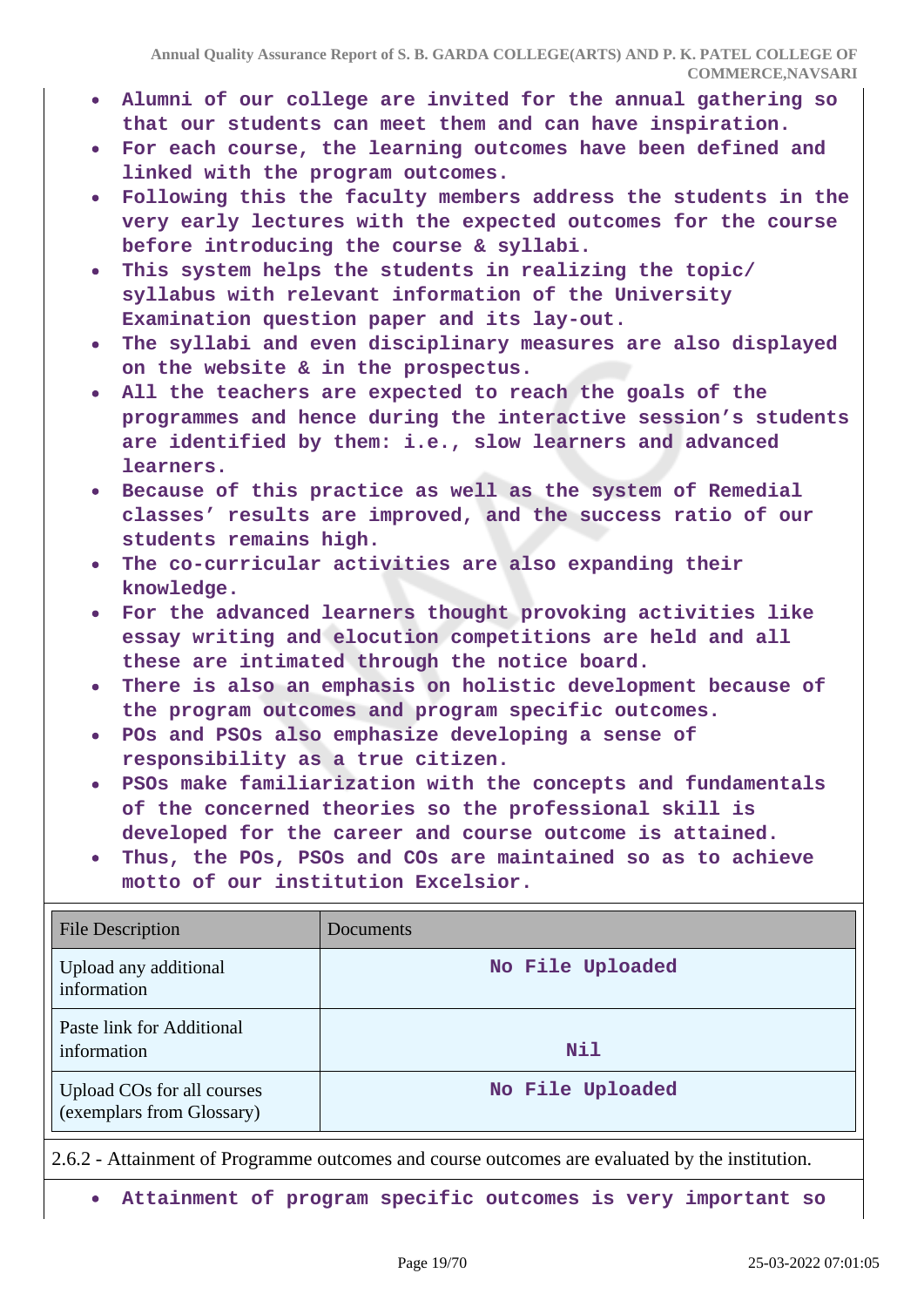**as to open the doors of the quality enhancement of an institution. The institution and the governing body have put this several times in the meeting. Every year the governing body: trustees of the institution take feedback from the students and also from the faculty members and prepare the survey report. Thus, an extra care has been taken for the attainment of the POs, PSOs and COs.**

- $\bullet$ **The institution endeavors for quality education and hence the in-charge principal and the faculty members die-hard to achieve the goal.**
- **Every year examination results display an outstanding performance of the institution, and our students largely occupy the top merit position in the university.**
- **The institution has proved that the aim and goal of building human capital needed by the society and the nation. Some of our faculty members are students of this Esteem Institution.**
- **Some of our students have achieved great success and became an eminent personality. One of the students is the Principal in the school Valsad and is honored by the Gujarat State Government and felicitated the award by The Gujarat Chief Minister Mr. Vijaybhai Rupani.**
- **The POs, PSOs and COs are attained by the development of skills and knowledge which is capable of building student's competence and personality.**
- **The focus is also on the holistic development of students so there is also an emphasis on imparting values and ethics-based education.**
- **Alumni are regularly visiting the college with heartfelt emotions. One of the groups has made a short film too which is available on the college website.**
- **The recruitment of the faculty is based on their qualifications and experience. The facultymembers are also encouraged to update their knowledge of the changing trends of their subject content. Some of the faculty members are pursuing higher studies & also participating in the FDPs, workshops, seminars, and conferences. The CIA and the University Examination results are the main tools for the evaluation of POs and COs attainment. The internal evaluation test, assignments, practical's, and the attendance are useful tools for measuring and analyzing the attainment of POs, PSOs & COs. The marks obtained by the students are classified and those who have achieved first class and outstanding performance at the university level are felicitated with trophies, certificates and scholarships. Above all due recognition is given in the college magazine with their photographs. Students who achieved a special place in co-**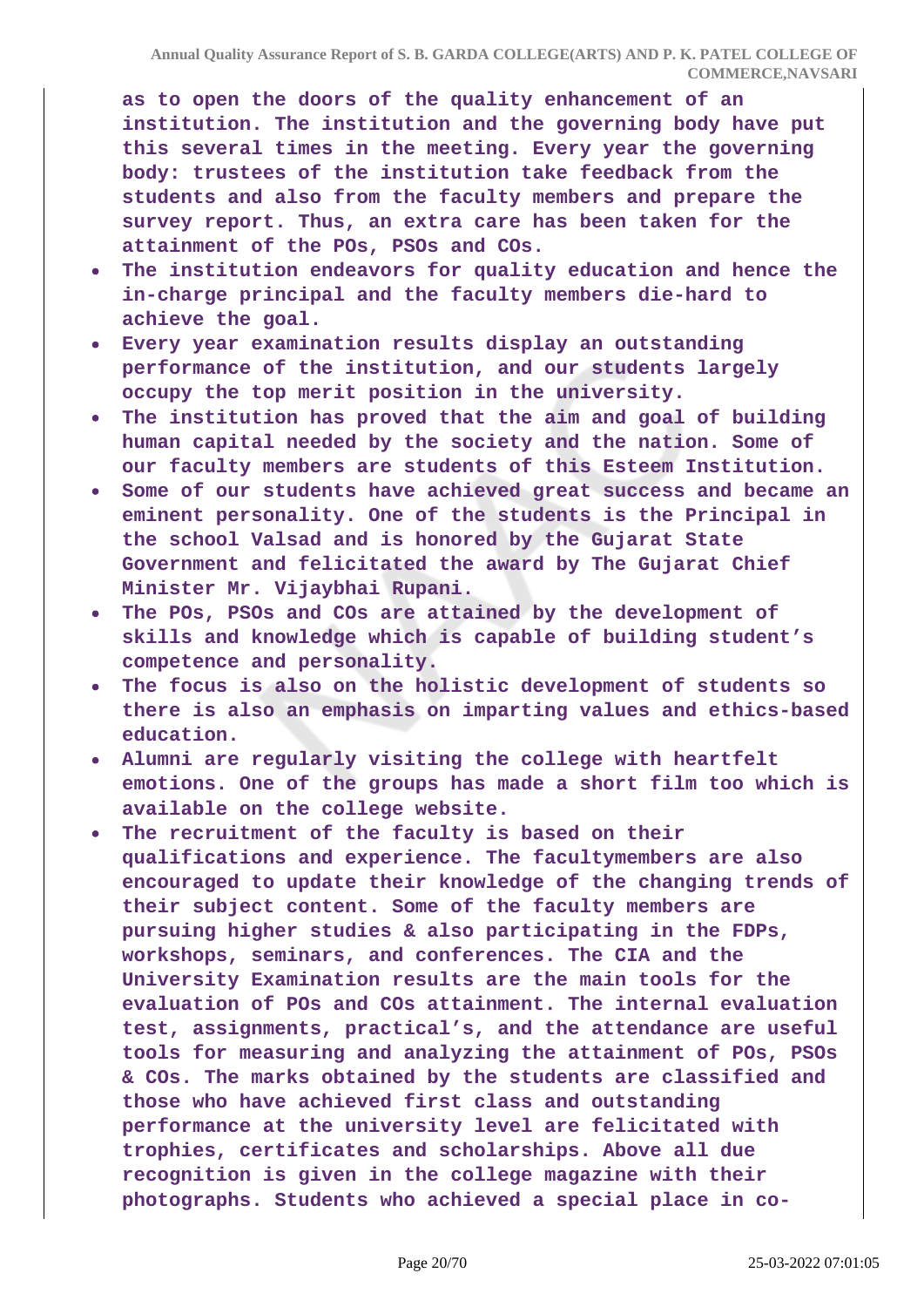**curricular activities are also awarded with trophies and certificates. Some of the students have been successful at the university level and participated at the National level. The college has also developed the system of Mentor-Mentee and this also helps in the attainment of POs, PSOs & COs. Special care and mentoring are done by the faculty members. Remedial classes for the slow learners are very helpful. Special provision and care are taken for the Divyangjan. Thus, the POs, PSOs & COs are attained very effectively.**

| <b>File Description</b>                  | Documents |
|------------------------------------------|-----------|
| Upload any additional<br>information     | View File |
| Paste link for Additional<br>information | Nil       |

# **2.6.3 - Pass percentage of Students during the year**

**2.6.3.1 - Total number of final year students who passed the university examination during the year**

#### **552**

| <b>File Description</b>                                                                                                     | Documents        |
|-----------------------------------------------------------------------------------------------------------------------------|------------------|
| Upload list of Programmes and<br>number of students passed and<br>appeared in the final year<br>examination (Data Template) | View File        |
| Upload any additional<br>information                                                                                        | No File Uploaded |
| Paste link for the annual report                                                                                            | Nil              |

#### **2.7 - Student Satisfaction Survey**

**2.7.1 - Student Satisfaction Survey (SSS) on overall institutional performance (Institution may design its own questionnaire) (results and details need to be provided as a weblink)**

[http://sbgardacollege.org/wp-content/uploads/2021/03/STUDENT-](http://sbgardacollege.org/wp-content/uploads/2021/03/STUDENT-FEEDBACK-ANALYSIS-20-21.pdf)[FEEDBACK-ANALYSIS-20-21.pdf](http://sbgardacollege.org/wp-content/uploads/2021/03/STUDENT-FEEDBACK-ANALYSIS-20-21.pdf)

# **RESEARCH, INNOVATIONS AND EXTENSION**

**3.1 - Resource Mobilization for Research**

**3.1.1 - Grants received from Government and non-governmental agencies for research projects /**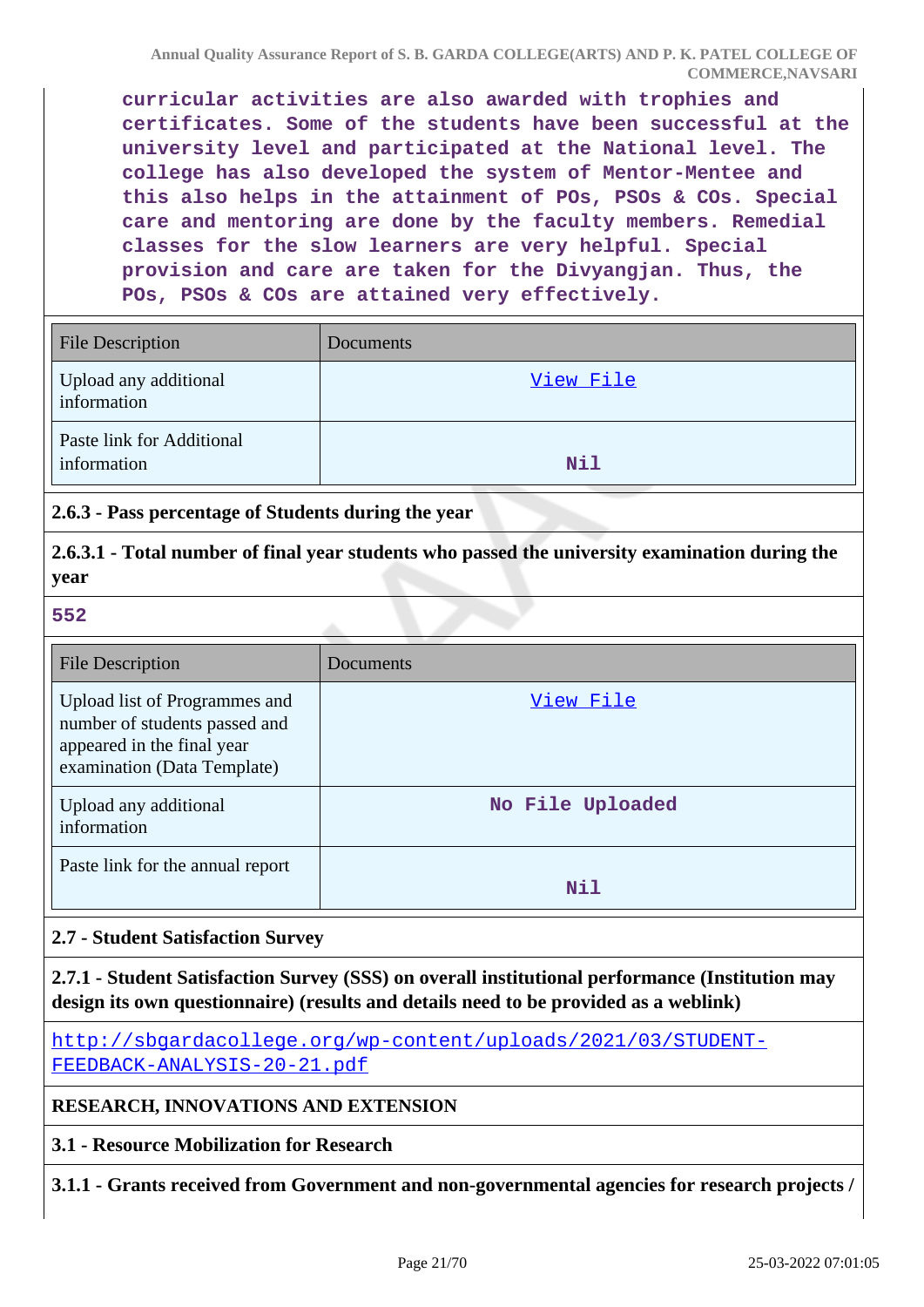#### **endowments in the institution during the year (INR in Lakhs)**

# **3.1.1.1 - Total Grants from Government and non-governmental agencies for research projects / endowments in the institution during the year (INR in Lakhs)**

| $\mathbf 0$                                                                          |                  |
|--------------------------------------------------------------------------------------|------------------|
| <b>File Description</b>                                                              | Documents        |
| Any additional information                                                           | No File Uploaded |
| e-copies of the grant award<br>letters for sponsored research<br>projects/endowments | No File Uploaded |
| List of endowments / projects<br>with details of grants (Data<br>Template)           | View File        |

# **3.1.2 - Number of departments having Research projects funded by government and non government agencies during the year**

**3.1.2.1 - Number of departments having Research projects funded by government and nongovernment agencies during the year**

**0**

| <b>File Description</b>                                          | Documents        |
|------------------------------------------------------------------|------------------|
| List of research projects and<br>funding details (Data Template) | View File        |
| Any additional information                                       | No File Uploaded |
| Supporting document from<br><b>Funding Agency</b>                | No File Uploaded |
| Paste link to funding agency<br>website                          | Nil              |

# **3.1.3 - Number of Seminars/conferences/workshops conducted by the institution during the year**

**3.1.3.1 - Total number of Seminars/conferences/workshops conducted by the institution during the year**

**01**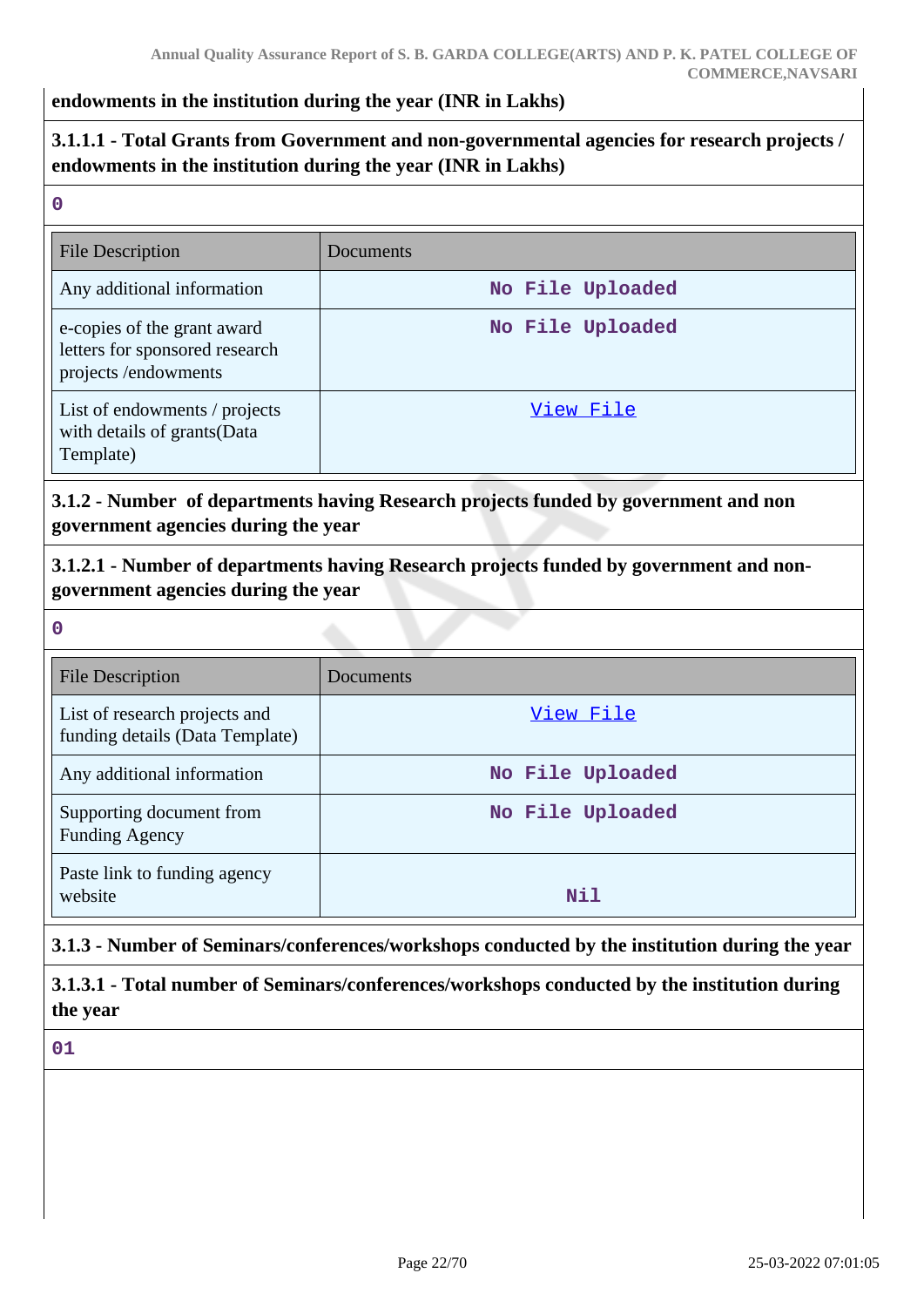| <b>File Description</b>                                              | Documents        |
|----------------------------------------------------------------------|------------------|
| Report of the event                                                  | No File Uploaded |
| Any additional information                                           | No File Uploaded |
| List of workshops/seminars<br>during last 5 years (Data<br>Template) | View File        |

# **3.2 - Research Publications and Awards**

**0**

**3.2.1 - Number of papers published per teacher in the Journals notified on UGC website during the year**

# **3.2.1.1 - Number of research papers in the Journals notified on UGC website during the year**

| <b>File Description</b>                                                                                     | <b>Documents</b> |
|-------------------------------------------------------------------------------------------------------------|------------------|
| Any additional information                                                                                  | No File Uploaded |
| List of research papers by title,<br>author, department, name and<br>year of publication (Data<br>Template) | View File        |

**3.2.2 - Number of books and chapters in edited volumes/books published and papers published in national/ international conference proceedings per teacher during the year**

**3.2.2.1 - Total number of books and chapters in edited volumes/books published and papers in national/ international conference proceedings during the year**

| <b>File Description</b>                                                      | <b>Documents</b> |
|------------------------------------------------------------------------------|------------------|
| Any additional information                                                   | No File Uploaded |
| List books and chapters edited<br>volumes/books published (Data<br>Template) | No File Uploaded |

# **3.3 - Extension Activities**

3.3.1 - Extension activities are carried out in the neighborhood community, sensitizing students to social issues, for their holistic development, and impact thereof during the year

**The Institution has earned a good name and fame in the society. Certain extension activities become the bridge between the college and the society. Our institution inspires NSS and NCC units to work**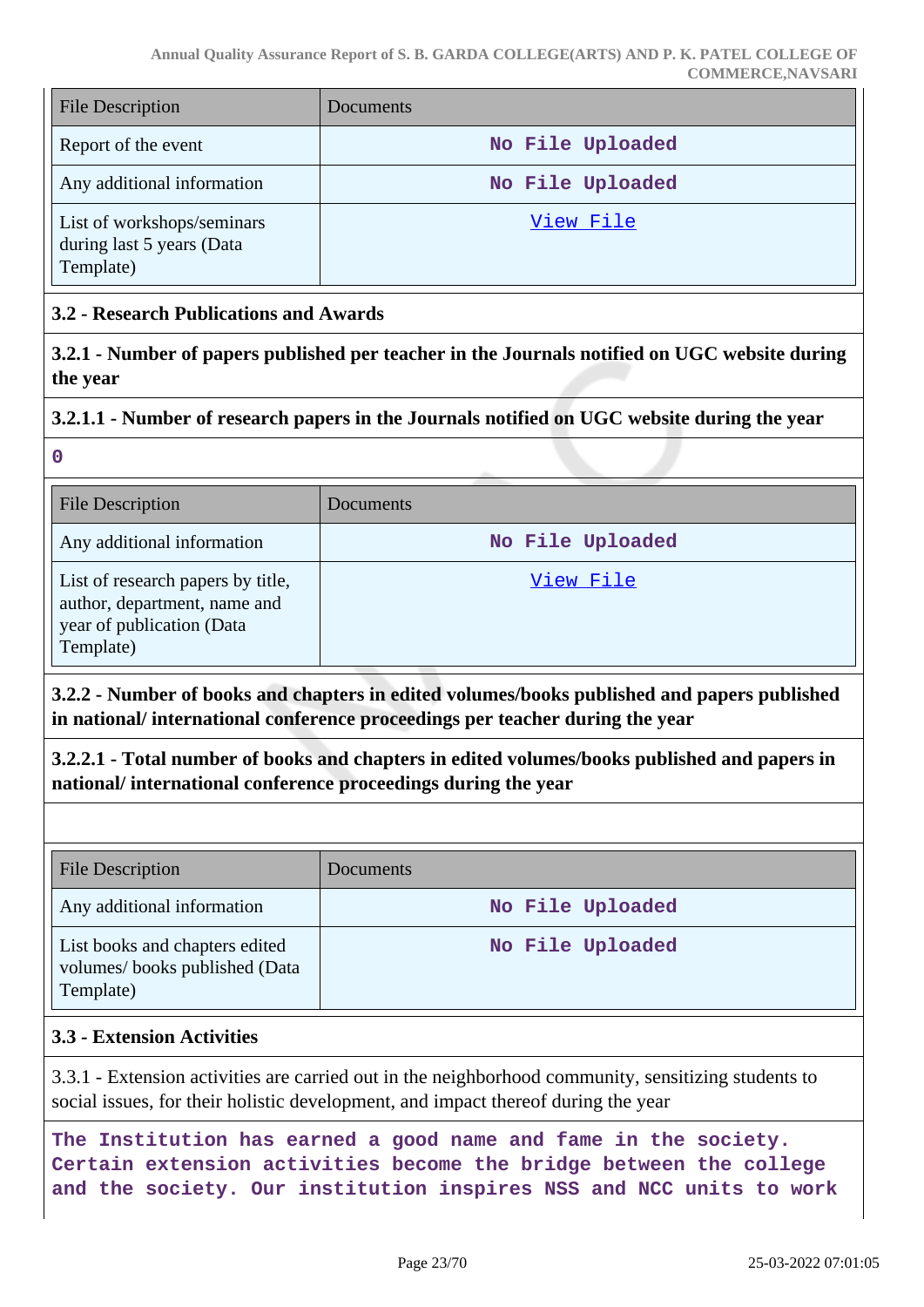**in this direction. Our course components of the curriculum also include certain basic human values to help individuals and the community at large. In order to make the holistic development of the students, the college regularly conducts the social awareness activities like Organizing rallies, Camps, Swachh Bharat Abhiyan, Run for Unity, Digital Literacy Program, SCOPE etc. They can understand the social scenario, certain problems and try to reach with them, try to find out the possible ways to solve these problems. Here, lectures of Invited dignitaries become very helpful to them, as the subjects of these lectures are selected in such a way. The college is surrounded by villagers, especially tribal area and so immense opportunities are offered to them. Some activities in this regard are: sensitization of people on issues of health awareness, i.e. thalassemia check-up - "Sickle cell and thalassemia" is the area where they need awareness, Eye check-up camp etc. NSS: The motto of the NSS is for social service and the keyword of NSS also indicates selfless services and to consider fellow human beings and their feelings. The unit is working since 1970-71. Following Activities are very helpful to the students and also to the society. 1.Blood Donation Camp. 2.Eye check-up camp. 3.NSS Camp- Outreach programme in nearby villages.4.Guest's lectures. 5.Social awareness related activities, rallies. 6.Digital India 7.Tree plantation etc. 8.Visiting to old-age home, School for mentally retarded, our students are so much attached with the village and villagers during the camp, so that they built up their homely relations. 9.Thalassemia Check up 2. NCC: The institution has active NCC unit since 1958-1959. NCC unit is committed to revive the motto of "Duty, Unity and Discipline" among the students to develop sense of devotion towards the Nation. Following Activities are very helpful to the students and also to the society. 1. Swachchata Abhiyan 2. Women Empowerment program 3. CATC Camps 4. Tracking Camps 5. Attachment Training 6. Social Service and Community Development 7. Adventure Based Learning 8. Certification of "B" & "C" NCC exams. 3. Debate Committee: 1.Essay competition 2.Elocution competition – subjects related to Women empowerment, corruption and other evils etc. 4. Sorabji Eco club: Tree-plantation drive , Drive for save water, No plastic and environmental awareness program , No single use plastic and Swachhta pledge etc. 5. Department of Psychology: They conduct Lok- Jagruti Abhiyan for social awareness. 6. Saptadhara: Various activities under this platform are very useful for the students. 7. One day Trip is also useful for the students and the students can acknowledge the geographical condition of the nearby area, i.e. the tribal belt of the South Gujarat. 8. Even the student's Union is formed in such a way that they can understand the importance of administrative and governance.**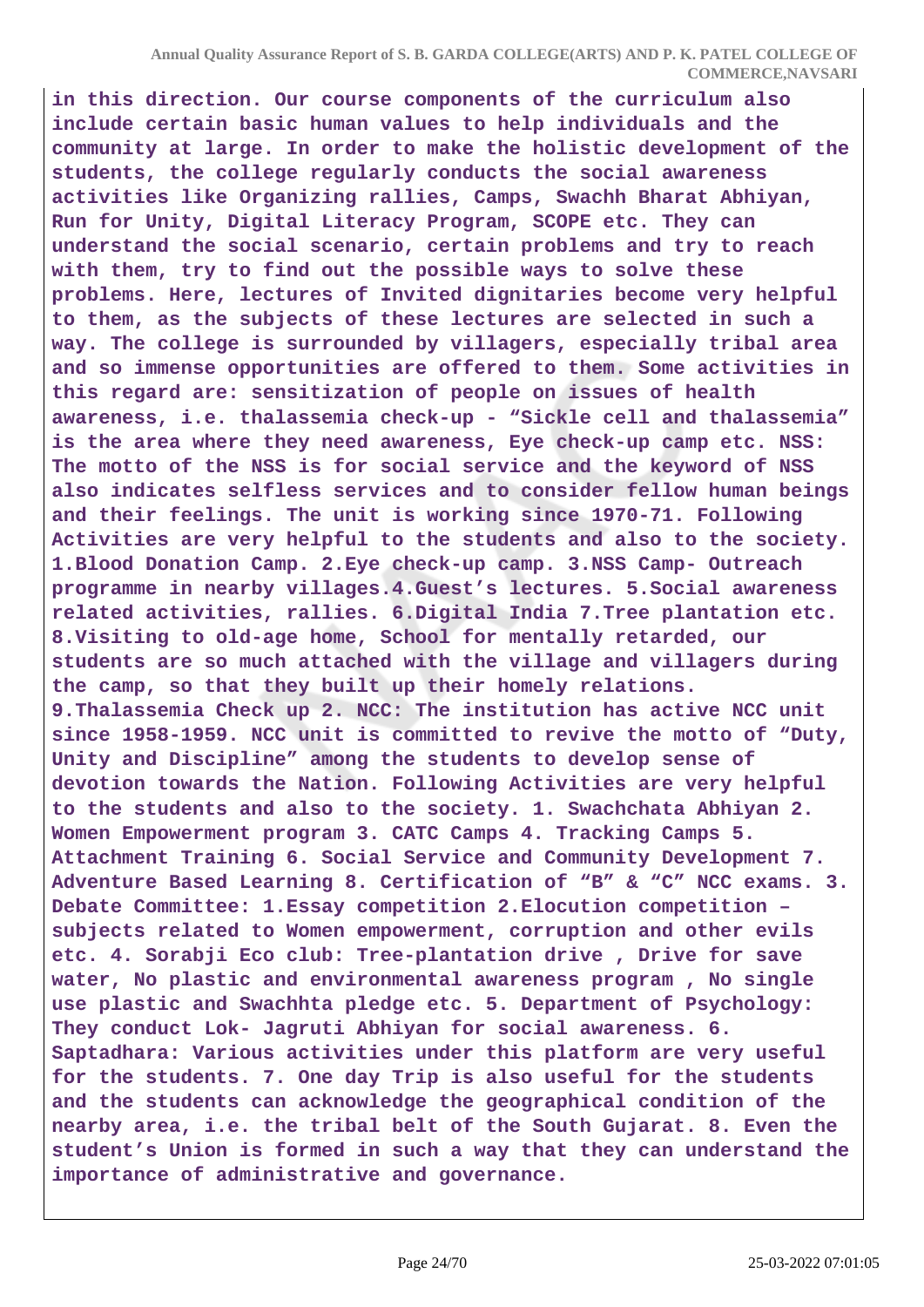| <b>File Description</b>                  | Documents        |
|------------------------------------------|------------------|
| Paste link for additional<br>information | Nil              |
| Upload any additional<br>information     | No File Uploaded |

**3.3.2 - Number of awards and recognitions received for extension activities from government / government recognized bodies during the year**

**3.3.2.1 - Total number of awards and recognition received for extension activities from Government/ government recognized bodies during the year**

**0**

| <b>File Description</b>                                                       | Documents        |
|-------------------------------------------------------------------------------|------------------|
| Any additional information                                                    | No File Uploaded |
| Number of awards for extension<br>activities in last 5 year(Data<br>Template) | View File        |
| e-copy of the award letters                                                   | No File Uploaded |

**3.3.3 - Number of extension and outreach programs conducted by the institution through NSS/NCC/Red cross/YRC etc., ( including the programmes such as Swachh Bharat, AIDS awareness, Gender issues etc. and/or those organized in collaboration with industry, community and NGOs ) during the year**

**3.3.3.1 - Number of extension and outreach Programs conducted in collaboration with industry, community and Non- Government Organizations through NSS/ NCC/ Red Cross/ YRC etc., during the year**

**03**

| <b>File Description</b>                                                                                                       | Documents        |
|-------------------------------------------------------------------------------------------------------------------------------|------------------|
| Reports of the event organized                                                                                                | View File        |
| Any additional information                                                                                                    | No File Uploaded |
| Number of extension and<br>outreach Programmes conducted<br>with industry, community etc for<br>the last year (Data Template) | View File        |

**3.3.4 - Number of students participating in extension activities at 3.3.3. above during the year**

**3.3.4.1 - Total number of Students participating in extension activities conducted in**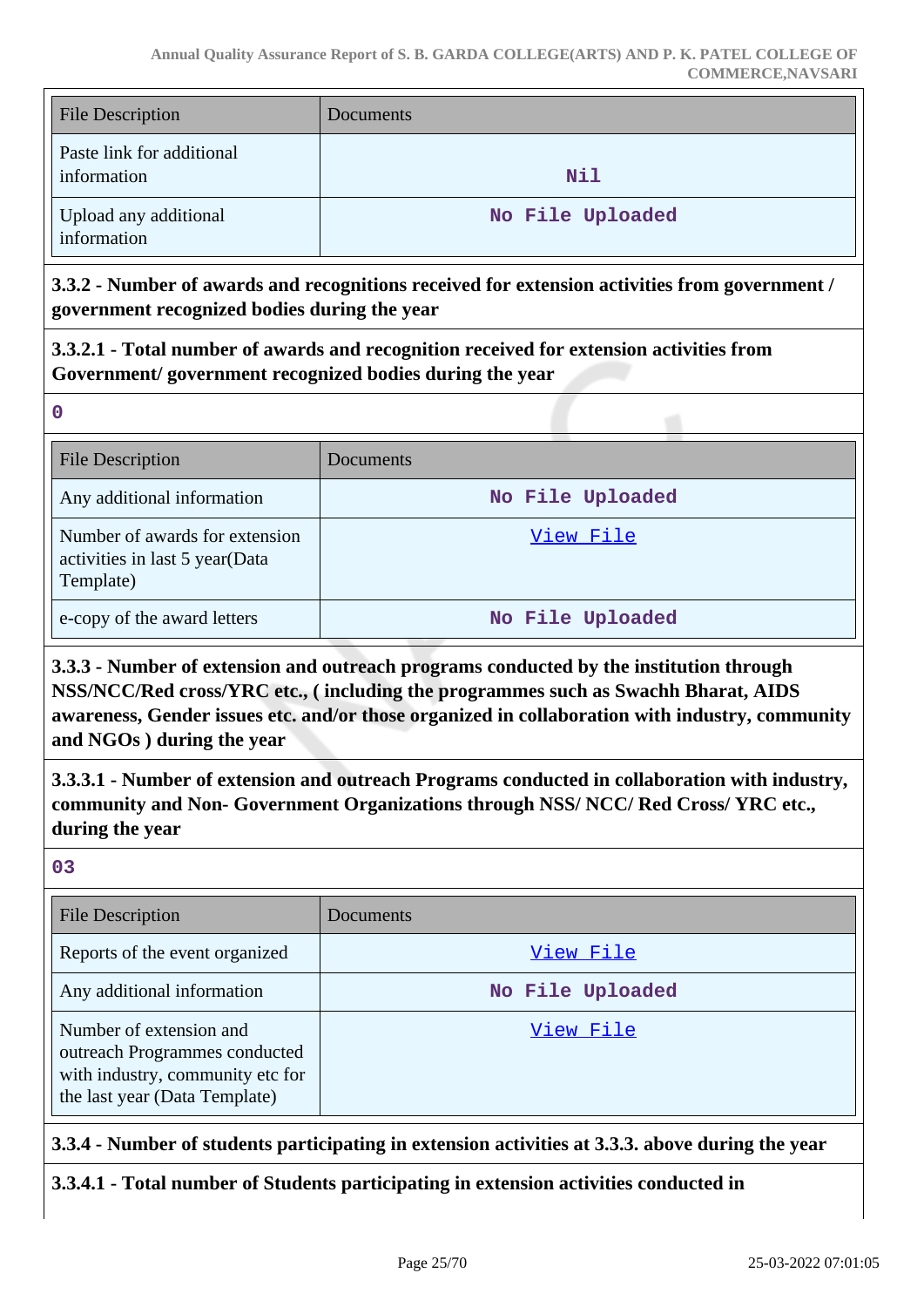# **collaboration with industry, community and Non- Government Organizations through NSS/ NCC/ Red Cross/ YRC etc., during the year 422** File Description Documents Report of the event  $V$ iew File Any additional information **No File Uploaded** Number of students participating in extension activities with Govt. or NGO etc (Data Template) [View File](https://assessmentonline.naac.gov.in/storage/app/public/aqar/14661/14661_37_84.xlsx?1648171863) **3.4 - Collaboration 3.4.1 - The Institution has several collaborations/linkages for Faculty exchange, Student exchange, Internship, Field trip, On-the- job training, research etc during the year 0** File Description Documents e-copies of linkage related Document **No File Uploaded** Details of linkages with institutions/industries for internship (Data Template) [View File](https://assessmentonline.naac.gov.in/storage/app/public/aqar/14661/14661_38_86.xlsx?1648171863) Any additional information **No File Uploaded 3.4.2 - Number of functional MoUs with national and international institutions, universities, industries, corporate houses etc. during the year 3.4.2.1 - Number of functional MoUs with Institutions of national, international importance, other universities, industries, corporate houses etc. during the year 0** File Description Documents e-Copies of the MoUs with institution./ industry/corporate houses **No File Uploaded** Any additional information **No File Uploaded**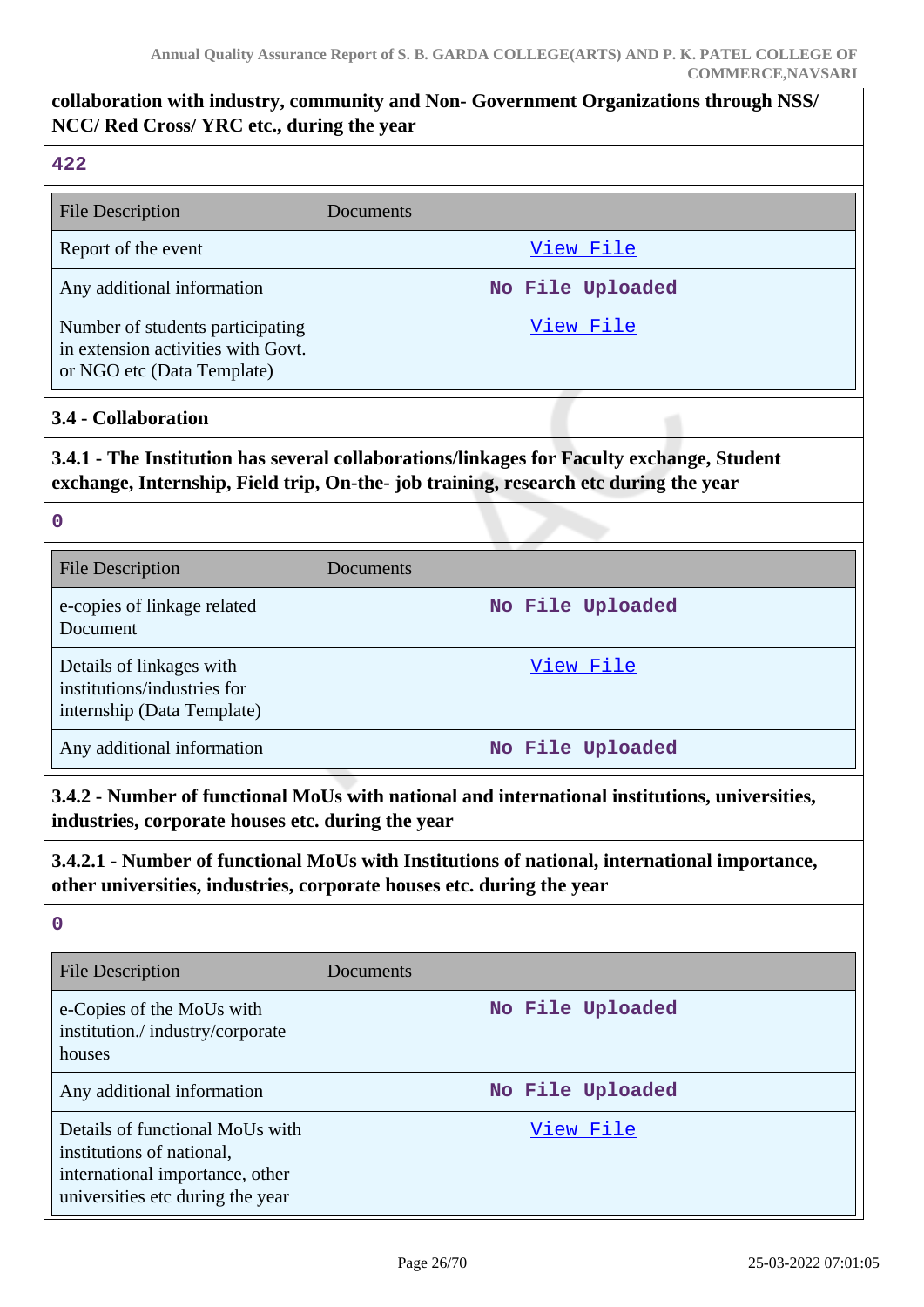#### **INFRASTRUCTURE AND LEARNING RESOURCES**

#### **4.1 - Physical Facilities**

4.1.1 - The Institution has adequate infrastructure and physical facilities for teaching- learning. viz., classrooms, laboratories, computing equipment etc.

**The Institution has adequate facilities for teaching-learning, viz, classrooms, laboratories, computing equipment, etc. The college is located in the heart of the city with adequate infrastructure facilities. It has spacious classrooms which can accommodate 130 students in each classroom. This old architecture style building is two – storied with a built up area of 42 square meters. Apart from adequate numbers of spacious classrooms, it also has a Principal's Office, Trustee's Office, administrative block, boys and girls common rooms, Psychology lab, Help center cum computer lab, Library cum seminar hall, Exclusive Library, NAAC room, NCC and NSS office, Yoga and Meditation room, Cultural Activity room, Personal counselling room, 2 Smart Class room, Canteen, Staff Common room and Parking Place. The ground floor has 15 rooms. In room number 11 we have the Principal's office. Administrative Office is room number 2 while the Computer Lab cum Help Centre is room number 44. The Computer Lab has 10 computers and proper computer tables and computer systems with high speed internet connectivity and printers. Adjoining the Principal's office we have the Trustee's office. On the ground floor we also have boys and girls common rooms with attached washrooms, NCC and NSS office for extension activities, Library, Canteen and Urinal blocks. Apart from it, there are 7 big classrooms and a huge generator with capacity 45 KVA installed on the ground floor. There is also a badminton court on the ground floor. On the first floor we have 19 rooms. Among them 14 are lecture halls, 1 office for Personal Counselling and Women Cell, 1 NAAC room, a store room for exam stationeries, a big staff common room. 1 well equipped Psychology Laboratory is also on the first floor. Our Psychology Laboratory is an asset and pride of our institution. It was established in 1953 and enjoys the privilege to be the first Psychology Laboratory installed in the Gujarat state. This laboratory is enriched with the latest Psycho-Testing tools. It has psychological apparatus like Tachistoscope, Mazeboard, Color While, Progressive Weight Box, Perin-Co-Ordination Board, Muller-Lyer, Illusion Tool, Hull's Card Set, Mirror Tracing Apparatus, Rorschach InkBlot Test, Color Blindness Test of Ishihara, Memory Drum, Division of Attention (Rubin's Cup). On the second floor we have a total of 11 classrooms where room number 40 and 41 are smart classrooms. They are useful and resourceful technological tools which enhance the teaching – learning process and open new vistas of technological learning. The library cum seminar hall is a spacious**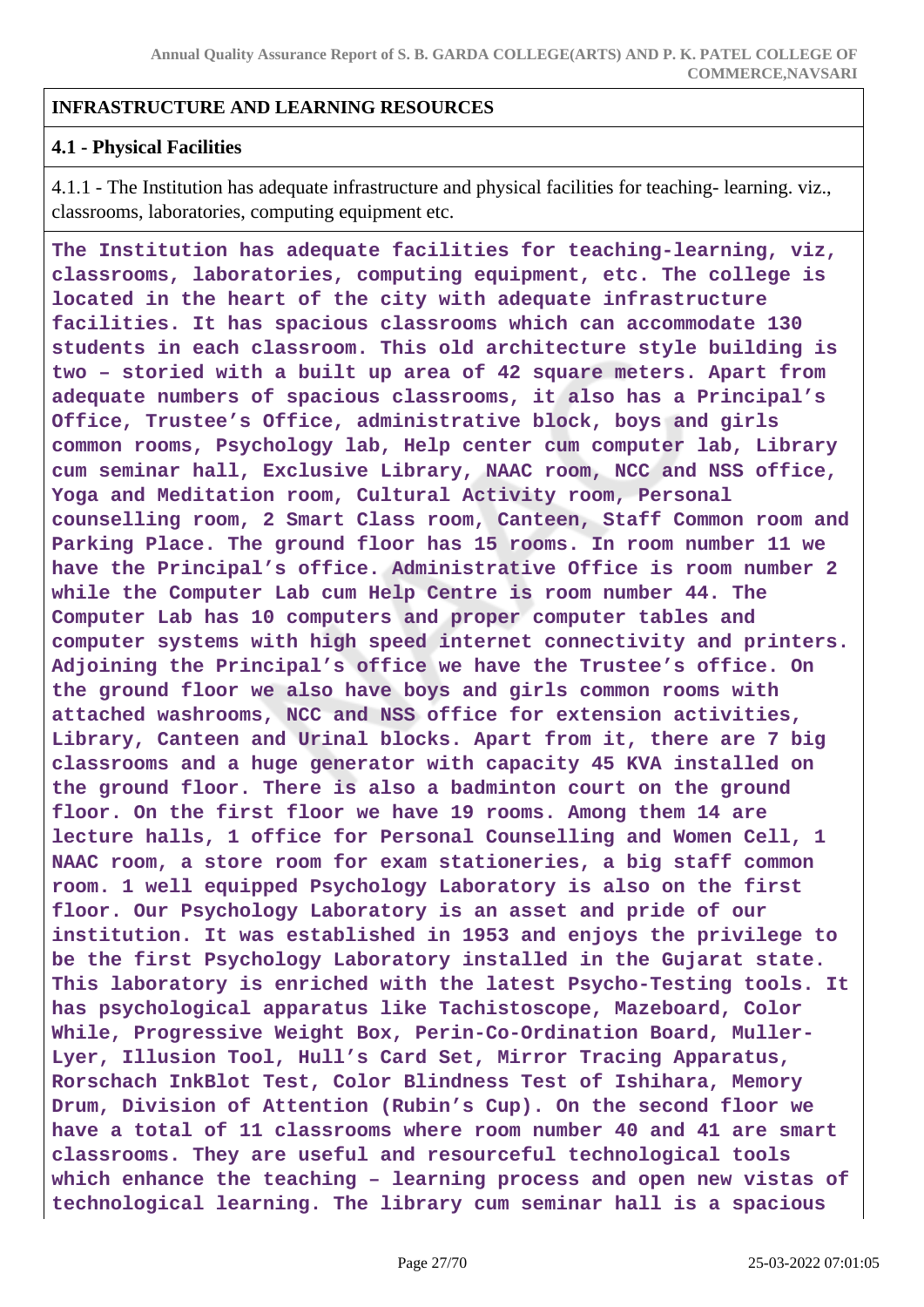**hall where we organize activities like guest lectures, seminars and meetings for students, teaching and non-teaching staff and various competitions. This seminar hall is also equipped with a portable LCD projector. In the balcony of this hall, there are 2 small rooms which are utilized as strong rooms during university examination. On this floor we also have a huge water filtering RO plant. Along with this we have a cultural activity room where students gather for various discussions, poetry recitation and practice of cultural activities.**

| <b>File Description</b>                  | Documents        |
|------------------------------------------|------------------|
| Upload any additional<br>information     | No File Uploaded |
| Paste link for additional<br>information | Nil              |

4.1.2 - The Institution has adequate facilities for cultural activities, sports, games (indoor, outdoor), gymnasium, yoga centre etc.

**We focus on the overall development of the students by providing them adequate facilities for extracurricular activities. Students are encouraged for active participation in various games and tournaments and are also given training for the same in the college ground. To facilitate sports, the college has a big playground measuring about 12910.50 square feet. It is situated at a walking distance from the main building of the college. This is the hostel building and playground of the college. Here, we have courts for Volleyball, Tennis, and Basketball. Games like Kabaddi, Kho-Kho and cricket are also played on this ground. Athletics games like high jump, long jump, running, shot put, throw ball are also played here. Outdoor and Indoor games are played in the college. Volleyball: There is a volleyball court with a play area of 18 meter in length and 9 meters in width. The total area of the court is 30 meter length and 17 meter width. Basketball: The basketball court is of 28 meter length and 15 meter width. The total area available is 34 meter in length and 21 meter in width. Kabaddi: Kabaddi is one of the favourite games of our students and they play every day. The play area is 13 meter in length and 10 meter in width. The actual area is 33 meter in length and 23 meter in width. Kho-Kho: Kho- kho is played enthusiastically in the play area of 27 meter in length and 16 meter in width. The total area of Kho-Kho ground is 33 meter in length and 23 meter in width. Cricket: We have a well maintained cricket pitch with a length of 22.56 meter and 3.66 meter width. The total area of is 61.2648 meter. Yoga and Meditation Centre: For the mental, spiritual and physical well being we have a Yoga and**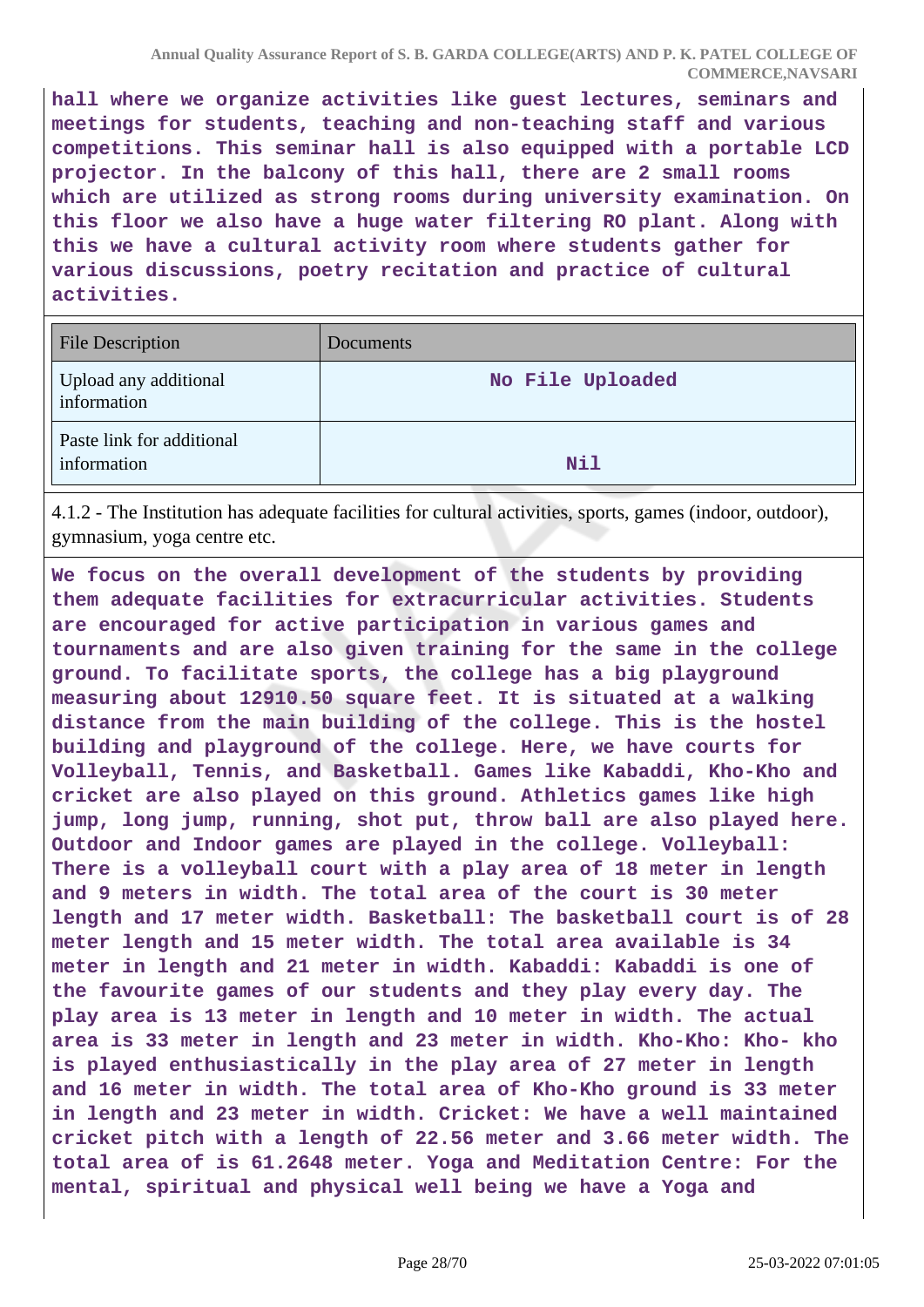**meditation centre. As few of our faculties are well trained in Yoga they teach and practice Yoga with the students. As focus, calm and poise is the urge of the day, our students are trained for meditation for their mental peace.**

**Cultural Activities: The College has an Open air theatre having an area 309.65 square meter where the cultural events and annual gathering is conducted. The students are motivated to participate in various inter class, inter college, inter university and interstate competitions and in the youth festival. Various events are organized like classical, western and folk dance in particular garba and dangi dance which is the tradition and signature of our state. Solo light vocal singing, group songs, poetry recitation, drama, mono acting, drawing and painting, mehandi, to prepare best out of waste, instrument playing, completion of poetry and creative writing competition and fashion show are conducted under cultural activities. Our college also provides coaching by trained musicians and choreographers for the students. We also have musical instruments like harmonium, tabla, key board and an effective sound system.**

| <b>File Description</b>                  | Documents        |
|------------------------------------------|------------------|
| Upload any additional<br>information     | No File Uploaded |
| Paste link for additional<br>information | <b>Nil</b>       |

**4.1.3 - Number of classrooms and seminar halls with ICT- enabled facilities such as smart class, LMS, etc.**

**3**

#### **4.1.3.1 - Number of classrooms and seminar halls with ICT facilities**

**3**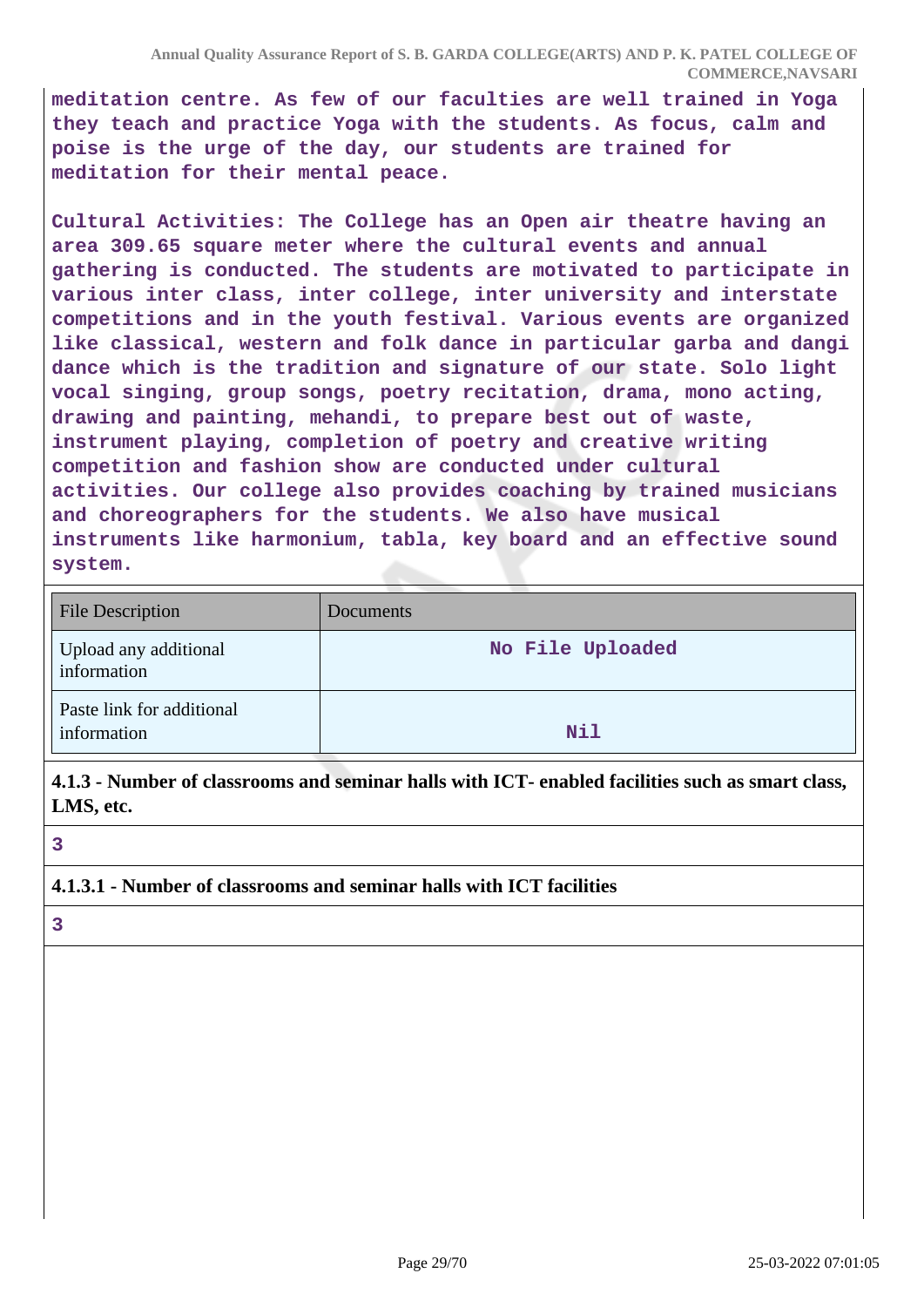| <b>File Description</b>                                                                                   | Documents                                                          |
|-----------------------------------------------------------------------------------------------------------|--------------------------------------------------------------------|
| Upload any additional<br>information                                                                      | No File Uploaded                                                   |
| Paste link for additional<br>information                                                                  | http://sbgardacollege.org/wp-<br>content/uploads/2021/03/4.1.3.pdf |
| <b>Upload Number of classrooms</b><br>and seminar halls with ICT<br>enabled facilities (Data<br>Template) | View File                                                          |

**4.1.4 - Expenditure, excluding salary for infrastructure augmentation during the year (INR in Lakhs)**

# **4.1.4.1 - Expenditure for infrastructure augmentation, excluding salary during the year (INR in lakhs)**

**1.90**

| File Description                                                                                   | Documents        |
|----------------------------------------------------------------------------------------------------|------------------|
| Upload any additional<br>information                                                               | No File Uploaded |
| Upload audited utilization<br>statements                                                           | No File Uploaded |
| <b>Upload Details of budget</b><br>allocation, excluding salary<br>during the year (Data Template) | View File        |

#### **4.2 - Library as a Learning Resource**

4.2.1 - Library is automated using Integrated Library Management System (ILMS)

**Library- The Knowledge Centre: The library is the soul of any educational institution. Our library also sufficiently caters the needs of the faculties and students. It's enriched by valuable and useful books, journals, magazines and daily newspapers. The staff and students also have access to the e resources of the library. An entry and exit register is well maintained for all the visitors, students and faculties. Students get books on demand. Accession records are maintained. Title cards and author cards have been prepared for easy access to books. The library is partially computerized and has a free internet facility. Special reading place is allotted to the differently able students. Library is automated using Integrated Library Management System (ILMS) Name of ILMS software: KOHA - OPEN-SOURCE INTEGRATED LIBRARY SYSTEM Nature of**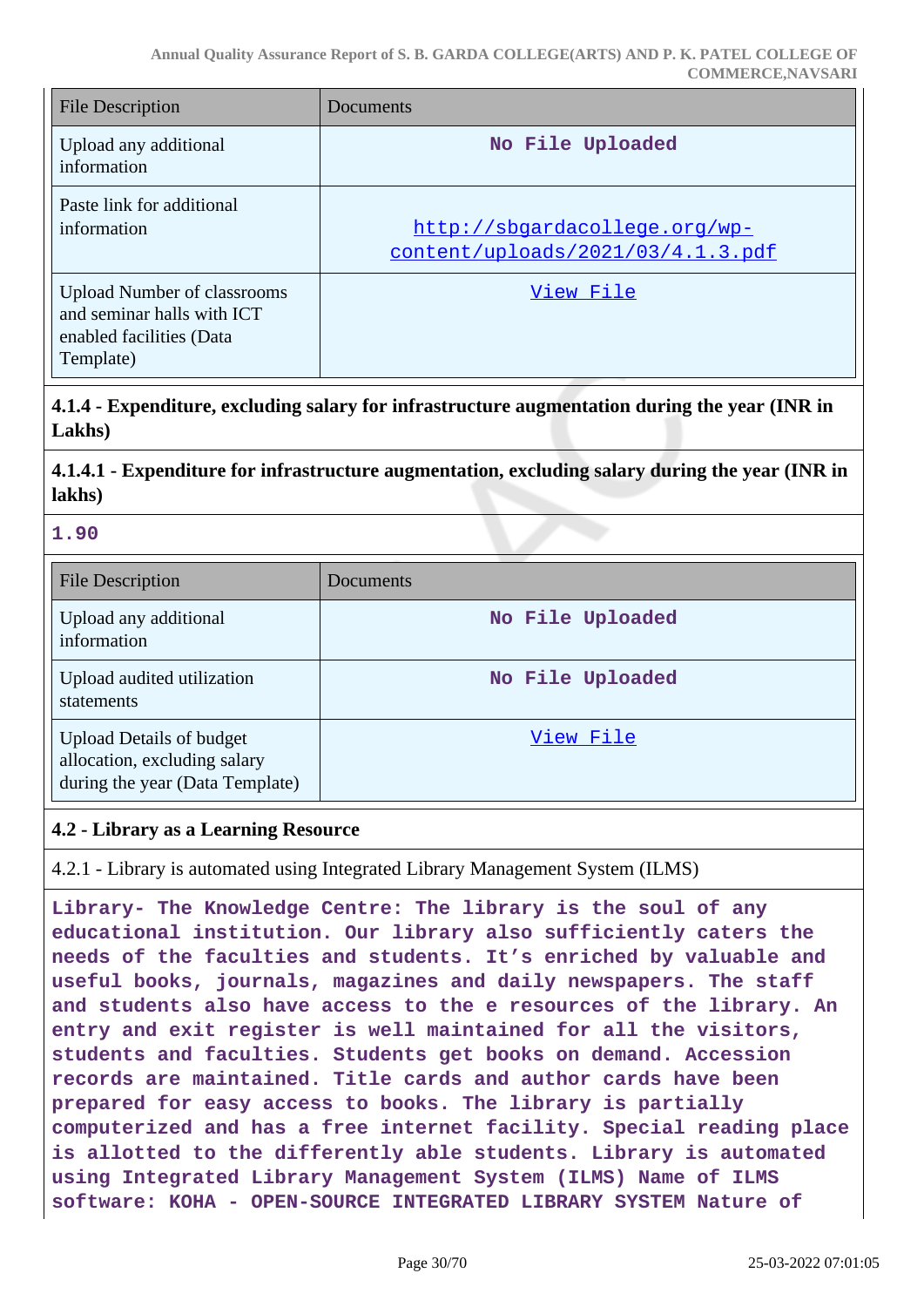**automation: Fully Version: 20.05.10.000 Year of Automation: 2020**

| <b>File Description</b>                                                                                                                                                               | Documents                                                                 |                                                                                                 |
|---------------------------------------------------------------------------------------------------------------------------------------------------------------------------------------|---------------------------------------------------------------------------|-------------------------------------------------------------------------------------------------|
| Upload any additional<br>information                                                                                                                                                  | No File Uploaded                                                          |                                                                                                 |
| Paste link for Additional<br>Information                                                                                                                                              | http://sbgardacollege.org/wp-<br>content/uploads/2021/03/4.2.1.-FINAL.pdf |                                                                                                 |
| 4.2.2 - The institution has subscription for the<br>following e-resources e-journals e-<br>ShodhSindhu Shodhganga Membership e-<br><b>books Databases Remote access toe-resources</b> |                                                                           | D. Any 1 of the above                                                                           |
| <b>File Description</b>                                                                                                                                                               | Documents                                                                 |                                                                                                 |
| Upload any additional<br>information                                                                                                                                                  | No File Uploaded                                                          |                                                                                                 |
| Details of subscriptions like e-<br>journals,e-ShodhSindhu,<br>Shodhganga Membership etc<br>(Data Template)                                                                           |                                                                           | View File                                                                                       |
| during the year (INR in Lakhs)                                                                                                                                                        |                                                                           | 4.2.3 - Expenditure for purchase of books/e-books and subscription to journals/e-journals       |
| journals during the year (INR in Lakhs)                                                                                                                                               |                                                                           | 4.2.3.1 - Annual expenditure of purchase of books/e-books and subscription to journals/e-       |
| 2.56                                                                                                                                                                                  |                                                                           |                                                                                                 |
| <b>File Description</b>                                                                                                                                                               | Documents                                                                 |                                                                                                 |
| Any additional information                                                                                                                                                            |                                                                           | No File Uploaded                                                                                |
| Audited statements of accounts                                                                                                                                                        |                                                                           | No File Uploaded                                                                                |
| Details of annual expenditure for<br>purchase of books/e-books and<br>journals/e- journals during the<br>year (Data Template)                                                         |                                                                           | View File                                                                                       |
|                                                                                                                                                                                       |                                                                           | 4.2.4 - Number per day usage of library by teachers and students (foot falls and login data for |

**online access) (Data for the latest completed academic year)**

# **4.2.4.1 - Number of teachers and students using library per day over last one year**

**252**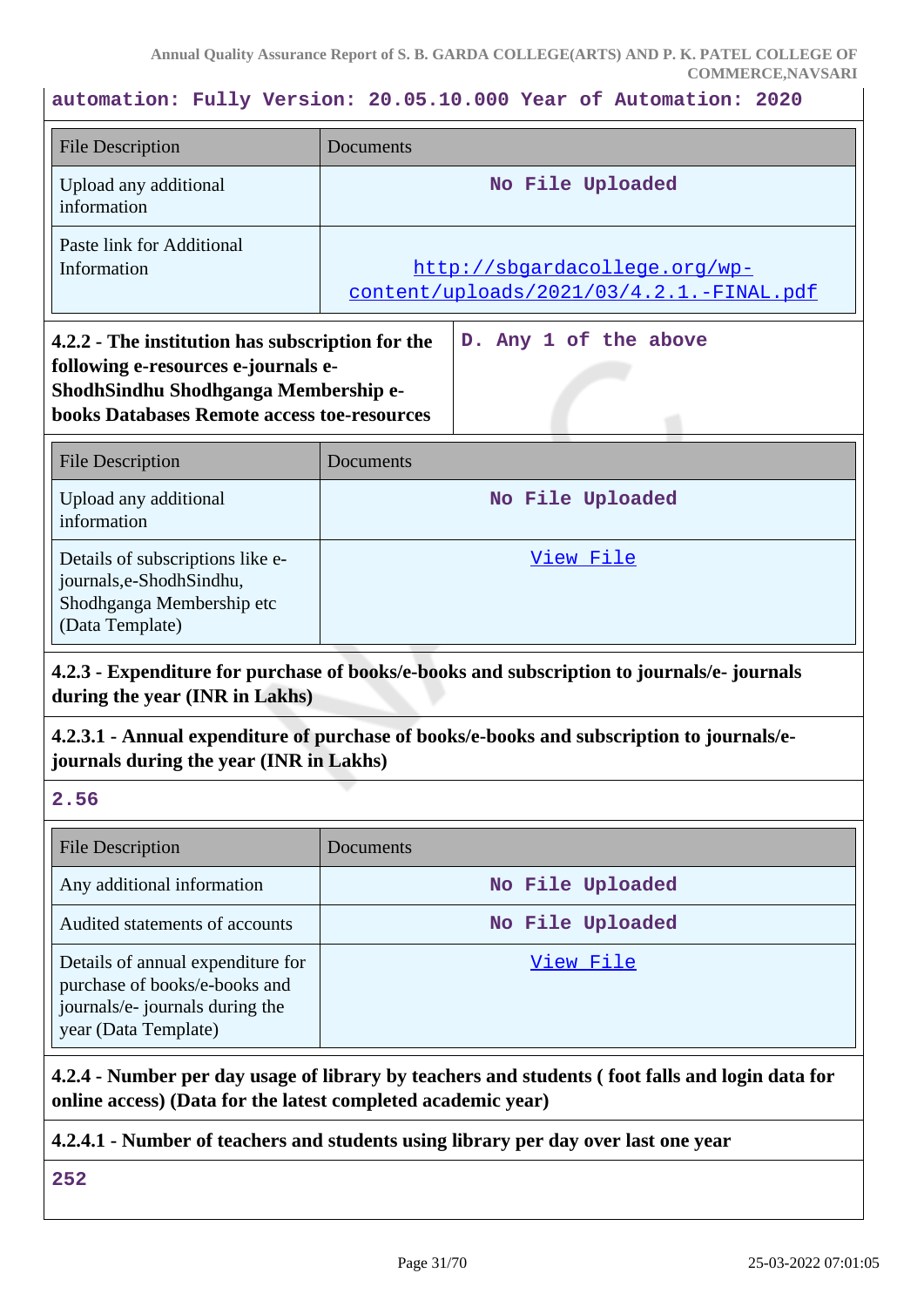| <b>File Description</b>                              | <b>Documents</b> |
|------------------------------------------------------|------------------|
| Any additional information                           | No File Uploaded |
| Details of library usage by<br>teachers and students | No File Uploaded |

#### **4.3 - IT Infrastructure**

4.3.1 - Institution frequently updates its IT facilities including Wi-Fi

**The campus has a LAN net connectivity in the staff common room, computer lab, library, seminar halls, principal and administrative office, NAAC room and trustee office with broadband internet access. There are 10 computers in the computer lab,10 in the administrative office, 1 in the principal's office,3 in the NAAC room, 1 in the library and 1 in the staff common room. The smart rooms and the seminar hall have a computer system with LCD projectors. All the computers are protected with the secure anti-virus software. The institution has tied up with an outside agency which will create and maintain the computer facilities as well as they will literate our students and faculty members in computer skills. The college has installed Closed Circuit Television Camera (CCTV) for the safety and security of the staff, students, visitors and for protecting the properties and the building. The entire college campus is under CCTV surveillance for 24×7. This is also very helpful in maintaining discipline in the campus. The campus network provides IT facilities and services with a techno- friendly approach to support the students and the faculties for their learning, research, teaching and administration. The IT facilities include high speed network, internet security system, anti-virus application supported by free Wi-Fi services.**

| <b>File Description</b>                  | Documents        |
|------------------------------------------|------------------|
| Upload any additional<br>information     | No File Uploaded |
| Paste link for additional<br>information | Nil              |

#### **4.3.2 - Number of Computers**

**10**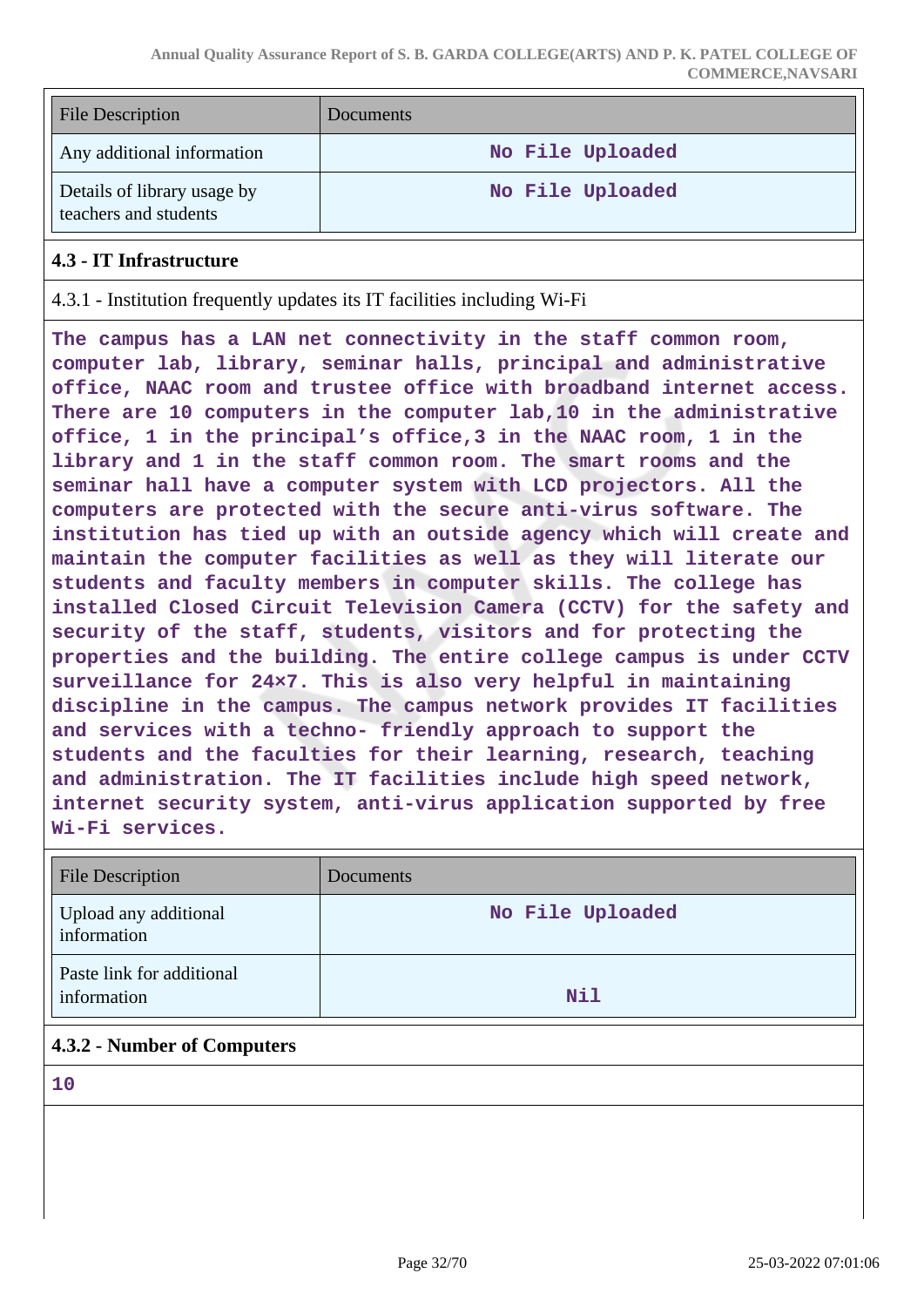|                                                                                                                                                                                    | CONTRENCENTA VERIA                                                                                                                                                    |  |  |  |  |
|------------------------------------------------------------------------------------------------------------------------------------------------------------------------------------|-----------------------------------------------------------------------------------------------------------------------------------------------------------------------|--|--|--|--|
| <b>File Description</b>                                                                                                                                                            | Documents                                                                                                                                                             |  |  |  |  |
| Upload any additional<br>information                                                                                                                                               | No File Uploaded                                                                                                                                                      |  |  |  |  |
| Student – computer ratio                                                                                                                                                           | No File Uploaded                                                                                                                                                      |  |  |  |  |
| 4.3.3 - Bandwidth of internet connection in the<br><b>Institution</b>                                                                                                              | 50MBPS<br>- ?<br><b>A.</b>                                                                                                                                            |  |  |  |  |
| <b>File Description</b>                                                                                                                                                            | Documents                                                                                                                                                             |  |  |  |  |
| Upload any additional<br>Information                                                                                                                                               | <u>View File</u>                                                                                                                                                      |  |  |  |  |
| Details of available bandwidth of<br>internet connection in the<br>Institution                                                                                                     | No File Uploaded                                                                                                                                                      |  |  |  |  |
| 4.4 - Maintenance of Campus Infrastructure                                                                                                                                         |                                                                                                                                                                       |  |  |  |  |
|                                                                                                                                                                                    | 4.4.1 - Expenditure incurred on maintenance of infrastructure (physical and academic support<br>facilities) excluding salary component during the year (INR in Lakhs) |  |  |  |  |
| 4.4.1.1 - Expenditure incurred on maintenance of infrastructure (physical facilities and<br>academic support facilities) excluding salary component during the year (INR in lakhs) |                                                                                                                                                                       |  |  |  |  |
| 6.245208                                                                                                                                                                           |                                                                                                                                                                       |  |  |  |  |
| <b>File Description</b>                                                                                                                                                            | Documents                                                                                                                                                             |  |  |  |  |
| Upload any additional<br>information                                                                                                                                               | No File Uploaded                                                                                                                                                      |  |  |  |  |
| Audited statements of accounts.                                                                                                                                                    | No File Uploaded                                                                                                                                                      |  |  |  |  |
| Details about assigned budget<br>and expenditure on physical<br>facilities and academic support<br>facilities (Data Templates)                                                     | <u>View File</u>                                                                                                                                                      |  |  |  |  |

4.4.2 - There are established systems and procedures for maintaining and utilizing physical, academic and support facilities - laboratory, library, sports complex, computers, classrooms etc.

**The institution provides a composite infrastructure in all functional areas to make sure that the requisite of teaching, learning and other processes indicated by the statutory bodies are met with excellence. With an objective to provide quality education by marching towards our motto "EXCELSIOR '', a wide spread policy in infrastructure is framed and implemented. This policy is need based and is implemented on priority basis upon the guidelines of the**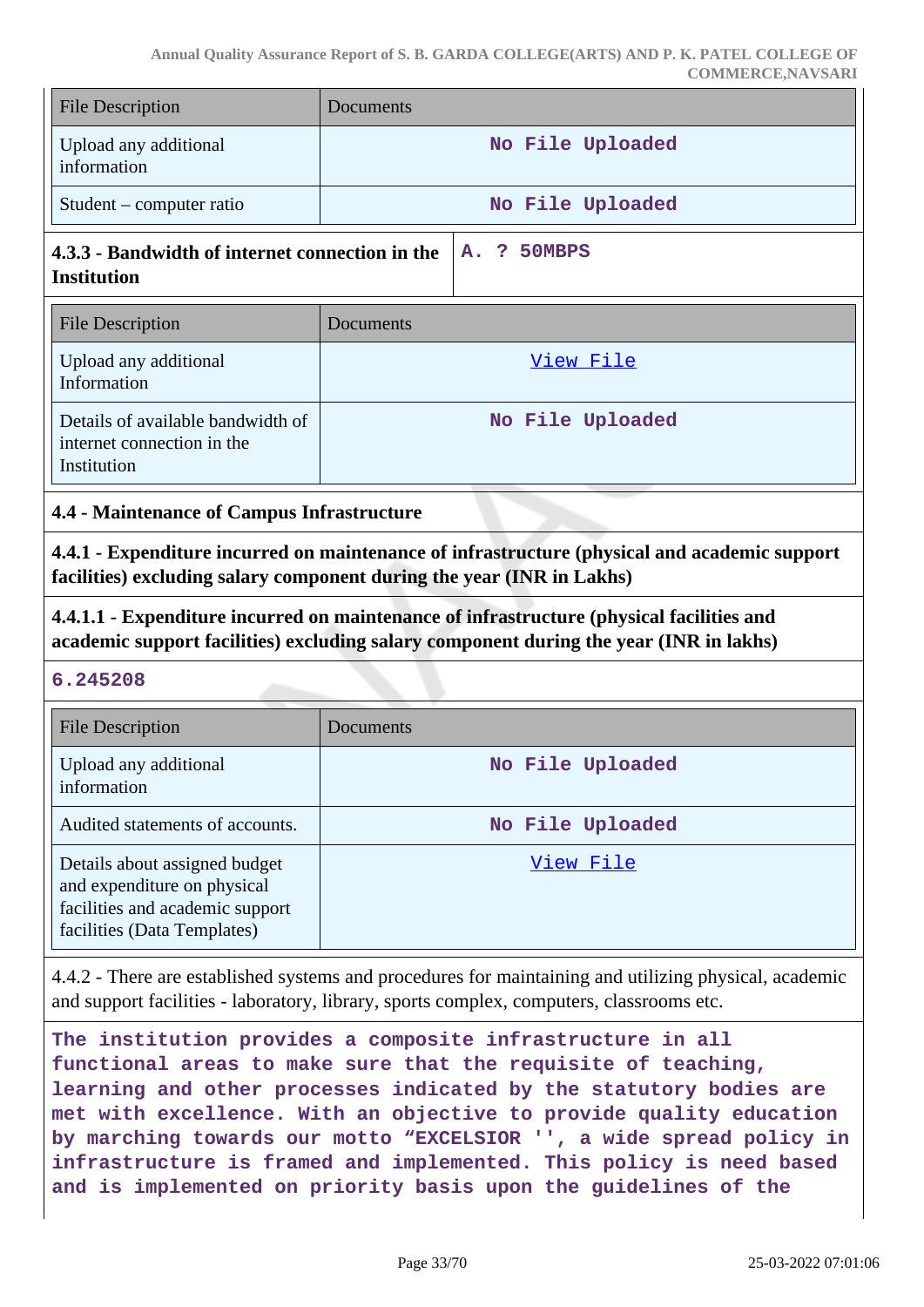**statutory bodies considering the overall progress in teaching techniques, extension and maintenance of the campus infrastructure, up gradation of laboratory equipment, purchase of office furniture and electrical items and maintaining of the records of the purchase and depreciated assets. Overview of Infrastructure Facilities in the College: The campus has an able maintenance team of supervisors, electricians, technicians, plumbers, housekeeping staff and security guards. Apart from the supervisor the other team is outsourced and works professionally for the campus cleanliness, maintenance and development. All the classrooms are cleaned every day and the electrician takes care of the proper working of the lights and fans. Even during the exam time an additional facility of pedestal fans and curtains are provided for the comfort of the students. All the washrooms are properly cleaned and maintained. The plumber regularly checks the leakages to save water. The fire safety equipment is also regularly checked and maintained. The college is also painted periodically to beautify and give it a new look. New furniture that includes sofas, chairs, computer tables are purchased as per the requirements. CCTV cameras also installed for the safety and security of the students, faculties and the institutional properties. The staffroom is also renovated and given a new look for the comfort and feel good of the faculty members. All the assets are maintained as per the resource guidelines of the UGC. On the basis of the requirements of the departments and campus, an annual budget is prepared. The in charge principal forwards that budget to the management for approval. Quotations are invited from various companies and then it is finalised as per the optimum price and service. Record and Verification of Infrastructure: All the records of the infrastructure, software and other miscellaneous work are maintained and physical verification is also done periodically. Maintenance of Infrastructure: The college is painted as per the requirement to give it a new look. Housekeeping staff takes care of the cleanliness of the entire campus including the washrooms. Pest control treatment is regularly done. Plumbing and electrical works are promptly done on a regular and complaint basis. Fire safety measures are also taken care of. Regular maintenance of the sports ground is done meticulously Water sprinkling is done to maintain the pitch. Sports courts are professionally cleaned every year to maintain the quality of the surface. Grass and other vegetation is cut every month from and nearby the court. Basketball court and post are maintained and rectified if damaged. Regular plantation on the outer edge of the ground keeps it green and beautified.**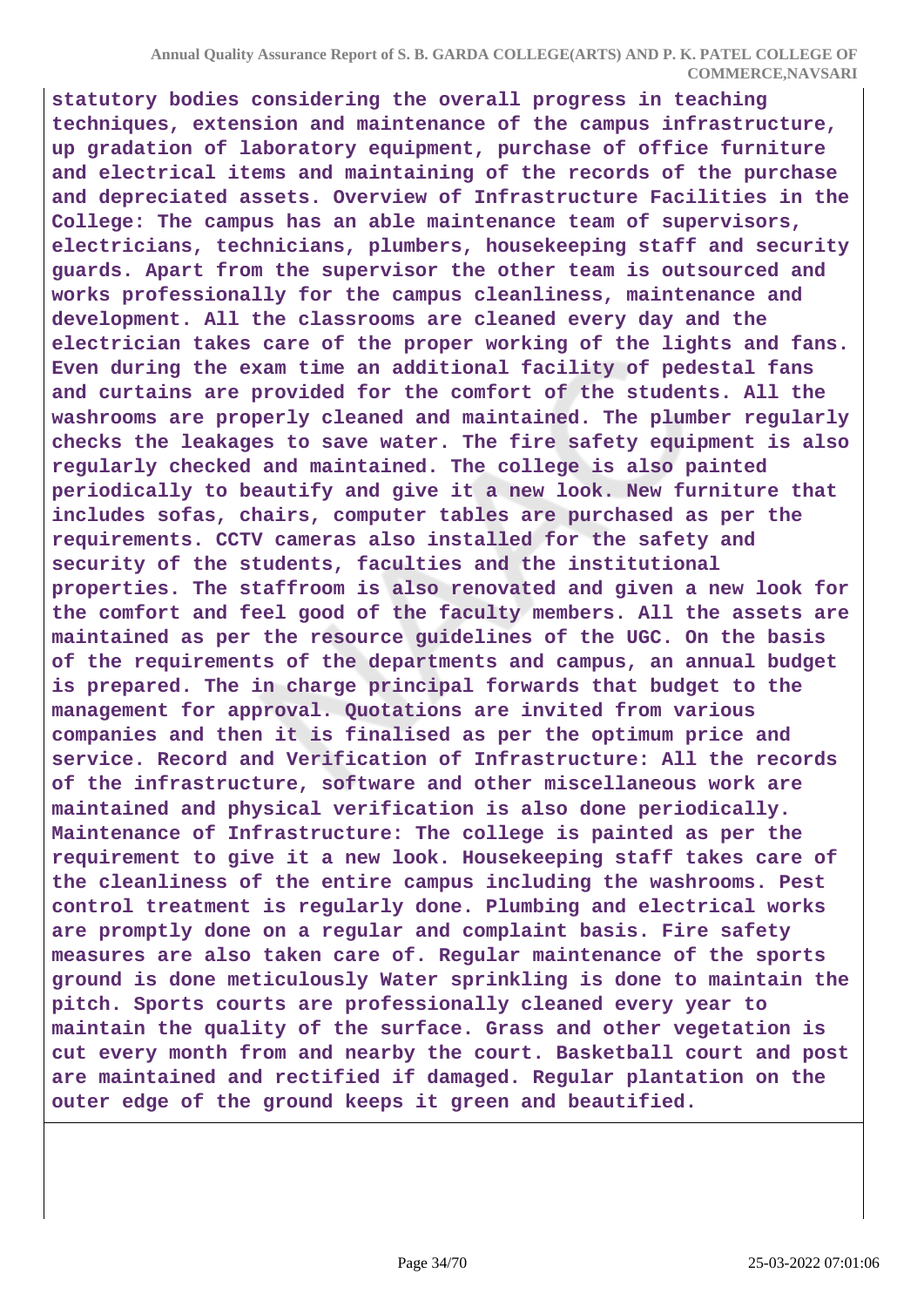| <b>File Description</b>                                                                                                                       | Documents                                                                                            |
|-----------------------------------------------------------------------------------------------------------------------------------------------|------------------------------------------------------------------------------------------------------|
| Upload any additional<br>information                                                                                                          | No File Uploaded                                                                                     |
| Paste link for additional<br>information                                                                                                      | Nil                                                                                                  |
| STUDENT SUPPORT AND PROGRESSION                                                                                                               |                                                                                                      |
| 5.1 - Student Support                                                                                                                         |                                                                                                      |
| Government during the year                                                                                                                    | 5.1.1 - Number of students benefited by scholarships and free ships provided by the                  |
| Government during the year                                                                                                                    | 5.1.1.1 - Number of students benefited by scholarships and free ships provided by the                |
| 1502                                                                                                                                          |                                                                                                      |
| <b>File Description</b>                                                                                                                       | Documents                                                                                            |
| Upload self attested letter with<br>the list of students sanctioned<br>scholarship                                                            | No File Uploaded                                                                                     |
| Upload any additional<br>information                                                                                                          | No File Uploaded                                                                                     |
| Number of students benefited by<br>scholarships and free ships<br>provided by the Government<br>during the year (Data Template)               | View File                                                                                            |
| non-government agencies during the year                                                                                                       | 5.1.2 - Number of students benefitted by scholarships, free ships etc. provided by the institution / |
| institution / non-government agencies during the year                                                                                         | 5.1.2.1 - Total number of students benefited by scholarships, free ships, etc provided by the        |
| 91                                                                                                                                            |                                                                                                      |
| <b>File Description</b>                                                                                                                       | Documents                                                                                            |
| Upload any additional<br>information                                                                                                          | No File Uploaded                                                                                     |
| Number of students benefited by<br>scholarships and free ships<br>institution / non-government<br>agencies in last 5 years (Date<br>Template) | <u>View File</u>                                                                                     |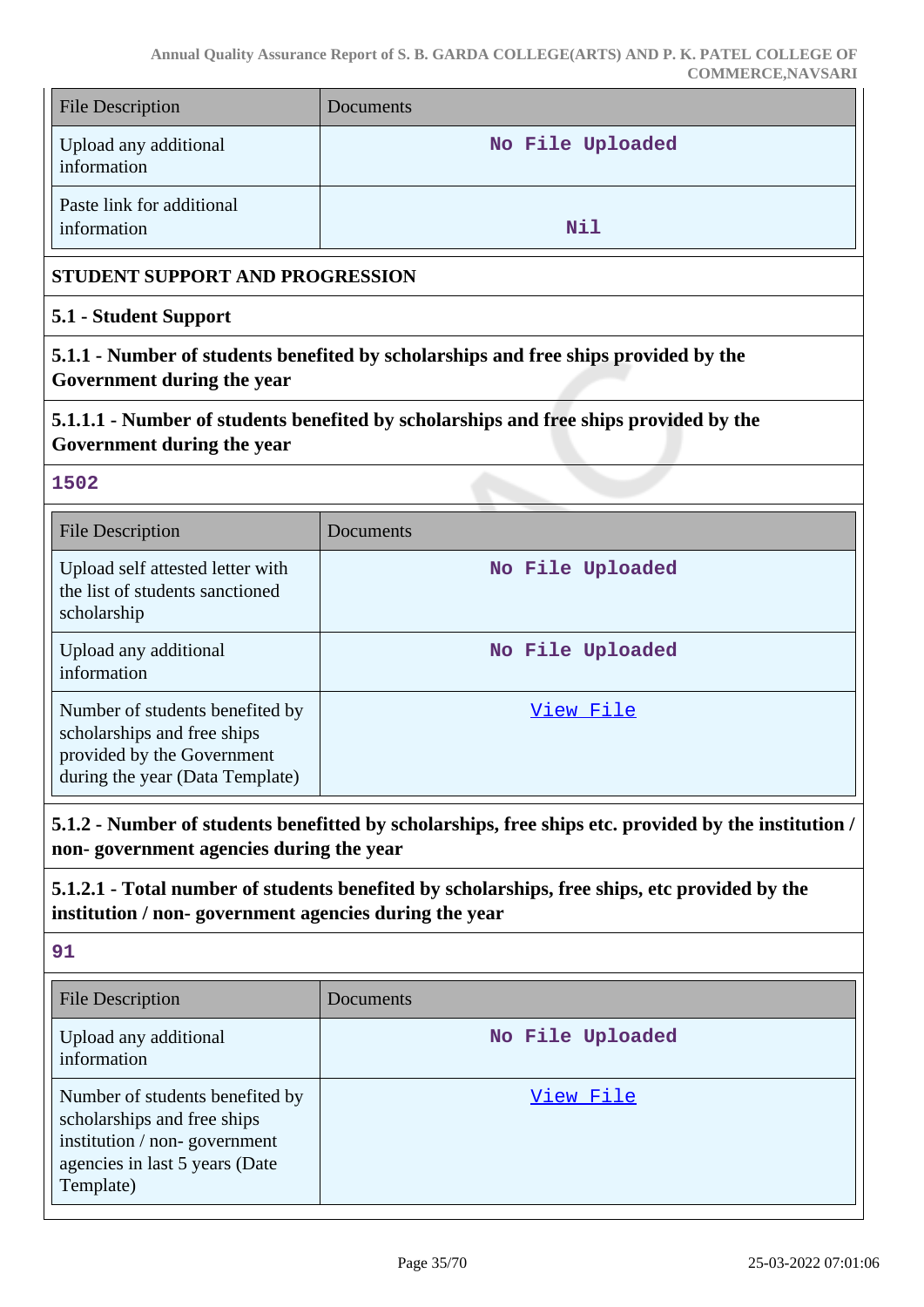| 5.1.3 - Capacity building and skills           | C. 2 of the above |
|------------------------------------------------|-------------------|
| enhancement initiatives taken by the           |                   |
| institution include the following: Soft skills |                   |
| Language and communication skills Life skills  |                   |
| (Yoga, physical fitness, health and hygiene)   |                   |
| <b>ICT/computing skills</b>                    |                   |

| <b>File Description</b>                                                                 | Documents        |
|-----------------------------------------------------------------------------------------|------------------|
| Link to institutional website                                                           | Nil              |
| Any additional information                                                              | No File Uploaded |
| Details of capability building and<br>skills enhancement initiatives<br>(Data Template) | View File        |

# **5.1.4 - Number of students benefitted by guidance for competitive examinations and career counseling offered by the institution during the year**

**0**

# **5.1.4.1 - Number of students benefitted by guidance for competitive examinations and career counseling offered by the institution during the year**

| P. |  |    |  |  |
|----|--|----|--|--|
|    |  |    |  |  |
|    |  |    |  |  |
|    |  | ۰. |  |  |
|    |  |    |  |  |

| <b>File Description</b>                                                                                                                 | Documents        |
|-----------------------------------------------------------------------------------------------------------------------------------------|------------------|
| Any additional information                                                                                                              | No File Uploaded |
| Number of students benefited by<br>guidance for competitive<br>examinations and career<br>counseling during the year (Data<br>Template) | View File        |

| 5.1.5 - The Institution has a transparent     |  |  | A. All of the above |
|-----------------------------------------------|--|--|---------------------|
| mechanism for timely redressal of student     |  |  |                     |
| grievances including sexual harassment and    |  |  |                     |
| ragging cases Implementation of guidelines of |  |  |                     |
| statutory/regulatory bodies Organization wide |  |  |                     |
| awareness and undertakings on policies with   |  |  |                     |
| zero tolerance Mechanisms for submission of   |  |  |                     |
| online/offline students' grievances Timely    |  |  |                     |
| redressal of the grievances through           |  |  |                     |
| appropriate committees                        |  |  |                     |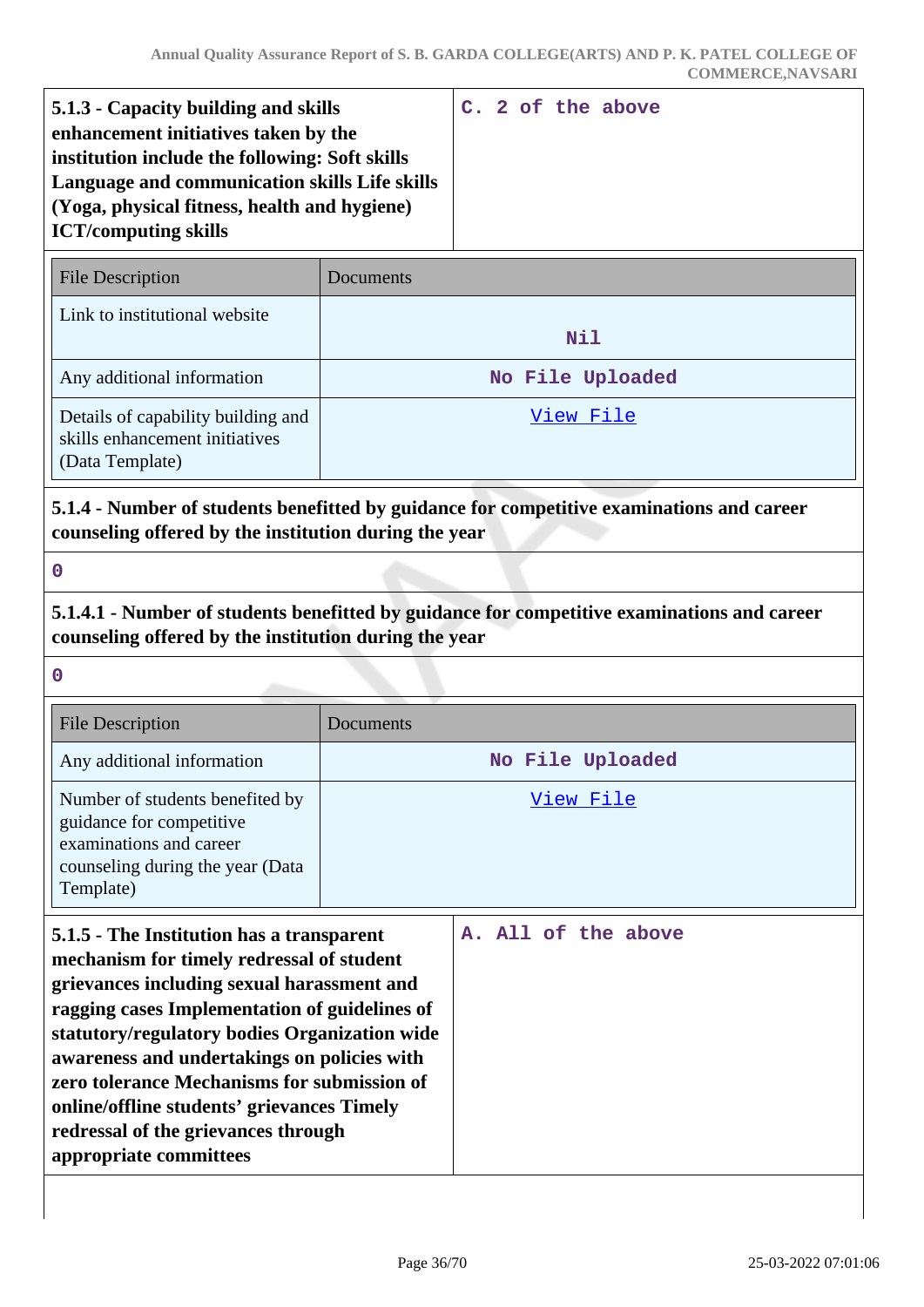| <b>File Description</b>                                                                                                                  | Documents                                                                  |
|------------------------------------------------------------------------------------------------------------------------------------------|----------------------------------------------------------------------------|
| Minutes of the meetings of<br>student redressal committee,<br>prevention of sexual harassment<br>committee and Anti Ragging<br>committee | View File                                                                  |
| Upload any additional<br>information                                                                                                     | No File Uploaded                                                           |
| Details of student grievances<br>including sexual harassment and<br>ragging cases                                                        | No File Uploaded                                                           |
| <b>5.2 - Student Progression</b>                                                                                                         |                                                                            |
|                                                                                                                                          | 5.2.1 - Number of placement of outgoing students during the year           |
| 5.2.1.1 - Number of outgoing students placed during the year                                                                             |                                                                            |
| 32                                                                                                                                       |                                                                            |
| <b>File Description</b>                                                                                                                  | Documents                                                                  |
| Self-attested list of students<br>placed                                                                                                 | View File                                                                  |
| Upload any additional<br>information                                                                                                     | No File Uploaded                                                           |
|                                                                                                                                          | 5.2.2 - Number of students progressing to higher education during the year |
|                                                                                                                                          | 5.2.2.1 - Number of outgoing student progression to higher education       |
| 119                                                                                                                                      |                                                                            |
| <b>File Description</b>                                                                                                                  | Documents                                                                  |
| Upload supporting data for<br>student/alumni                                                                                             | No File Uploaded                                                           |
| Any additional information                                                                                                               | No File Uploaded                                                           |
| Details of student progression to<br>higher education                                                                                    | <u>View File</u>                                                           |

# **5.2.3 - Number of students qualifying in state/national/ international level examinations during the year (eg: JAM/CLAT/GATE/ GMAT/CAT/GRE/ TOEFL/ Civil Services/State government examinations)**

**5.2.3.1 - Number of students qualifying in state/ national/ international level examinations (eg: JAM/CLAT/NET/ SLET/ GATE/ GMAT/CAT/GRE/ TOEFL/ Civil Services/ State government**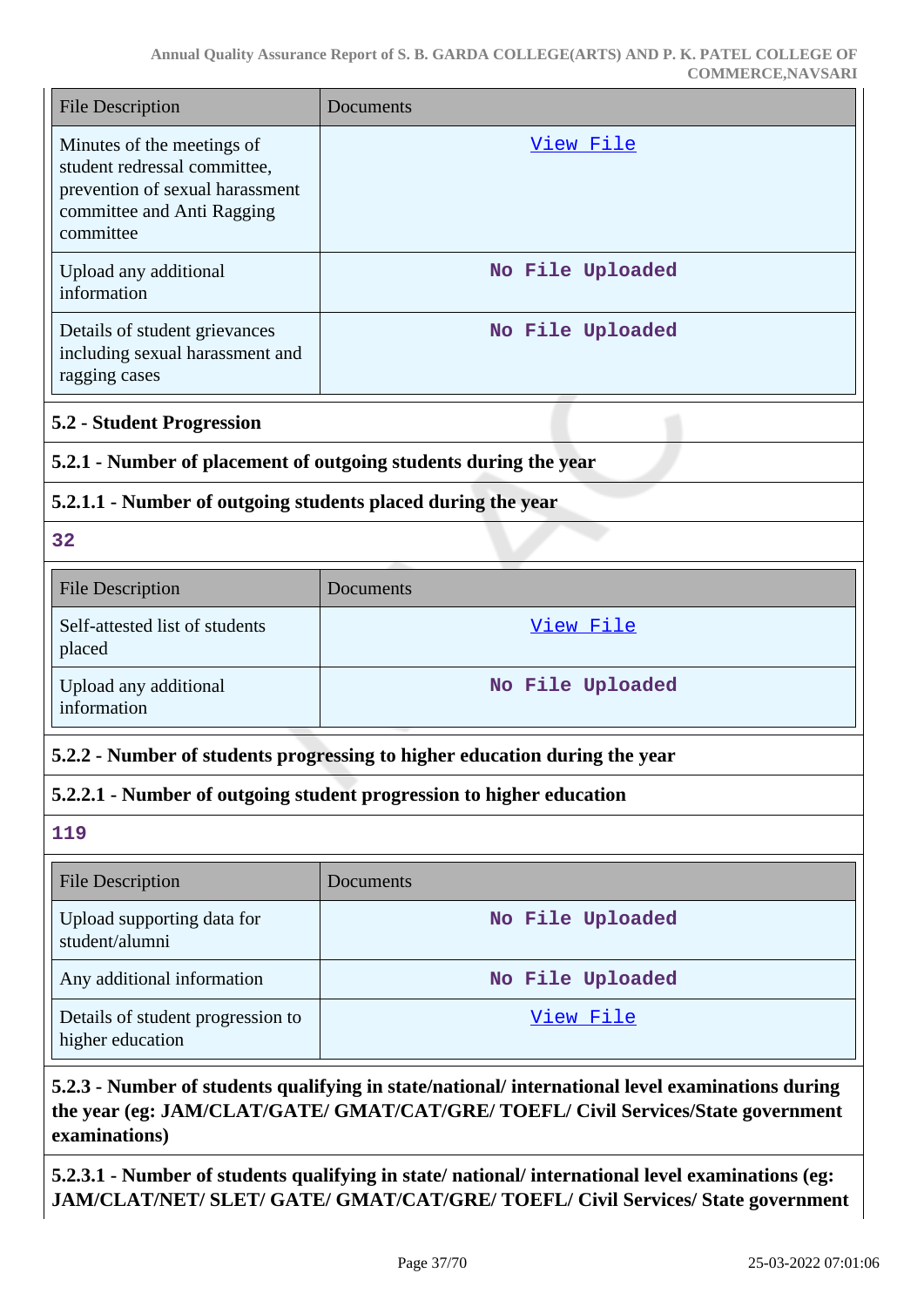#### **examinations) during the year**

**0**

| <b>File Description</b>                | <b>Documents</b> |
|----------------------------------------|------------------|
| Upload supporting data for the<br>same | View File        |
| Any additional information             | No File Uploaded |

# **5.3 - Student Participation and Activities**

**5.3.1 - Number of awards/medals for outstanding performance in sports/cultural activities at university/state/national / international level (award for a team event should be counted as one) during the year**

**5.3.1.1 - Number of awards/medals for outstanding performance in sports/cultural activities at university/state/ national / international level (award for a team event should be counted as one) during the year.**

**01**

| <b>File Description</b>                                                                                                                                                              | Documents        |
|--------------------------------------------------------------------------------------------------------------------------------------------------------------------------------------|------------------|
| e-copies of award letters and<br>certificates                                                                                                                                        | View File        |
| Any additional information                                                                                                                                                           | No File Uploaded |
| Number of awards/medals for<br>outstanding performance in<br>sports/cultural activities at univer<br>sity/state/national/international<br>level (During the year) (Data<br>Template) | View File        |

5.3.2 - Institution facilitates students' representation and engagement in various administrative, cocurricular and extracurricular activities (student council/ students representation on various bodies as per established processes and norms )

**As we know that the strength of the team is each individual member and the strength of each member is the team. In this way the Student Council as a team of any institution plays a significant role in connecting the management, faculty and students of the college. It also provides excellent opportunities to the students to get involved in the inner workings of their institution. It is a formal body of student representatives where the class representative as CR and Ladies Representative as LR are elected from each class. These representatives will then elect the General Secretary (GS) of the college who is one of the elected class representatives. Again,**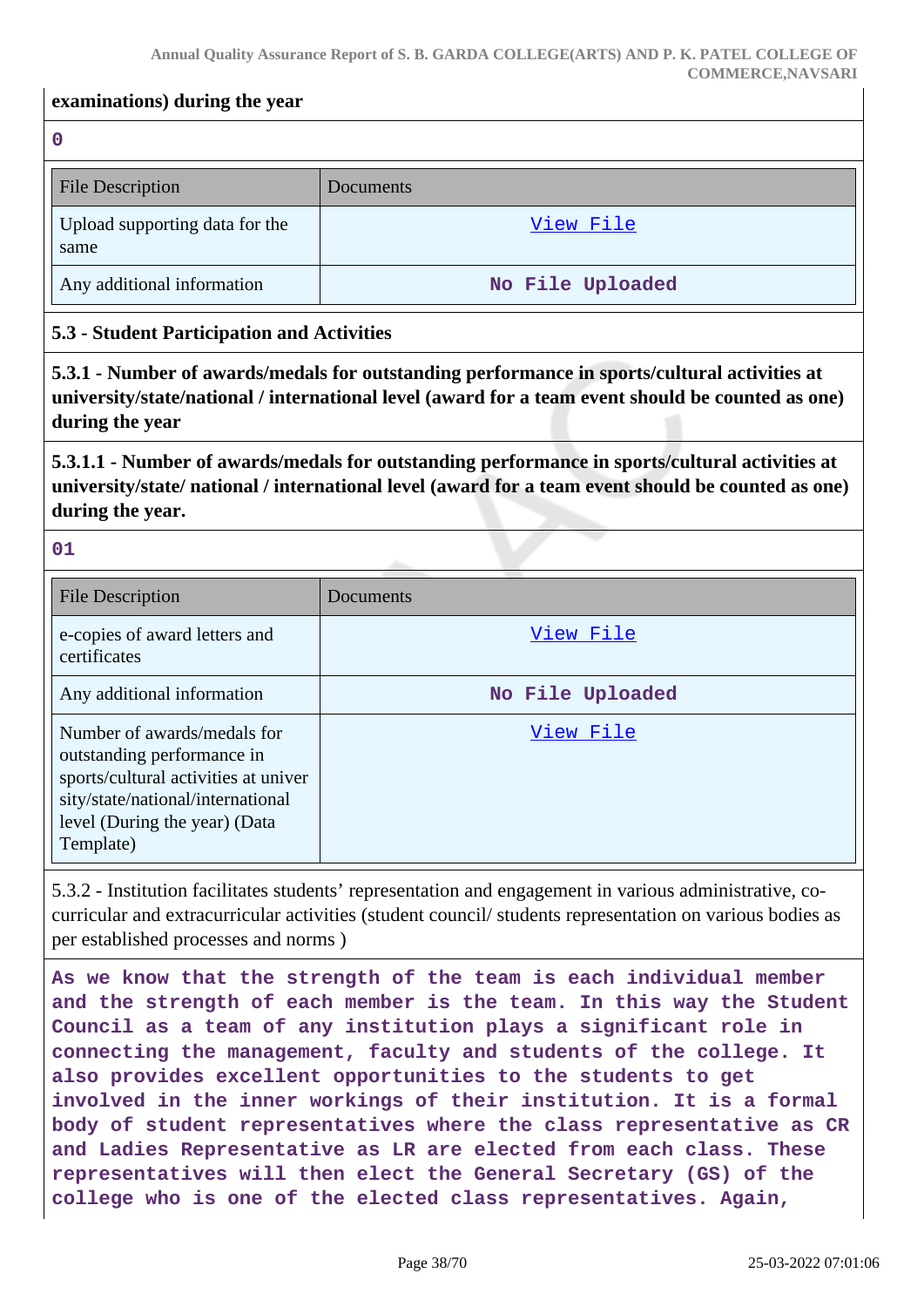**various committees are formed where the elected representatives have to contest for their desirable posts. The council consists of General Secretary, Finance Secretary, Debate Secretary, Cultural Secretary, Sports Secretary, Magazine Secretary, Tour Secretary, Planning Forum Secretary. Apart from the council there are two important committees of N.C.C. and N.S.S. All these committees are headed by the faculties as the chairperson. In a way the faculty and the students together collaborate for the various cocurricular and extra-curricular activities. Along with these committees, we also have the Grievance Redressal Cell, Anti ranging Committee, Personal Counselling, Career Guidance and Placement Cell, Women Cell, Code of Conduct Monitoring Committee which actively and promptly works for the support and welfare of the students. In addition, we have the Mentor – Mentee Program which is the strength of our institution that fosters the bonding and connectivity with the students. The faculties are working since years as the mentors, but the committee is formally constituted in 2019.**

| <b>File Description</b>                  | Documents        |
|------------------------------------------|------------------|
| Paste link for additional<br>information | <b>Nil</b>       |
| Upload any additional<br>information     | No File Uploaded |

**5.3.3 - Number of sports and cultural events/competitions in which students of the Institution participated during the year (organized by the institution/other institutions)**

**5.3.3.1 - Number of sports and cultural events/competitions in which students of the Institution participated during the year**

| <b>File Description</b>                                                                                                                                                                                | Documents        |
|--------------------------------------------------------------------------------------------------------------------------------------------------------------------------------------------------------|------------------|
| Report of the event                                                                                                                                                                                    | No File Uploaded |
| Upload any additional<br>information                                                                                                                                                                   | No File Uploaded |
| Number of sports and cultural<br>events/competitions in which<br>students of the Institution<br>participated during the year<br>(organized by the<br>institution/other institutions<br>(Data Template) | View File        |

#### **5.4 - Alumni Engagement**

**2**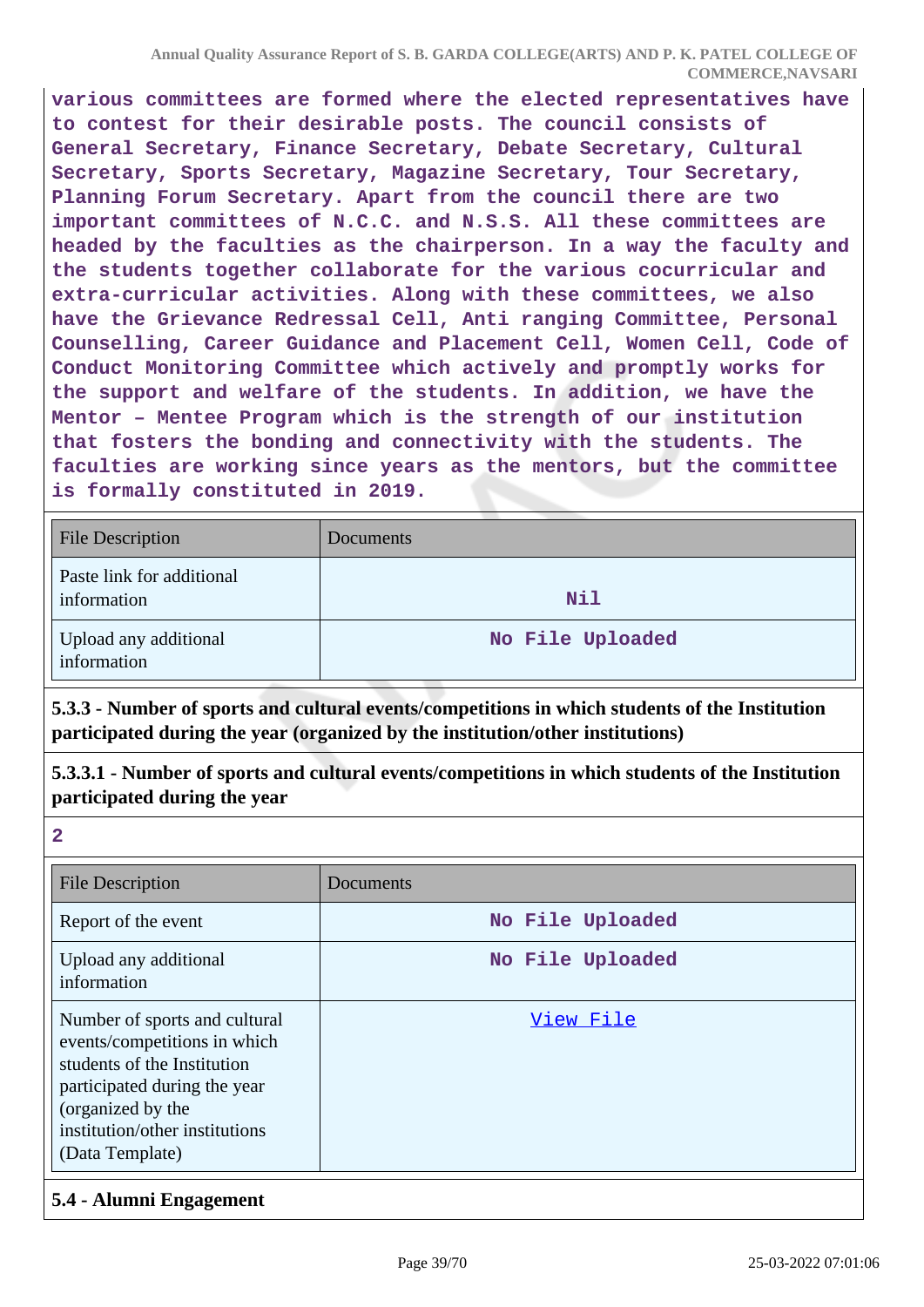5.4.1 - There is a registered Alumni Association that contributes significantly to the development of the institution through financial and/or other support services

**Our college has a proud privilege of generating a number of eminent personalities as our Alumni. They contribute in various professions as Entrepreneurs, CAs, Government Officials, Academicians, Administrators, Politicians, Judges, Social Workers. With a noble objective to develop and promote mutual and positive interaction between the alumni and present students, our college has constituted an Alumni Association in 2006-2007 at formal level. As we know that many ideas grow better when transplanted into another mind than the one where they spring up. With this intention for the progress and betterment of the institution, we invite Alumni for guest lectures for the exchange of professional and social issues of the day which motivate students. The regular meetings with the Alumni on and off the campus are conducted with an intention to develop a social responsibility towards the betterment of the society by contributing intellectually, financially and physically. Objectives: Objectives of the said association will be as follows: 1.To develop and promote a mutual and positive interaction between the alumni and the present students at the college for their mutual benefits. 2.To motivate the alumni to contribute towards the progress and betterment of the institution. 3.To recognize and honor the past students who have achieved distinct positions and recognition in any field. 4.To provide a platform for the alumni for the exchange of professional and social issues of theday. 5.To organize meetings on and off campus. 6.To develop a social responsibility towards the betterment of the society by contributing intellectually, financially, and physically. 7.To raise funds for campus development and for poor and needy students. This association helps us to reach and help the poor and needy students by raising funds. Regular interactions have developed a strong sense of contribution for the institution among the Alumni.**

| <b>File Description</b>                                       | Documents |                  |
|---------------------------------------------------------------|-----------|------------------|
| Paste link for additional<br>information                      |           | Nil              |
| Upload any additional<br>information                          |           | No File Uploaded |
| 5.4.2 - Alumni contribution during the year<br>(INR in Lakhs) |           | E. <1Lakhs       |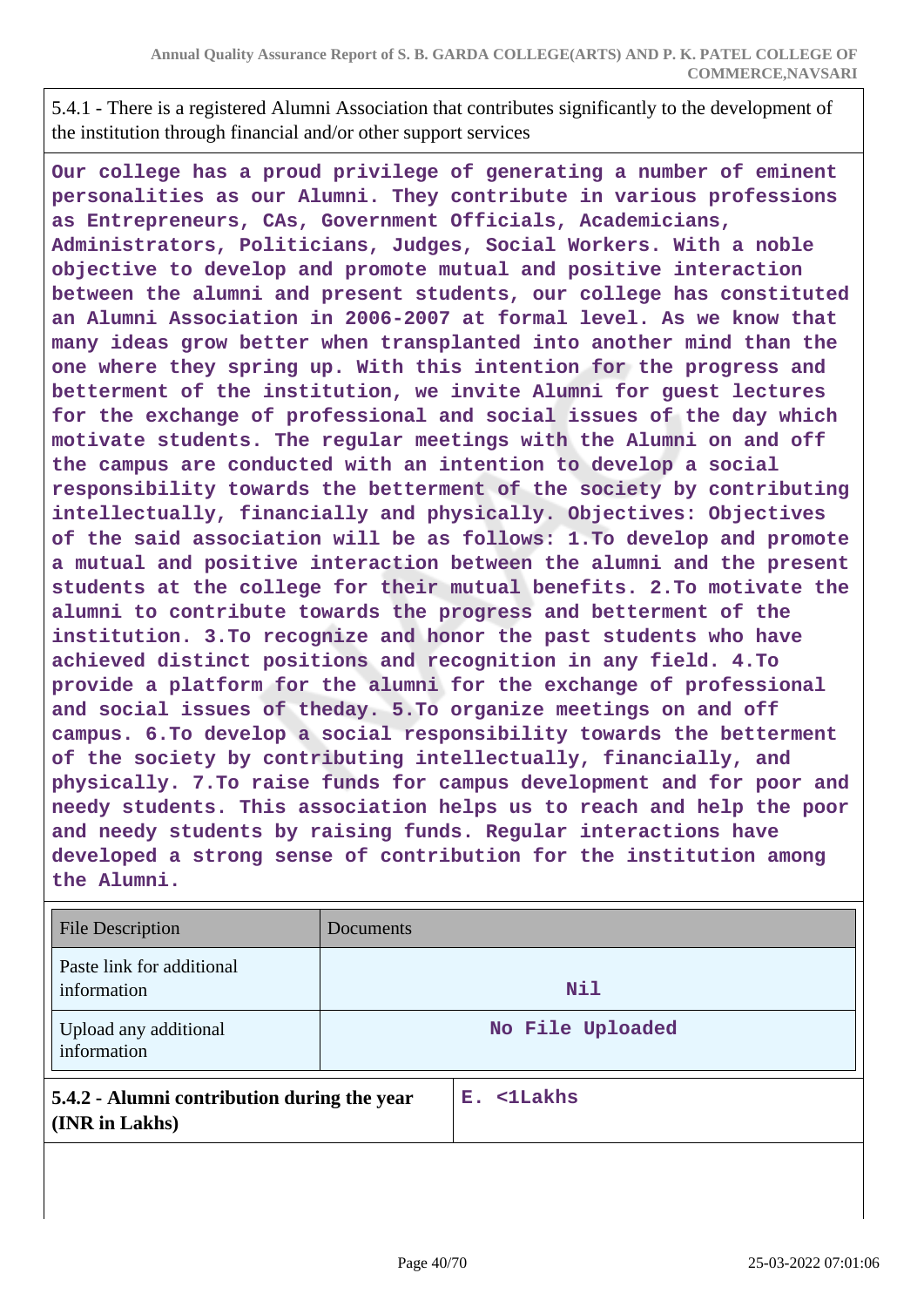| <b>File Description</b>              | Documents        |
|--------------------------------------|------------------|
| Upload any additional<br>information | No File Uploaded |

#### **GOVERNANCE, LEADERSHIP AND MANAGEMENT**

#### **6.1 - Institutional Vision and Leadership**

6.1.1 - The governance of the institution is reflective of and in tune with the vision and mission of the institution

**Since its inception the college has well defined vision and mission. VISION To provide quality education by infusing a new spirit among the learners is the prime objective of the college. It is the constant endeavour of the institute to march ahead with its motto ''Excelsior'' and pursue knowledge in a fruitful way. MISSION Equal opportunity of education Value based learning All round development of students to face the challenges of life Preparing students for placements both during and outside the course work Focus on department—centered activities The S. B .Garda College is one of the premier educational institutions of the South Gujarat Region. The vision and mission of the college are well articulated and disseminated to all its stakeholders through college prospectus, website and induction meeting and are well acknowledged by its Governing Body, principal, faculty members, administrative staff, students and other constituents. The vision of the institute includes a wider perception of education which is not merely the elimination of ignorance through acquisition of knowledge but also the development of holistic personality of students through prospering in every walk of life. The upright movement of light is symbolic of advancing higher and higher to keep the lamp of learning ever aflame and thereby to make the temple of learning brighter and to attain higher and higher standards. The vision and mission statement of the institution reflect and define its distinctive characteristics. They mirrors the basis upon which the institution identifies its priorities, makes plans for future and evaluate its endeavours. The mission statement is in perfect consonance with the institute's vision. The college has always tried to raise the quality of education at all levels along with instilling values- the Sanskaras in students. The institute is abode of 'Shikshan ane Sanskar'. By adhering to its mission ' education for all', the institute has tried to remove disparity prevalent in the society thus empowering to the weaker sections of the society and has always offered an opportunity to the marginalized class including SC, ST, OBC, differently abled and girls students. Best efforts are made to include them in the main stream-line.The college is ever conscious**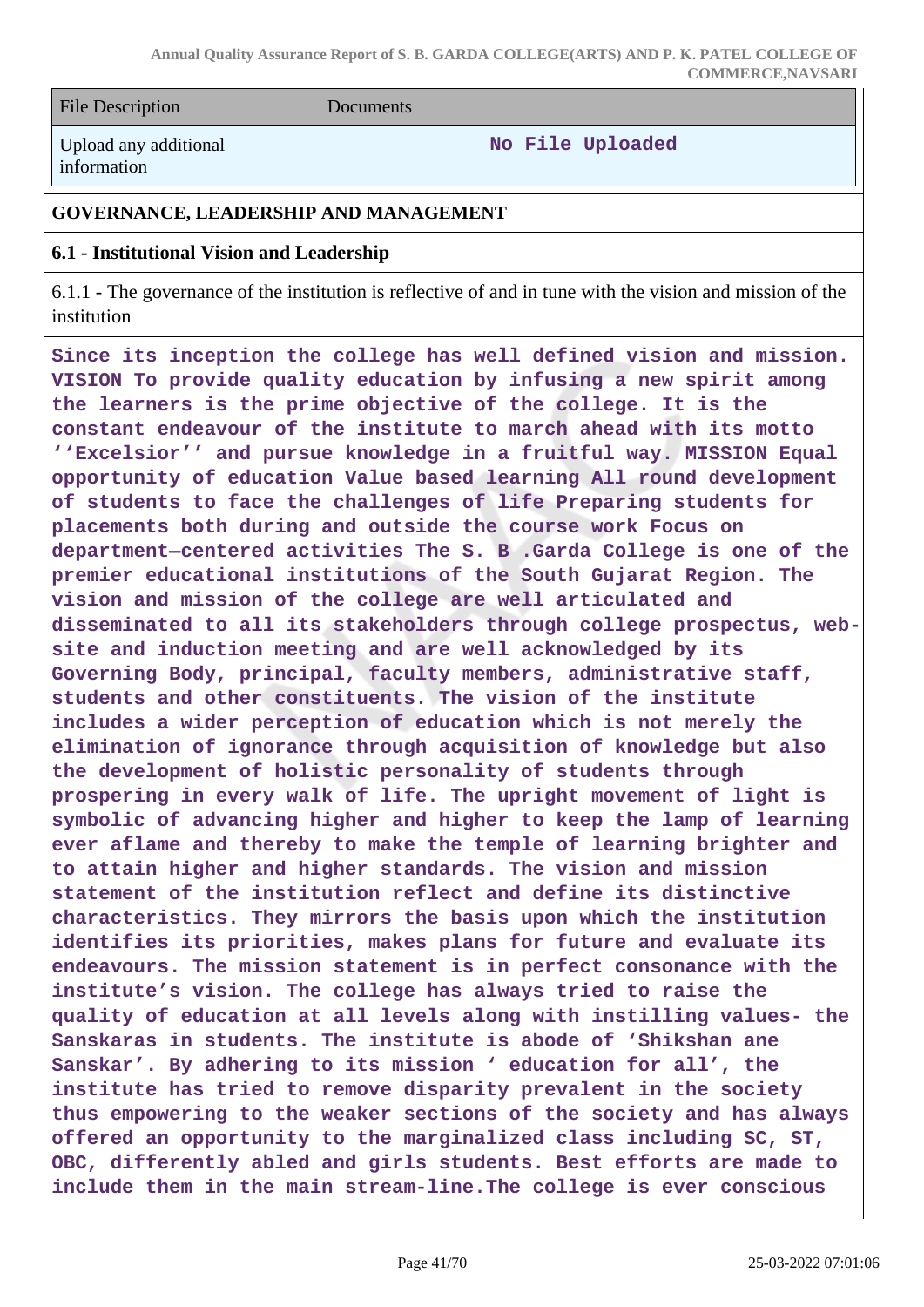**of the changing needs of the society. Though the institute follows the syllabus prescribed by the universities, it has tried hard to meet the changing expectations of the students, community and other constituents of the society through its various programmes and engagements. The emblem of the institute represents the high futuristic vision of its pioneers who could see far ahead of their age. It also spells out its motto ' Excelsior' which denotes excellence and constant higher and higher advancement in all spheres of life.**

| <b>File Description</b>                  | Documents                                                          |
|------------------------------------------|--------------------------------------------------------------------|
| Paste link for additional<br>information | http://sbgardacollege.org/wp-<br>content/uploads/2021/03/6.1.1.pdf |
| Upload any additional<br>information     | No File Uploaded                                                   |

6.1.2 - The effective leadership is visible in various institutional practices such as decentralization and participative management.

**The institution functions in a well-coordinated and planned manner to ensure decentralized and participative manner at all levels of decision making. A supportive and decentralized system is created by establishing various committees representing the teaching, nonteaching, and supporting staff in order to carry out smooth and effective administrative functions of the college. These committees perform an advisory role in matters within their designated sphere of activity and also help in the execution of administrative decisions. The Principal of the college is in constant touch with the Governing Body through regular meetings so as all academic and administrative matters can be entertained and accomplished without delay. Before the commencement of each academic year various college committees are formed under the guidance of the Principal. Important committees comprise of teachers, and many committees include nonteaching staff and students as well. The college committees are responsible for admission, time table, examination, purchases, welfare of students, organization of co-curricular, extracurricular, extension activities and other activities as and when directed by the government and university. The committees schedule their activities term-wise and effectively accomplish the activities and submit their reports. The regular meetings are conducted for the implementation and organization of all activities. All the committees, departments, academic and administrative wings function under the direct supervision of the principal. The Vice- Principal assists the principal in academic and administrative works.**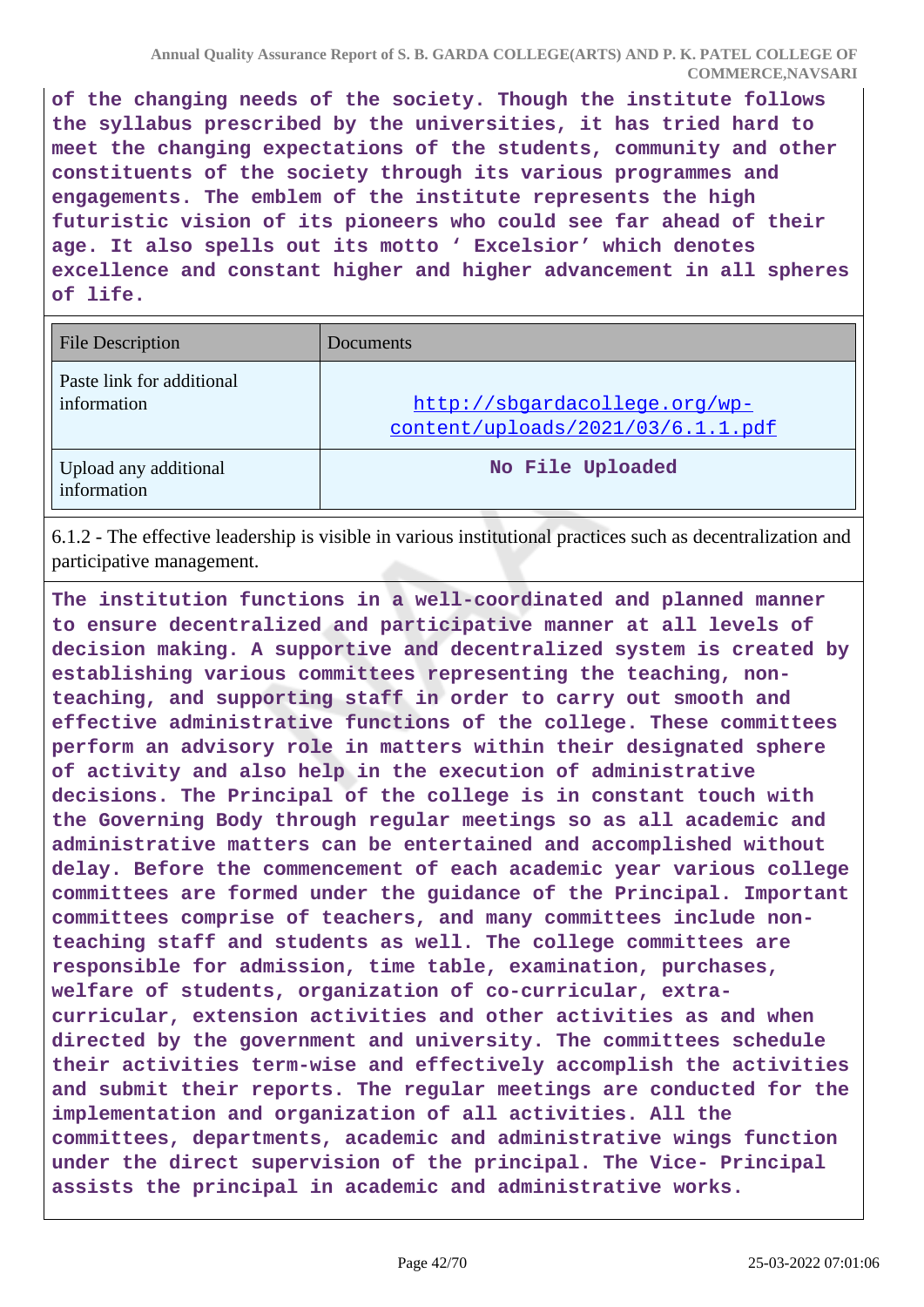| <b>File Description</b>                  | Documents                                                          |
|------------------------------------------|--------------------------------------------------------------------|
| Paste link for additional<br>information | http://sbgardacollege.org/wp-<br>content/uploads/2021/03/6.1.2.pdf |
| Upload any additional<br>information     | No File Uploaded                                                   |

#### **6.2 - Strategy Development and Deployment**

6.2.1 - The institutional Strategic/ perspective plan is effectively deployed

**Strategic plan and strategic planning is the main concern of the institute. The Institute supports a trend of decentralized governance system with proper well defined interrelationships and functions in an integrated manner. The Governing Body of the college works in close cooperation with the Principal to regulate and is very open in accepting any suggestions from anyone. The administration of the institute is extremely transparent, inclusive and welcoming and promotes culture of participative management by involving staff and students in various activities. All decisions of the institution are governed by management. Principal is the academic and administrative head of the Institute. All the main decisions related to the institute are taken by the Principal in consultation with the management. IQAC members and Head of departments are involved in deciding the policies and procedures, making guidelines and rules/regulations pertaining to admission, Examination, placement, discipline, grievance, career counselling & placement, Community Services and library services etc..... Financial management is handled by principal in collaboration with the management for the development of the institution. The institute gives quite significance to students' views also. They are allowed expressing themselves for any suggestions to improve the performance of the Institute. Through formal and informal feedback mechanisms, the institute collects feedback from the students. Suggestion box is kept for suggestions from students. Management also conducts feedbackfrom students and staff. To ensure effective execution of the assigned work a Teaching Diary is provided to each faculty member to schedule their weekly, monthly and annually plans. Regular meetings of various committees are held for the effective and smooth functioning of the institute. Administrative staff is involved in executing day to day support services for students and faculties. IQAC acts as a monitoring agency which meets regularly to discuss various issues and review the development of the institute. IQAC committee is responsible for taking decision, supervising, monitoring, and executing the various academic actions & guidelines.**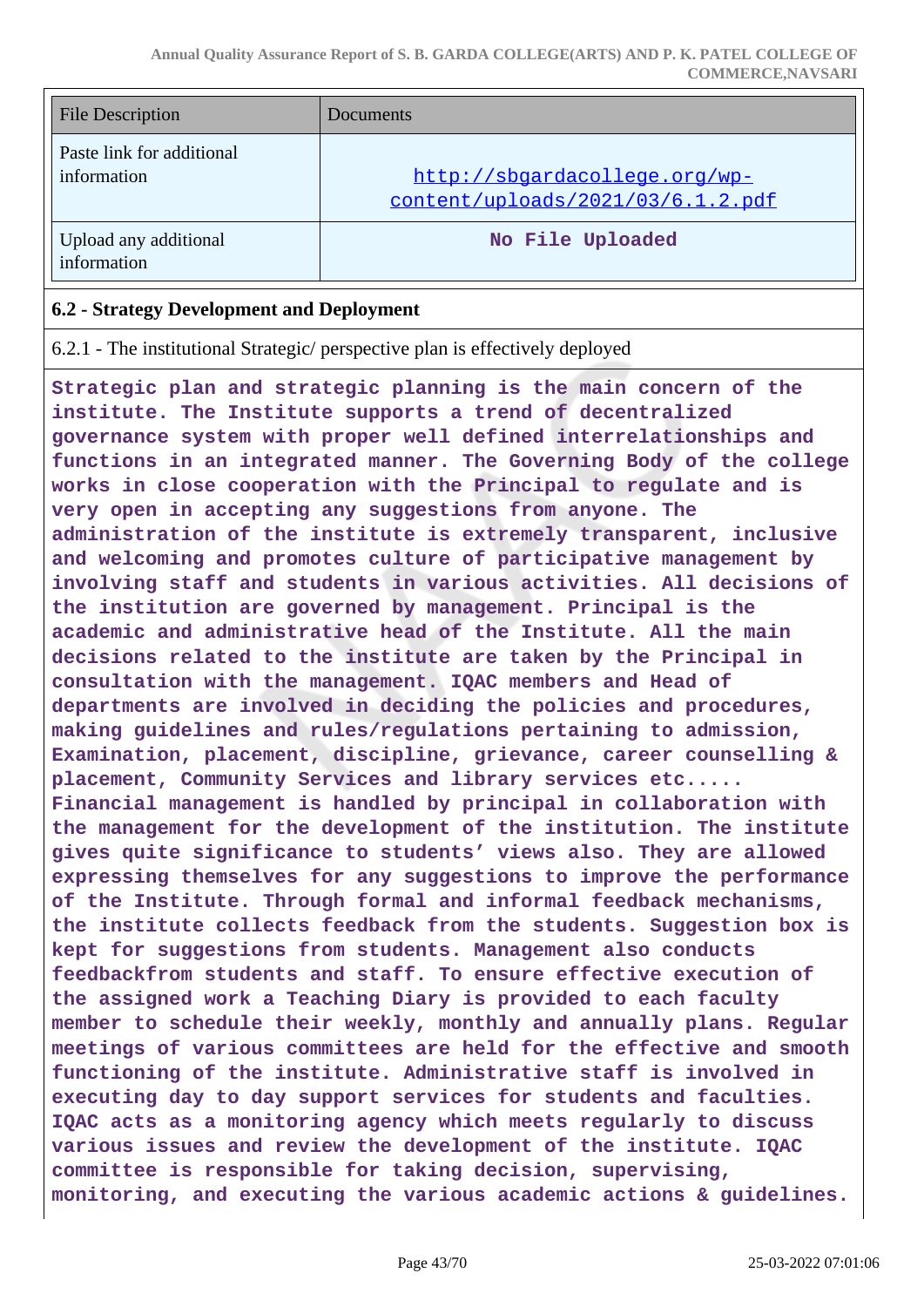**Principal of the institute is the chairman of IQAC. Other members of the committee are senior faculty members contribute in maintaining, regulating and enhancing quality parameters at all levels.**

| <b>File Description</b>                                   | Documents <sup>®</sup>                                                    |
|-----------------------------------------------------------|---------------------------------------------------------------------------|
| Strategic Plan and deployment<br>documents on the website | No File Uploaded                                                          |
| Paste link for additional<br>information                  | http://sbgardacollege.org/wp-<br>content/uploads/2021/03/6.2.1.-6.2.2.pdf |
| Upload any additional<br>information                      | No File Uploaded                                                          |

6.2.2 - The functioning of the institutional bodies is effective and efficient as visible from policies, administrative setup, appointment and service rules, procedures, etc.

**S. B. Garda College is managed by S.B. Garda Trust. The Management represents and assists the institute in all transactions with the University, Government, statutory bodies, other Institutions and individuals as and when required. The management fulfils efficiently the requirements such as infrastructure, equipment and faculty. Governing Body fully conforms to the Vision and mission of the institution and also conforms to the statutory regulations of all the regulatory bodies and affiliating university. The management facilitates and sanctions the works and the programmes of the college as and when required. The administrative setup consists of the Principal followed by the Vice-principal, faculty incharges, Head clerk,Senior Clerk, Junior Clerks, Assistants, and Auxiliary staff. The organization of departments includes Head of Departments, Associate Professors, Assistant Professors, and a Physical Instructor. The formal organizational structure of the library staff includes the Librarian, Library Clerk, and Library Assistant. The principal is the academic and administrative head of the institute and functions as abridge between management, staff, students and other agencies. The principal implements all academic and administrative matters of the institute that are entrusted to him. The principal ensures effective academic management, monitoring all academic activities like academic work, administrative work, periodical evaluation, examination etc. The principal maintains discipline among the students, teaching and non- teaching staff. The principal inculcate work culture and discipline among the staff and motivate them to lead towards excellence and work in correspondence with the vision and mission of the institute. The IQAC of the college plays a key role in assessing and assuring quality in the teachinglearning and evaluation process.**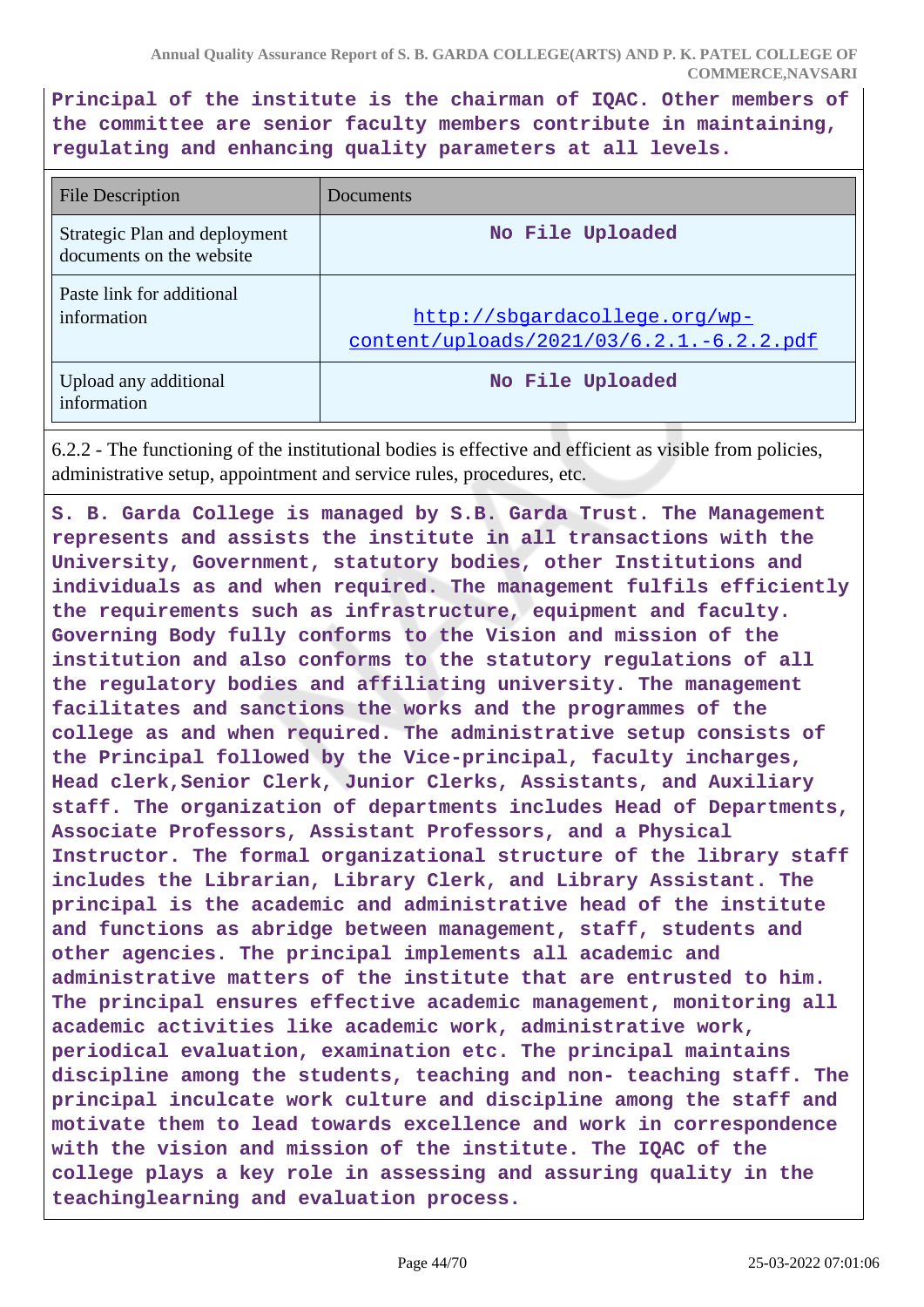| <b>File Description</b>                                                                                                                                           | Documents                                                                 |
|-------------------------------------------------------------------------------------------------------------------------------------------------------------------|---------------------------------------------------------------------------|
| Paste link for additional<br>information                                                                                                                          | Nil                                                                       |
| Link to Organogram of the<br>Institution webpage                                                                                                                  | http://sbgardacollege.org/wp-<br>content/uploads/2021/03/6.2.1.-6.2.2.pdf |
| Upload any additional<br>information                                                                                                                              | No File Uploaded                                                          |
| 6.2.3 - Implementation of e-governance in<br>areas of operation Administration Finance and<br><b>Accounts Student Admission and Support</b><br><b>Examination</b> | A. All of the above                                                       |
| <b>File Description</b>                                                                                                                                           | Documents                                                                 |
| <b>ERP</b> (Enterprise Resource<br>Planning)Document                                                                                                              | No File Uploaded                                                          |
| Screen shots of user interfaces                                                                                                                                   | No File Uploaded                                                          |
| Any additional information                                                                                                                                        | No File Uploaded                                                          |
| Details of implementation of e-<br>governance in areas of operation,<br>Administration etc (Data<br>Template)                                                     | View File                                                                 |

#### **6.3 - Faculty Empowerment Strategies**

6.3.1 - The institution has effective welfare measures for teaching and non- teaching staff

**S.B. Garda College prioritizes the well-being of its staff members and ensures a very healthy and conducive atmosphere in the institute. There are several welfare schemes for its all-academic and administrative employees. The institution provides essential facilities to its faculty members. Staff is facilitated with spacious and well-furnished staff room with the Computer, internet and printer facility. Duty leaves are sanctioned to staff members for various works like P.G. Teaching, attending seminars/ conferences/ workshops, examination assessment, paper submission, board of studies meetings etc. works or in other cases as and when required. Staff is also granted maternity, paternity and other leaves as per norms as and when required. There is a provision of leaves for ad-hoc faculty also. The institute facilitates all required documents immediately if staff members need i.e. Pass port-Visa purposes or for any other purposes. All the routine procedures**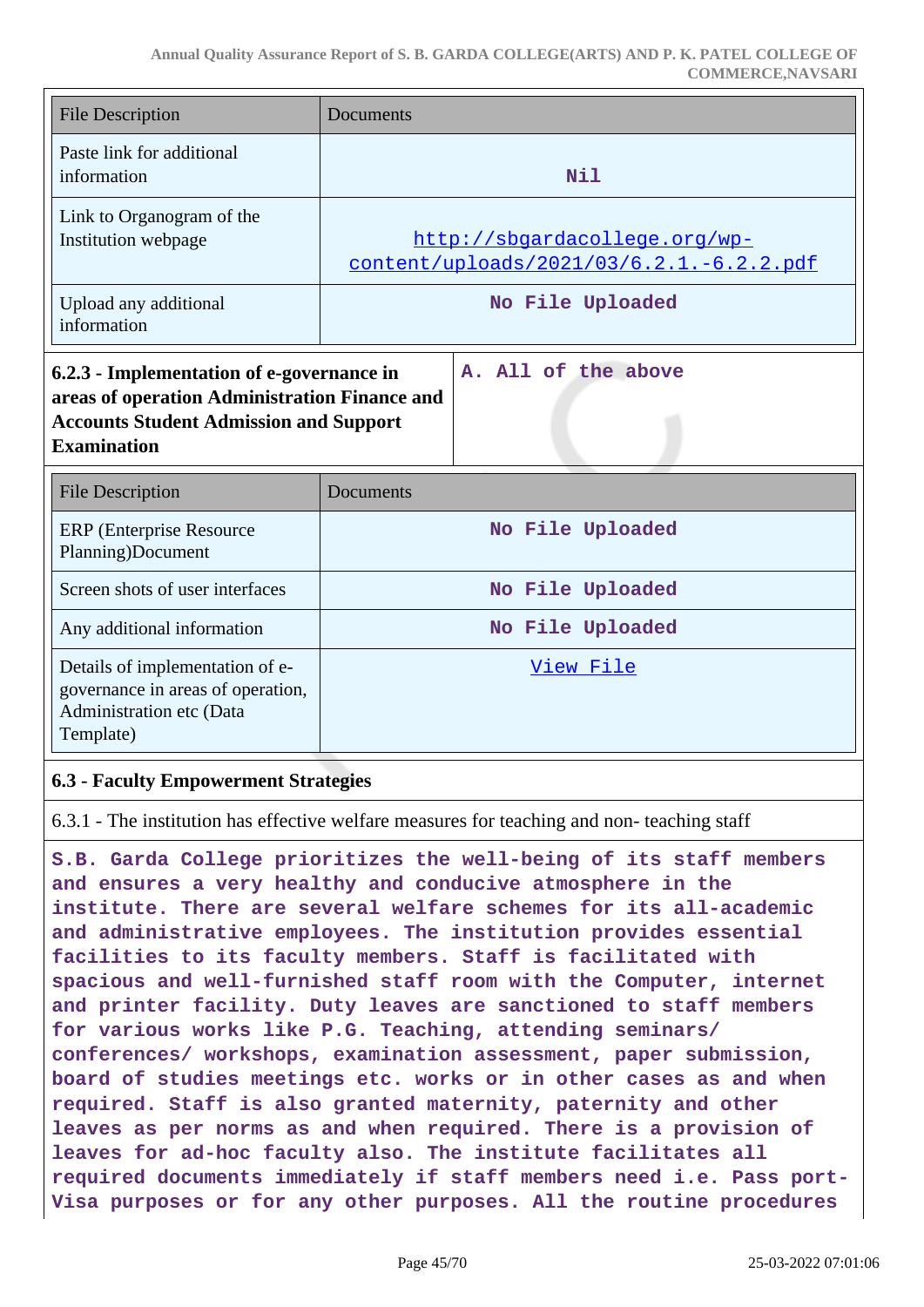**like salary, arrears or other works are entertained without delay. The documents of retiring faculties are prepared meticulously well in advance so as they can get all the benefits on their retirement well in advance. The institute has provision for Employee Provident Fund Scheme. If any staff member wants to withdraw money from his/her provident fund for specific purpose, the whole procedure is facilitated with great urgency. All staff members have full access to the library with proper reading space. The departments and committees avail specific allocation of funds to purchase books that the department may require. The faculty is invited to recommend books to be purchased by the Library. The institution supports and ensures the professional development of the faculty and motivates the faculty to attend national, international or state level conferences, workshops, seminars for which on duty leave is granted. Staff is encouraged to contribute to the community. The principal and other staff members have delivered innumerable motivating lectures in different institutes, society functions at various other platforms and are benefitting varied segments of the society. A Cooperative Society is functional in the college for the welfare of the staff. Staff is encouraged to take benefit of the loan facility provided by the society. The staff are encouraged by conferring awards and prizes on their achievements in academics. The institute provides canteen facility inside the campus with subsidized rates to make refreshment available to the staff as well as to the students. The achievements of staff members are appreciated, felicitated and published in college magazine.**

| <b>File Description</b>                  | Documents        |
|------------------------------------------|------------------|
| Paste link for additional<br>information | <b>Nil</b>       |
| Upload any additional<br>information     | No File Uploaded |

**6.3.2 - Number of teachers provided with financial support to attend conferences/ workshops and towards membership fee of professional bodies during the year**

**6.3.2.1 - Number of teachers provided with financial support to attend conferences/workshops and towards membership fee of professional bodies during the year**

**00**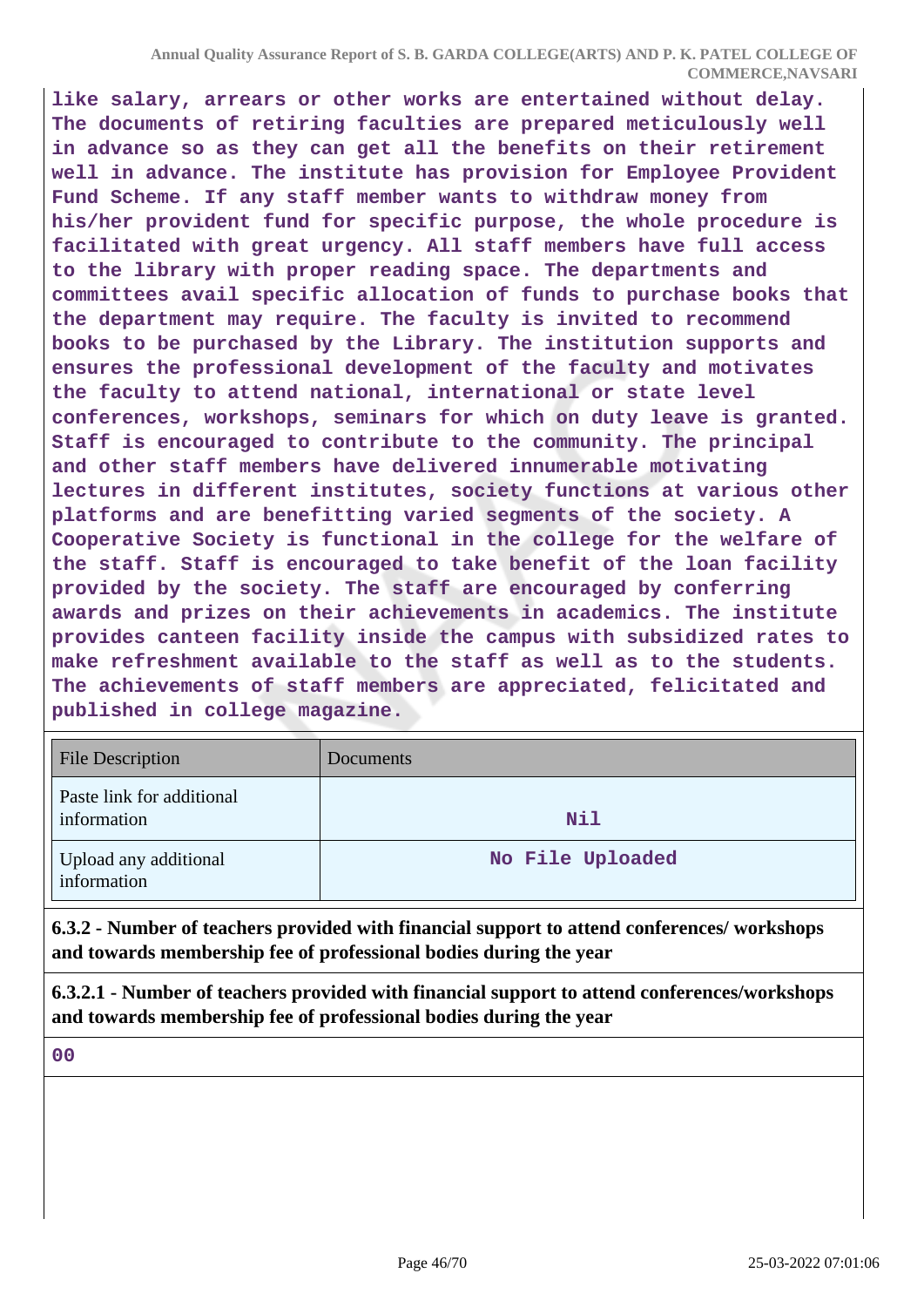| <b>File Description</b>                                                                                                          | <b>Documents</b> |
|----------------------------------------------------------------------------------------------------------------------------------|------------------|
| Upload any additional<br>information                                                                                             | No File Uploaded |
| Details of teachers provided with<br>financial support to attend<br>conference, workshops etc during<br>the year (Data Template) | View File        |

**6.3.3 - Number of professional development /administrative training programs organized by the institution for teaching and non-teaching staff during the year**

**6.3.3.1 - Total number of professional development /administrative training Programmes organized by the institution for teaching and non teaching staff during the year**

| $\sim$ | $\overline{\phantom{a}}$ |  |
|--------|--------------------------|--|
|        |                          |  |

| <b>File Description</b>                                                                                                                                                 | Documents        |
|-------------------------------------------------------------------------------------------------------------------------------------------------------------------------|------------------|
| Reports of the Human Resource<br>Development Centres (UGCASC<br>or other relevant centres).                                                                             | No File Uploaded |
| <b>Reports of Academic Staff</b><br>College or similar centers                                                                                                          | No File Uploaded |
| Upload any additional<br>information                                                                                                                                    | No File Uploaded |
| Details of professional<br>development / administrative<br>training Programmes organized<br>by the University for teaching<br>and non teaching staff (Data<br>Template) | View File        |

**6.3.4 - Number of teachers undergoing online/face-to-face Faculty development Programmes (FDP) during the year (Professional Development Programmes, Orientation / Induction Programmes, Refresher Course, Short Term Course etc.)**

**6.3.4.1 - Total number of teachers attending professional development Programmes viz., Orientation / Induction Programme, Refresher Course, Short Term Course during the year**

**07**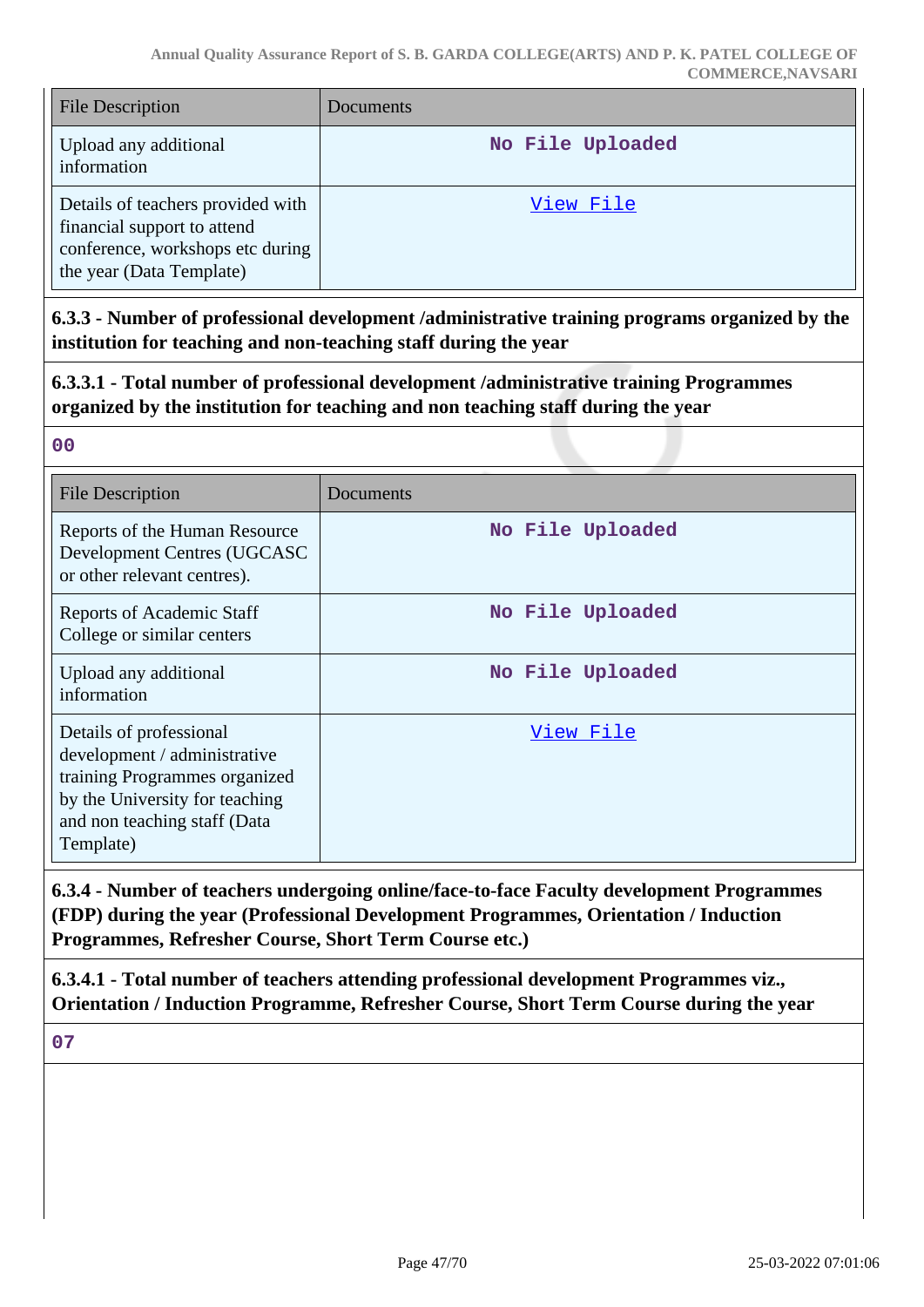| <b>File Description</b>                                                                                    | Documents        |
|------------------------------------------------------------------------------------------------------------|------------------|
| <b>IQAC</b> report summary                                                                                 | No File Uploaded |
| Reports of the Human Resource<br>Development Centres (UGCASC<br>or other relevant centers)                 | No File Uploaded |
| Upload any additional<br>information                                                                       | No File Uploaded |
| Details of teachers attending<br>professional development<br>programmes during the year<br>(Data Template) | View File        |

6.3.5 - Institutions Performance Appraisal System for teaching and non- teaching staff

**The institute encourages faculty members to perform his/ her duties in a devoted manner. The institute assigns work loads of teaching, examination related activities to all teachers as per norms. All staff members are involved in any of co-curricular, extracurricular, extension activities. The institute records and documents the research publications and academic contributions of staff members. The staff is felicitated, appreciated and recognized for their academic achievements in the specially organized events. The performance of faculty is assessed through their class performances, self-appraisal reports, examination results, constant observations and interactions and students feedbackformal and informal both. At the end of each semester, feedback forms are given to the students to collect information about their course, teaching process and teachers. These feedback forms are analysed and suitable measures are suggested to improve the areas both academic and administrative sections. Non-Teaching staff is monitored and guided from time to time for improving their work but there is no performance appraisal system for non-teaching staff in the institute.**

| <b>File Description</b>                  | Documents        |
|------------------------------------------|------------------|
| Paste link for additional<br>information | <b>Nil</b>       |
| Upload any additional<br>information     | No File Uploaded |

# **6.4 - Financial Management and Resource Mobilization**

6.4.1 - Institution conducts internal and external financial audits regularly Enumerate the various internal and external financial audits carried out during the year with the mechanism for settling audit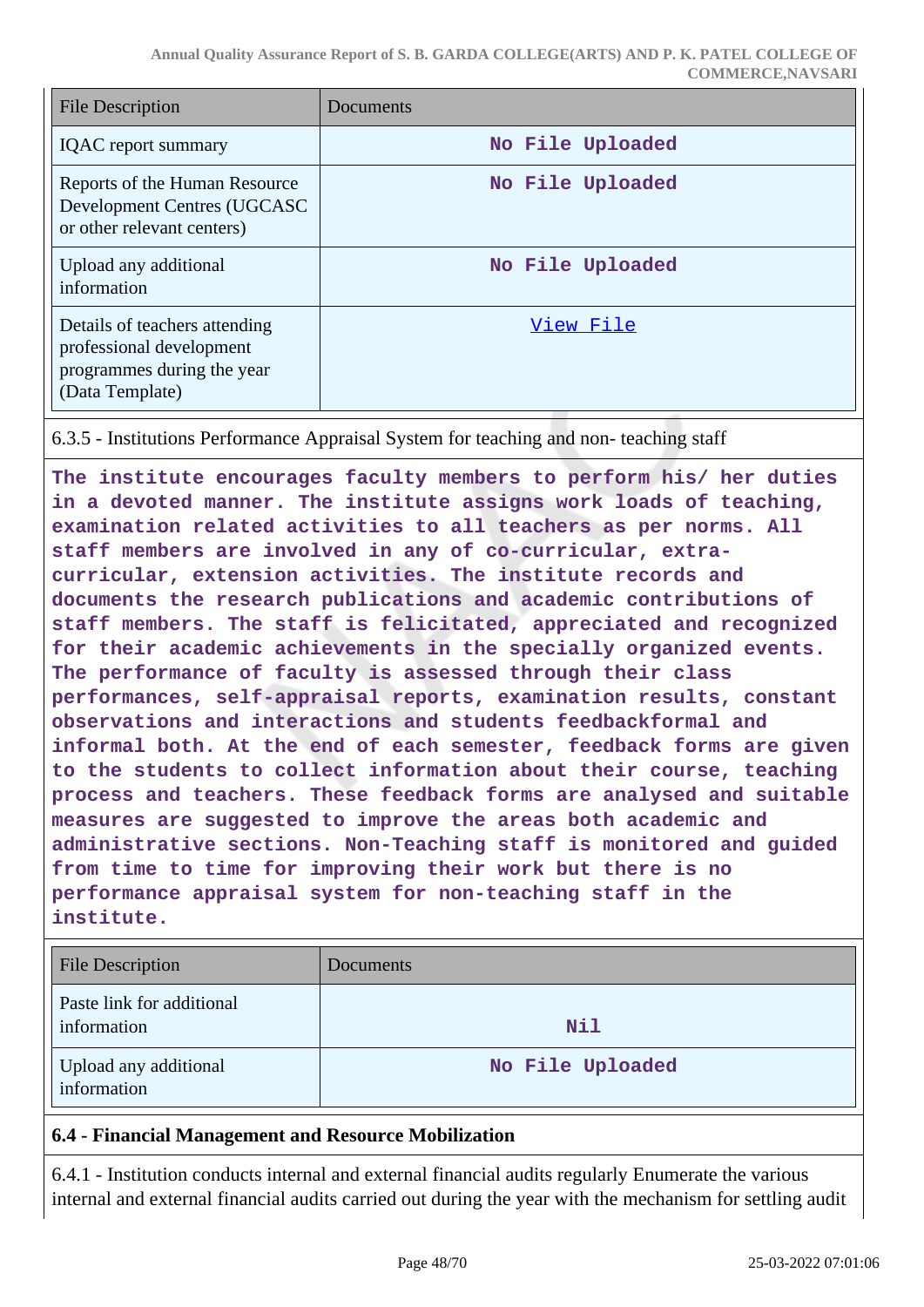objections within a maximum of 200 words

**Auditing is a significant part of the institute's system. Both Internal and External financial audits are functional in the college. The auditors review and evaluate the transactions and ensure that they are done promptly and accurately. All the expenses made by different units of the college are audited regularly at the end of each financial year, by a registered Chartered Accountant appointed by the management. The team of Internal Auditors conducts a thorough check up and verify all financial transactions with the supporting documents and approval of proper authority for each transaction. The expenses incurred under different heads are thoroughly checked by verifying the bills and vouchers. While verifying the transactions and documents if any error or omission and commission is pointed out by the audit team, they are immediately corrected /rectified and precautionary steps are taken to avoid recurrence of such errors in future. Along with internal audit all the financial transactions of the college are audited by an external agency. The external Audit is conducted in accordance with the Auditing standards as per the provisions of the Government rules and regulations. Auditors cross-verify the different heads like the fee collections with approved list of students as per approved fee structure of the University; other incomes are cross verified with the Receipts issued; Fee amount receivable and amount received are reconciled; Checking of any Grants received etc. Auditors prepare reports on the basis of Income & Expenditure Statement and Balance Sheet.**

| <b>File Description</b>                  | Documents        |
|------------------------------------------|------------------|
| Paste link for additional<br>information | Nil              |
| Upload any additional<br>information     | No File Uploaded |

**6.4.2 - Funds / Grants received from non-government bodies, individuals, philanthropers during the year (not covered in Criterion III)**

**6.4.2.1 - Total Grants received from non-government bodies, individuals, Philanthropers during the year (INR in Lakhs)**

**0**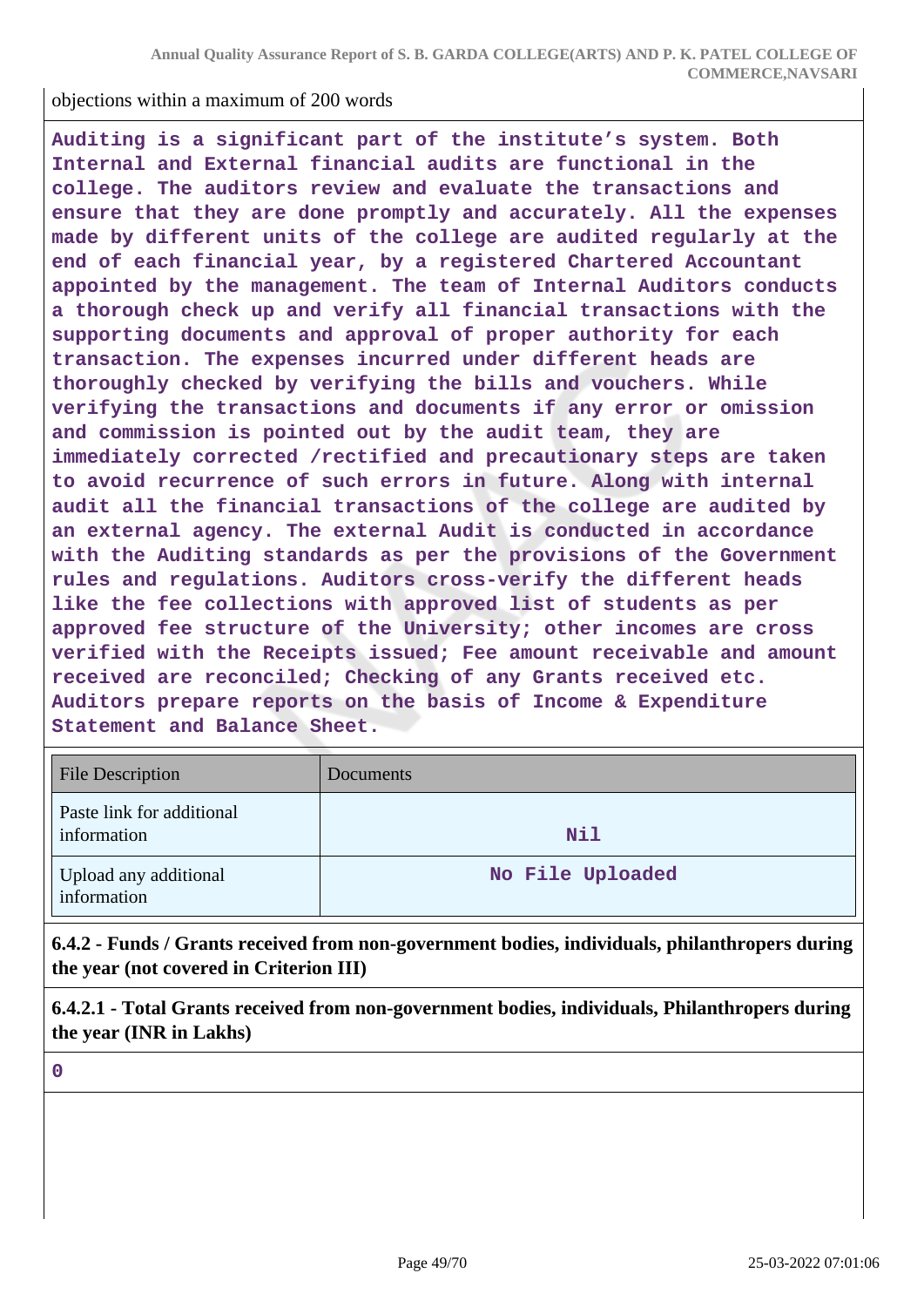| <b>File Description</b>                                                                                                                        | Documents        |
|------------------------------------------------------------------------------------------------------------------------------------------------|------------------|
| Annual statements of accounts                                                                                                                  | No File Uploaded |
| Any additional information                                                                                                                     | No File Uploaded |
| Details of Funds / Grants<br>received from of the non-<br>government bodies, individuals,<br>Philanthropers during the year<br>(Data Template) | View File        |

6.4.3 - Institutional strategies for mobilization of funds and the optimal utilization of resources

**The institute is Grant-In-Aid college. The regular teaching and nonteaching employees of the institute get salary from the Higher education department of Government of Gujarat. The institute has a well-defined mechanism to monitor effective and efficient utilization of available financial resources for the development of the academic processes and infrastructure development. The college has a finance committee for provisioning and monitoring the proper utilisation, mobilisation of funds and the optimal utilisation of resources. Finance committee takes decision and allocate funds to various departments and infrastructural development. The institute follows complete transparency in use of funds. All the major financial transactions of all departments, committees or cells are analysed and verified by the finance committee and governing body. Finance committee takes decision and allocate funds to various departments. Institutional budget is prepared by Principal every year taking into consideration all expenditures. All the administrative and academic heads are requested to submit the budget required for the subsequent financial year. Along with this all incharge of different committees or cells are instructed to submit their budget to the principal. As and when urgent requirements arise the payment is given after getting sanction. The entire process of the procurement of the material is monitored by the Purchase committee and Principal and sanctioned by the management. After final approval of budget the purchasing process is initiated by purchase committee which includes all head of departments and finance committee, accordingly the quotations are invited and after the negotiations purchase order are placed.Institute adheres to Utilization of budget approved for academic expenses and administrative expenses by management. The payments is released after delivery of the respective goods it is done as per the terms and conditions mentioned in Purchase order. All transaction has transparency through bills and vouchers. The bill payments are passed after testing & verification of items. Only authorized person operate the transaction through bank. Respective faculty member**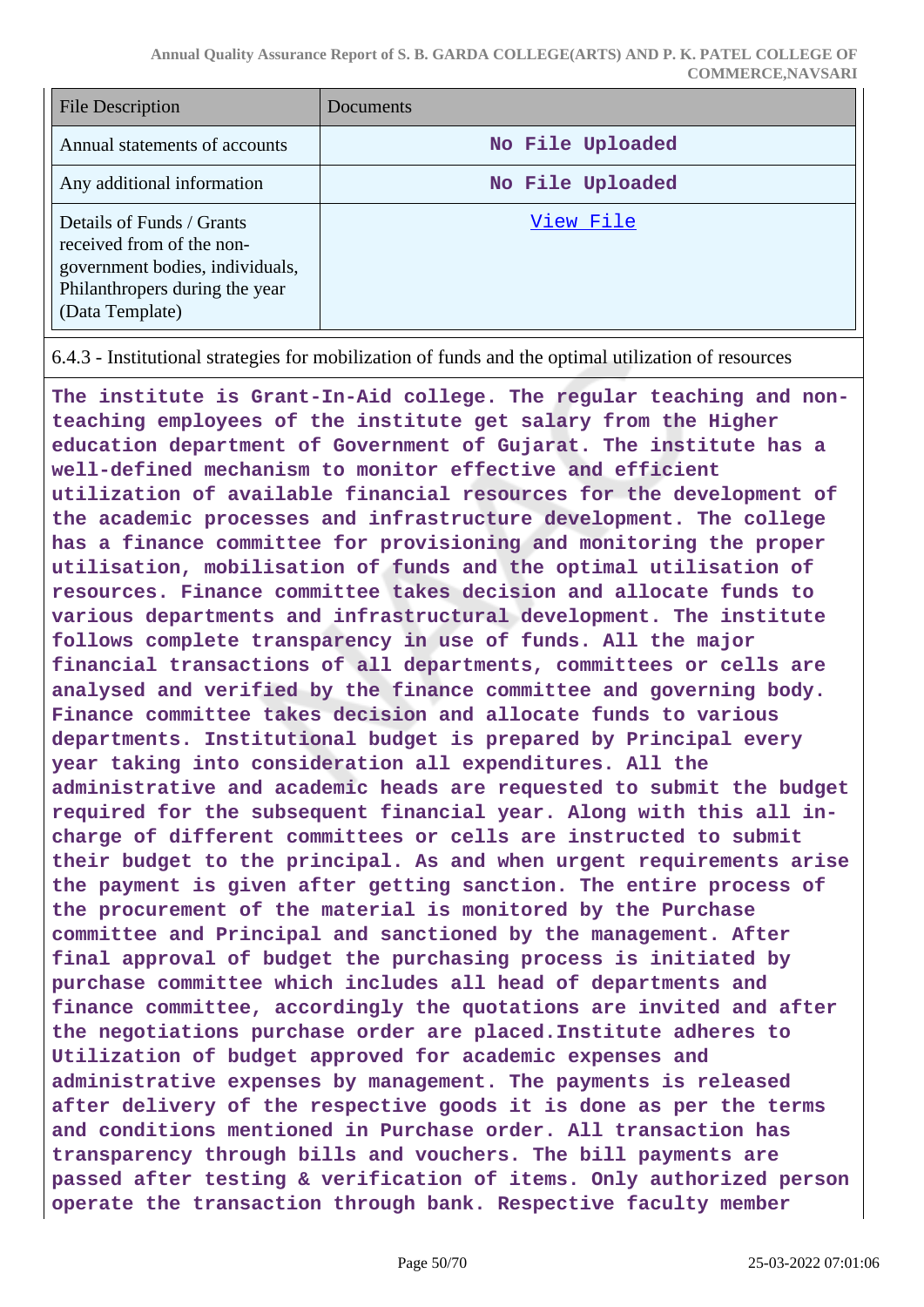**ensures that whether suitable equipment/machinery with correct specification is purchased. Financial audit is conducted by chartered accountant every financial year to verify the compliance. The college has a mechanism for both internal and external audit. The Governing Body appoints auditor for internal audit. The external / statutory audit is carried out by a Government auditor appointed by the Department of Higher Education, Government of Gujarat. The institute undergoes internal and external financial audits regularly. The institute assist in the optimum utilization of assets i.e. land, buildings, equipments, vehicles, furniture, hostel grund etc. if the demands are made from outside agencies. The institute's infrastructure is utilized for Vidhan-Sabha and Lok-Sabha election. State level Job fair was organized in college campus in which along with the infrastructural facilities, human resources of faculty, nonteaching staff and students were involved to contribute for the successful conduction of the fair.**

| <b>File Description</b>                  | Documents        |
|------------------------------------------|------------------|
| Paste link for additional<br>information | Nil              |
| Upload any additional<br>information     | No File Uploaded |

# **6.5 - Internal Quality Assurance System**

6.5.1 - Internal Quality Assurance Cell (IQAC) has contributed significantly for institutionalizing the quality assurance strategies and processes

**Internal Quality Assurance Cell (IQAC) has contributed significantly for institutionalizing the quality assurance strategies and processes and is working constantly on improving the quality at academic and administrative levels. Periodic meetings are conducted to discuss the progress made towards achievement of higher standards in education. On infrastructural level, the college has undergone many changes. Two smart class rooms are set up with projectors. Staff room is upgraded with new facilities. The renovated staff room is now more equipped and comfortable. Computer is available for the faculty in the staff room. The ramp and wheel chair, accessible special toilet are facilitated for the benefit of physically challenged students. Indoor sports facilities are extended and a good sports room with needed facilities. The institute has extended indoor sports facilities for the students. Separate rooms are allotted to Eco-Club, Yoga and meditation. A computer lab with 10 computers, display sharing system, projection and internet facility is available to cater to the needs of the students. Help centre is started to provide any guidance to the students. Two rooms are**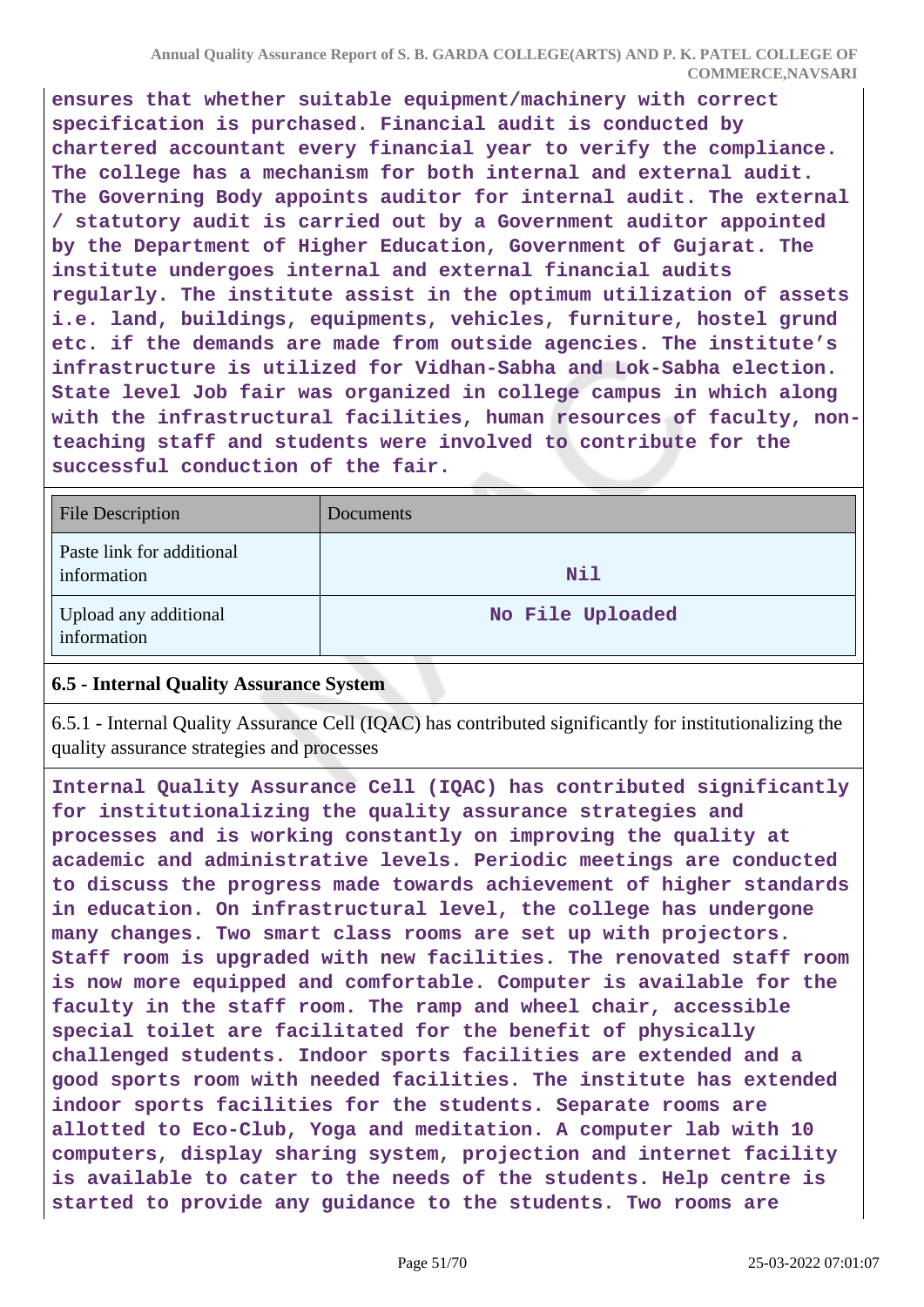**equipped with Multi= Media facilities so as teachers can use powerpoint presentations etc.During last five years faculty is motivated and encouraged for research; to attend national and international conferences, seminars, workshops of faculty development programmes. A research committee is constituted to promote and encourage research activities; conduct seminars, conferences, workshops, guest lectures etc The IQAC has also encouraged departments to conduct conferences, seminars/ conclave etc. The inclusion of ICT has provided an opportunity to the students to be aware of the latest technology. In many areas like admission procedure, fee collection, entry of examination marks, Filling of feedback forms etc. are managed especially devised software by the institute. Teaching and non-teaching staff is trained in ICT tools to facilitate on line teaching and other activities. The institute has taken strict safety measures. CCTV camera are installed in the entire campus. A huge power generator is installed in the campus to manage power failures. Cafeteria is upgraded and proper care is taken for its cleanliness. The cafeteria in-charge is instructed to serve good, fresh and quality food. The college has made a huge stride in upgrading the library. The automation of the library with the facility of INFLIBNET and N-List. Feedback mechanism is formalized. Mentor-Mentee programme is functional in a very structured way. Mentoring system provides the students continuous guidance and support to face academic and personal challenges to emerge as successful graduates. Students are motivated to contribute to the environmental cause. They are encouraged to use public transport instead of coming by their own vehicles, not to use single use plastic etc. Many examination reforms are undertaken during five years. During Covid-19 the faculty is trained in conducting on line examination.**

| <b>File Description</b>                  | Documents        |
|------------------------------------------|------------------|
| Paste link for additional<br>information | Nil              |
| Upload any additional<br>information     | No File Uploaded |

6.5.2 - The institution reviews its teaching learning process, structures & methodologies of operations and learning outcomes at periodic intervals through IQAC set up as per norms and recorded the incremental improvement in various activities

**The institution was accredited by NAAC with B grade ( 2.27 CGPA) in 2008. Due to unavoidable circumstances it couldn't appear in accreditation process after that. However, June 2015 was a turning point for the institute and with great positivity the new management and In-Charge principal resolved that the institute will proceed**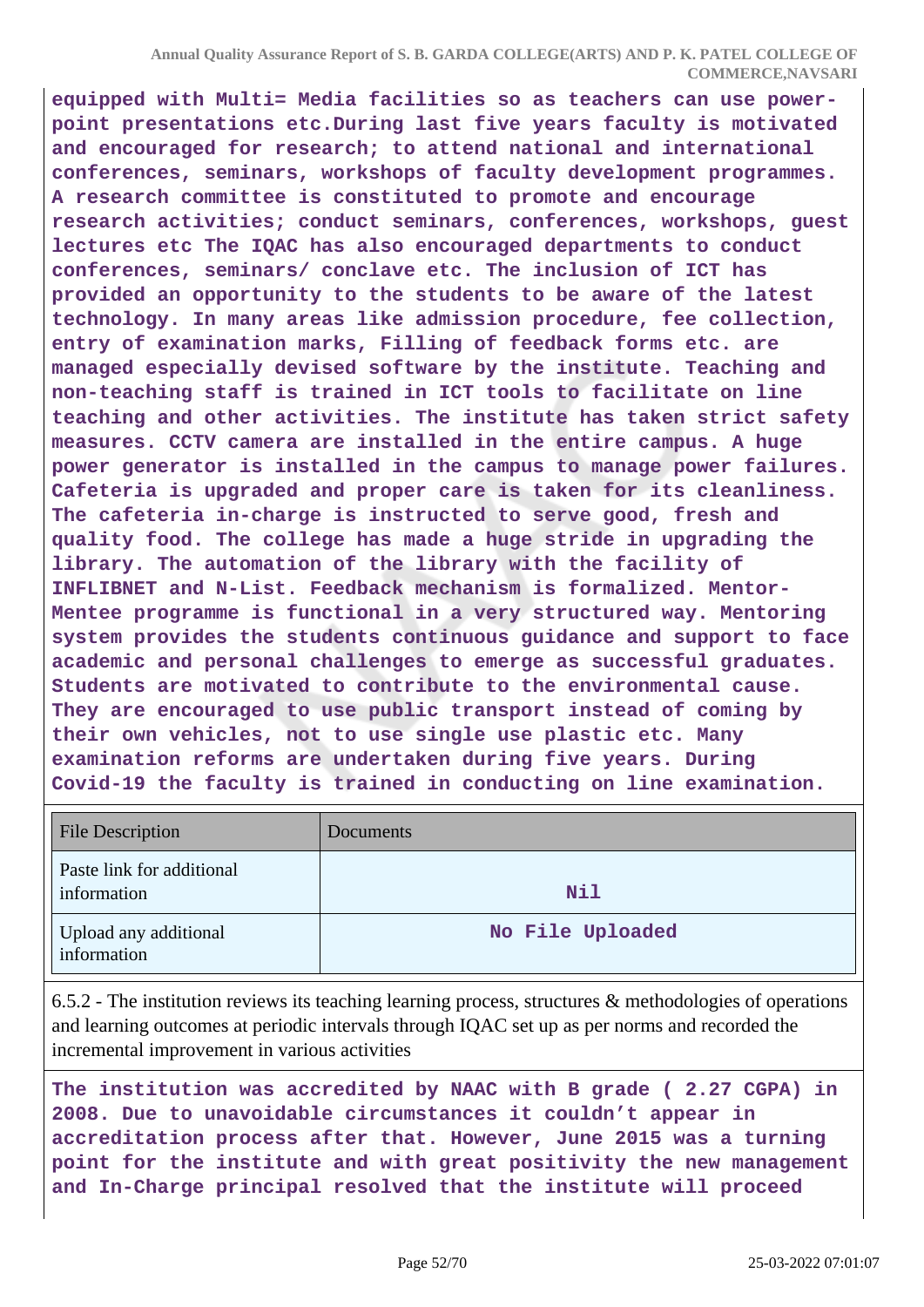**ahead with the goal of applying for re-accreditation and will spare no stone un-turned to achieve its aim. The institute prioritized the pending works first and resolved the complications. The IQAC was reconstituted and quality initiatives were taken for the development of the institution both at academic and administrative levels. The college IQAC continuously reviews and takes steps to improve the quality of the teachinglearning process in quarterly IQAC meetings. The Academic Calendar is prepared in advance, displayed and circulated in the Institute and strictly followed.Orientation Programme is organized for newly admitted students. In Orientation programme students are informed about the faculty, teaching learning process, examination system, offered courses, various co- curricular activities, discipline and culture of the Institute. Students are suggested to refer to the Time-Table, Programme structure, syllabi of the courses before the semester commences. The Institution ensures effective curriculum delivery through a well-planned and documented process. Teachers are instructed to schedule their curricular, extra-curricular and other activities systematically and make a teaching diary so as the syllabus can be completed in stipulated time. Regular communication is ascertained between the Principal, the management and the staff to review all the activities of the institution. Every department holds regular meetings to discuss and review issues pertaining to the syllabus covered by each teacher and other academic issues. There is a mechanism for regular monitoring of the students' attendance. For effective teaching and learning process, the faculty is involved in regular class discussions; assignments are given; presentations are made; internal examinations are conducted and assessment is done to assess the performance of the students continuously. Assessment is very transparent and is done very meticulously. Teachers are motivated to upgrade themselves by attending faculty development programs, training programs so as they can better contribute in upgrading the knowledge system etc. The overall development of the students is the prime concern of the institute. The institute prioritize the student- centric concerns and focuses on their holistic development. To improve the quality of teaching and learning the institute has structured student feedback system.. The data is gathered, analyzed, discussed and corrective measures are taken. The overall exercise of feedback system help for future decision making, plan of action and quality enhancement at all levels.**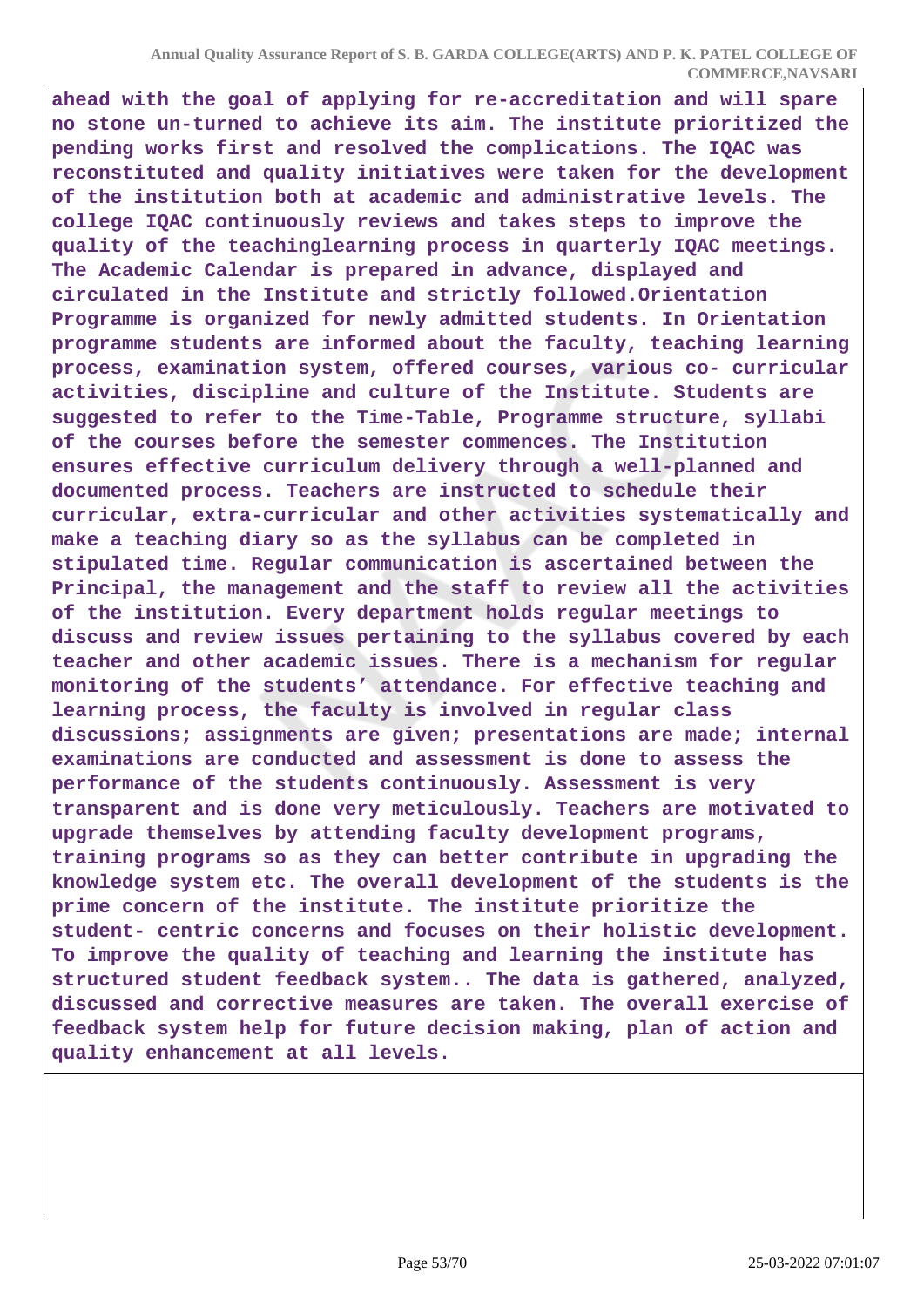| <b>File Description</b>                                                                                                                                                                                                                                                                                                                     | <b>Documents</b>      |
|---------------------------------------------------------------------------------------------------------------------------------------------------------------------------------------------------------------------------------------------------------------------------------------------------------------------------------------------|-----------------------|
| Paste link for additional<br>information                                                                                                                                                                                                                                                                                                    | Nil                   |
| Upload any additional<br>information                                                                                                                                                                                                                                                                                                        | No File Uploaded      |
| 6.5.3 - Quality assurance initiatives of the<br>institution include: Regular meeting of<br><b>Internal Quality Assurance Cell (IQAC);</b><br>Feedback collected, analyzed and used for<br>improvements Collaborative quality initiatives<br>with other institution(s) Participation in NIRF<br>any other quality audit recognized by state, | B. Any 3 of the above |

| <b>File Description</b>                                                                         | Documents        |
|-------------------------------------------------------------------------------------------------|------------------|
| Paste web link of Annual reports<br>of Institution                                              | Nil              |
| Upload e-copies of the<br>accreditations and certifications                                     | No File Uploaded |
| Upload any additional<br>information                                                            | No File Uploaded |
| <b>Upload details of Quality</b><br>assurance initiatives of the<br>institution (Data Template) | View File        |

#### **INSTITUTIONAL VALUES AND BEST PRACTICES**

**national or international agencies (ISO**

**Certification, NBA)**

#### **7.1 - Institutional Values and Social Responsibilities**

7.1.1 - Measures initiated by the Institution for the promotion of gender equity during the year

**The institute has a long history of a healthy and ethical environment which is based on equity and inclusiveness. The institute is committed to provide and ensure a safe and secure learning environment to all students as well as staff members and doesn't discriminate on the basis of caste, religion, region, class or gender. However, special attention is paid upon girl students. Though no cases of harassment occurred so far in the campus, the institute is highly sensitive to gender related issues. The organization of a debate on the topic " Should Women enjoy equal rights with man" for debate competition ( 6-8-1945) in the foundational year of the institute exhibits the deep concern of the**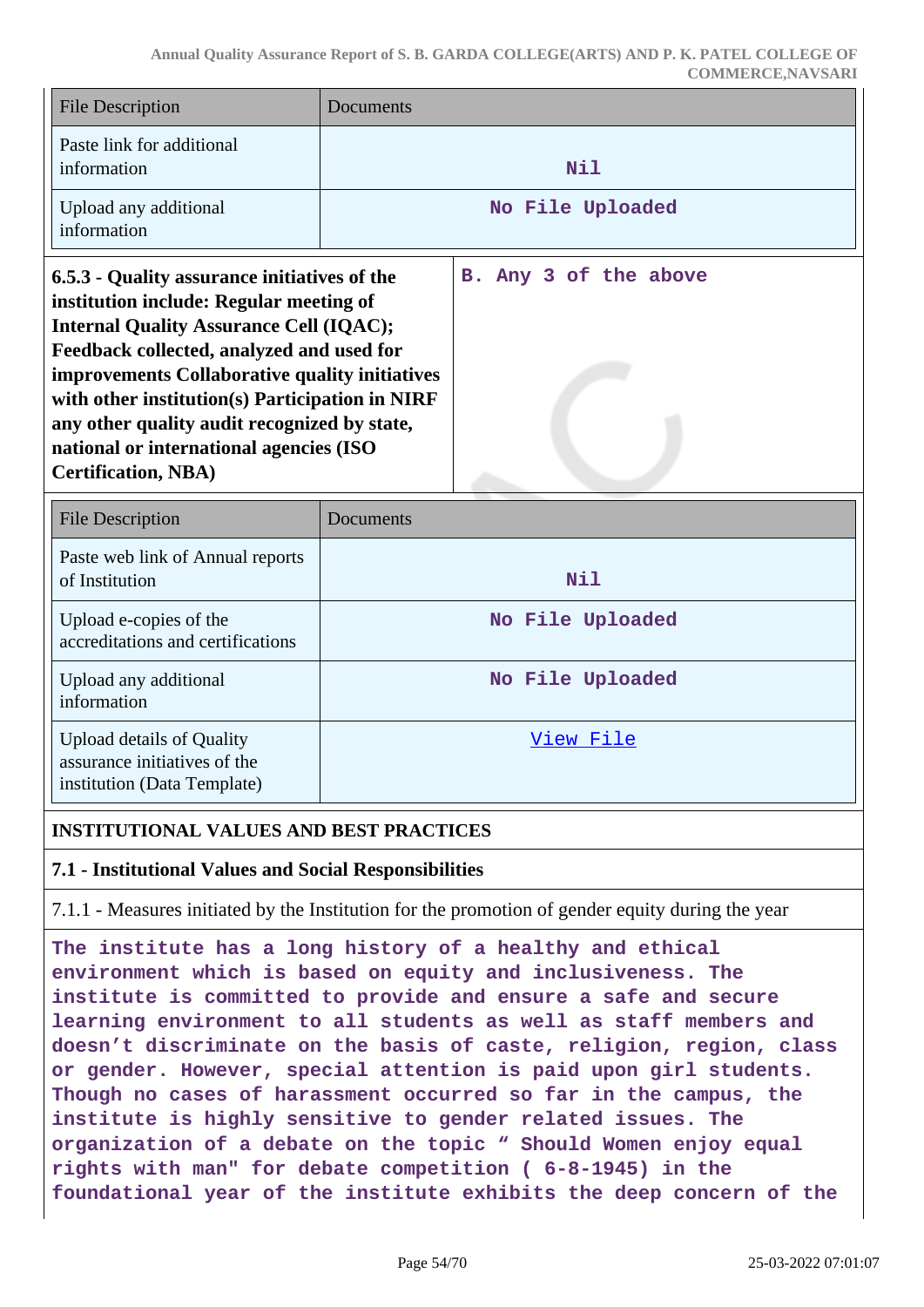**institute for gender equity from the very beginning. The college campus is situated in a very secured vicinity. The college building is walled from four sides and nobody can enter in the premises except entry gate. Entry point is restricted and manned by security guards. There are separate common rooms for girl and boy students. There are separate toilets for girls which are cleaned every day basis and utmost hygiene is maintained in that area. CCTV cameras are placed in all the areas of the college campus as well as in the classrooms. Identity verification mechanism is strictly followed. Unknown entrants cannot enter in the college campus unless they have prior permission of the principal. It is mandatory for the students to wear identity card when they enter in the college premises. The teachers remain in close touch with the students especially girl students and are involved in counselling the students. Professors have constant watch on the activities of the students in the lobbies, classrooms etc. Constitutional committees like Anti-ragging committee, Grievance and Redressal cell are formed as per the university guidelines. Strict disciplinary actions are provisioned against ragging, sexual harassment. The institute takes pride to note that no case of ragging or sexual harassment is registered so far. From time to time awareness programmes on women safety like self-defense, women empowerment, women's health and hygiene are organized for the girl students. In these programmes girl students are sensitized against crime against women and guided to protect and save them in case they face any such situations. The girl students are encouraged to participate in various activities like Annual Social Gathering, NSS, Sports, Youth Festival etc. as per their interests. Though no cases of harassment occur in the campus, utmost care is taken to guard the matters related to the girl students. Many of the students have won awards in various competitions like debate, singing competitions, essay competitions, drawing competitions etc. Though full freedom is given to the girl students to participate in any activity, utmost attention is paid upon their health, behaviour and well-being by monitoring their activities to ensure their safety and security. Special care is taken of the girl students during group activities like celebration of days or NSS camps, tours etc.**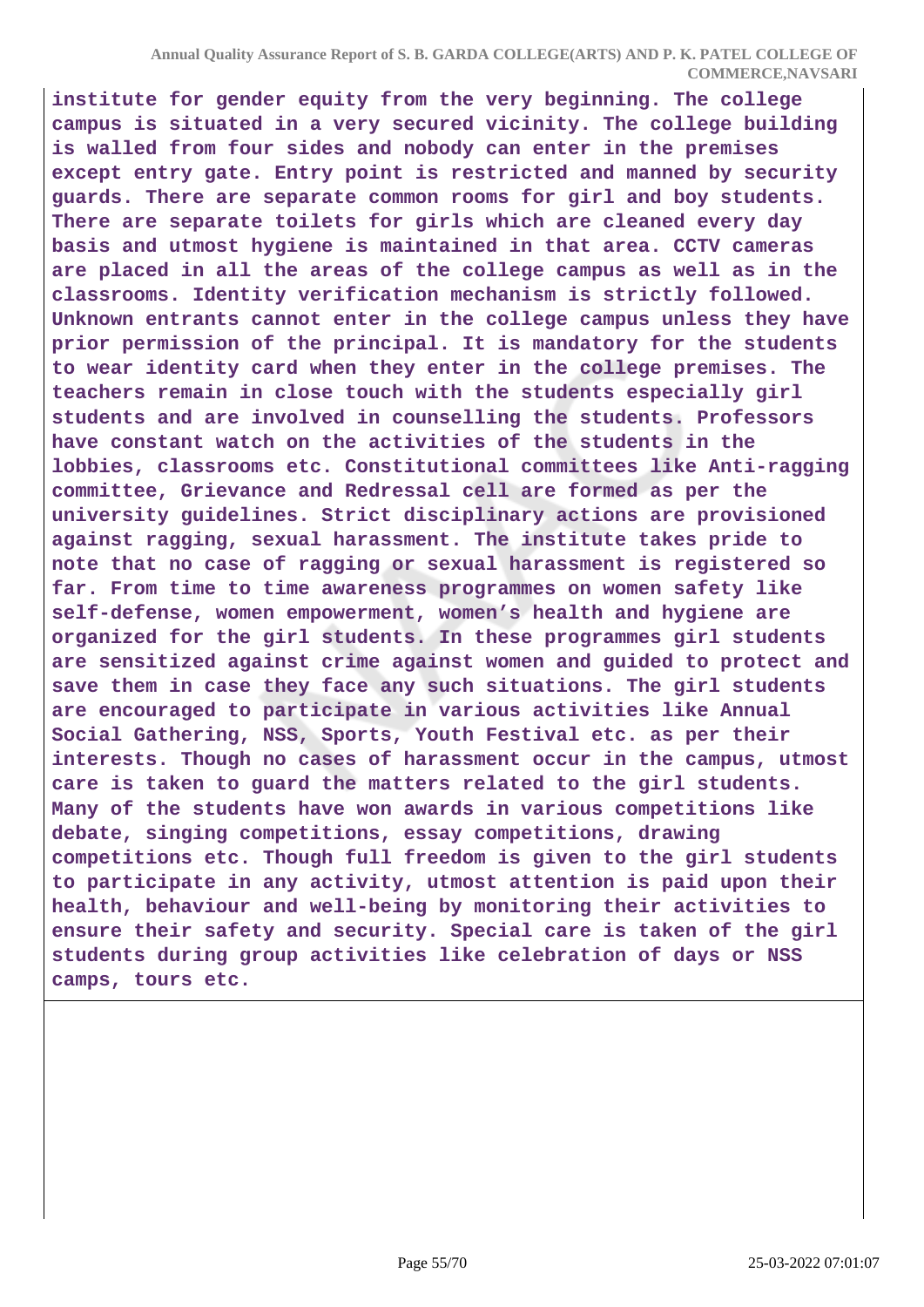| <b>File Description</b>                                                                                                                                                                                                                                                                                                                   | Documents             |  |
|-------------------------------------------------------------------------------------------------------------------------------------------------------------------------------------------------------------------------------------------------------------------------------------------------------------------------------------------|-----------------------|--|
| Annual gender sensitization<br>action plan                                                                                                                                                                                                                                                                                                | Nil                   |  |
| Specific facilities provided for<br>women in terms of: a. Safety and<br>security b. Counseling c.<br>Common Rooms d. Day care<br>center for young children e. Any<br>other relevant information                                                                                                                                           | Nil                   |  |
| 7.1.2 - The Institution has facilities for<br>alternate sources of energy and energy<br>conservation measures Solar energy<br>Biogas plant Wheeling to the Grid Sensor-<br>based energy conservation Use of LED bulbs/<br>power efficient equipment                                                                                       | D. Any 1 of the above |  |
| <b>File Description</b>                                                                                                                                                                                                                                                                                                                   | Documents             |  |
| Geo tagged Photographs                                                                                                                                                                                                                                                                                                                    | View File             |  |
| Any other relevant information                                                                                                                                                                                                                                                                                                            | No File Uploaded      |  |
| 7.1.3 - Describe the facilities in the Institution for the management of the following types of<br>degradable and non-degradable waste (within 200 words) Solid waste management Liquid waste<br>management Biomedical waste management E-waste management Waste recycling system<br>Hazardous chemicals and radioactive waste management |                       |  |
| Solid Waste Management: The housekeeping staff is engaged for<br>keeping the institute neat and clean. Absolute cleanliness is<br>astalatetan da iba padang metlebu pada padahat ad anggotasing pada                                                                                                                                      |                       |  |

**maintained in the campus. Toilets are washed on everyday basis. Dustbins are kept in all the classrooms, lobbies, library and other places for solid waste collection. Students are directed not to throw litter in the classrooms. The solid waste is collected from the dust bins in separate containers and gathered at Garbage collection centre which is at the extreme corner of the campus. The collected waste is taken by the vendor authorized by Nagarpalika. The college sensitizes the staff and students to deal with the threat of plastic, a major cause to worldwide pollution. Since we believe in eco-friendly campus; everyone is discouraged from using plastic bags. Signboards/Posters are displayed at various places in the college campus for encouraging ideas of a plastic free environment. The institute is trying to make campusPlastic-free zone. Eco-Club is constituted to involve students to promote environmental activities. The Plastic Free campus awareness is spread through banners, posters and counseling. The displays of**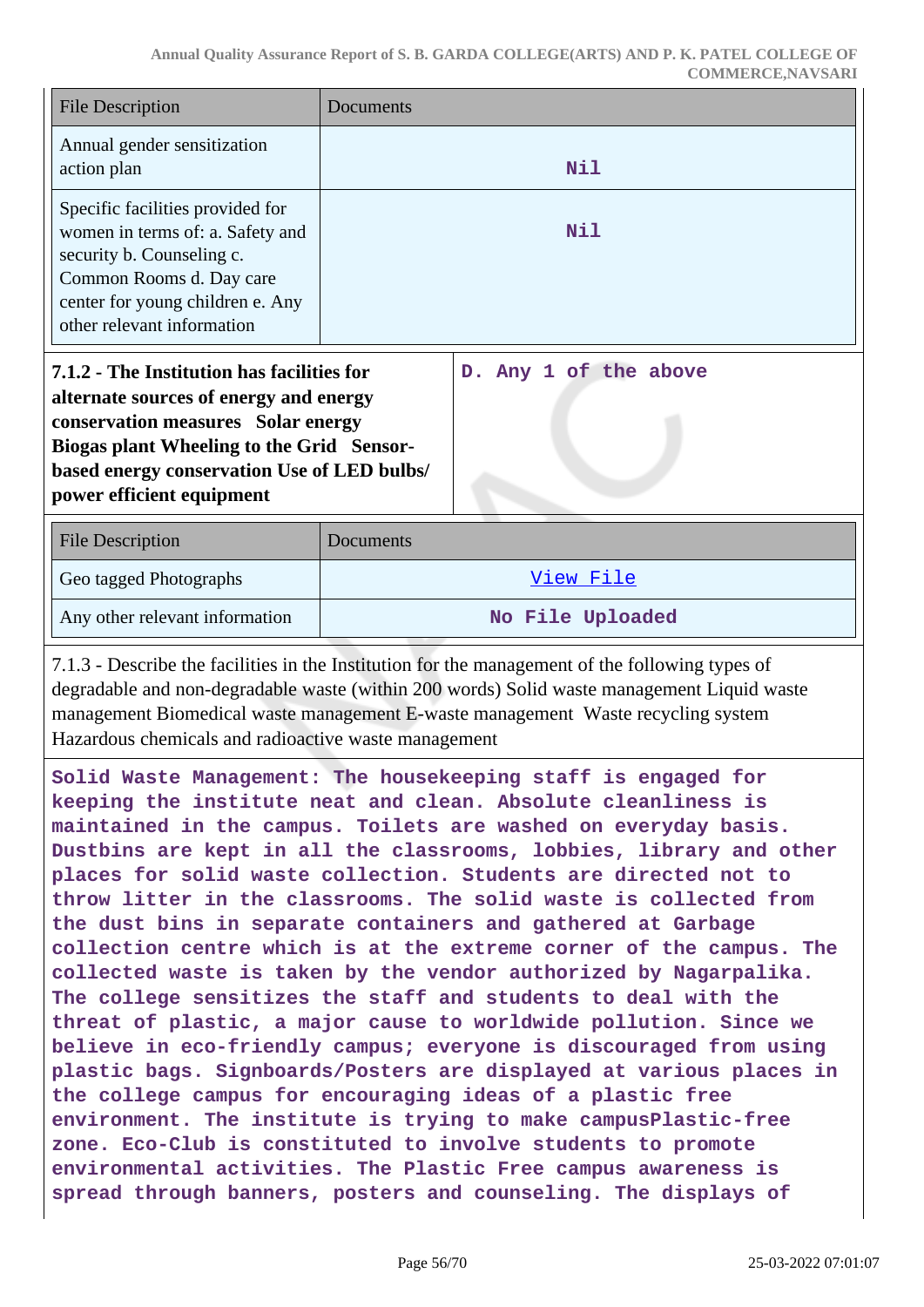**slogans at various places motivate students not to use/ reduce single use plastics in campus as well as in their homes. Proper drainage system is functional in the institute which is checked and repaired from time to time. The water cooler is checked regularly to ensure the cleanliness of the water-tank. Toilets are washed properly and proper care is taken for water drainage system. There is a provision for separate bins In cafeteria for dry and recyclable waste.. Plastic bags are discouraged in the campus. The college campus is declared as Plastic free Zone. Notices are displayed in campus to refrain from use of plastics. The students are encouraged to eradicate plastic from their life. Even cloth bags are distributed to students with a message to discard plastic bags at the time admission. E-Waste Management: The institute collects and disposes old, outdated, non-functional electronic items such as keyboards, printers, pen drives, batteries, tube lights, fans, computers, monitors to the vendor. It is ensured from the vendor that all this waste will be discarded in such a way that it doesn't harm the environment in any way. Institute is drifting towards paperless culture. For administration work rough papers are reused, prints are not taken unless or until the material is not finalized or as and when needed. All teachers are using whatsapp groups or emails to send any kind of study material to the students in their subjects. The usage of paper is reduced in every possible way to promote paper-less culture. The premises of the college is shared with B. P. Baria science institute. The institute consciously ensures whether Hazardous chemicals and radioactive waste are disposed**

| <b>File Description</b>                                                                                                                                                                                                                                        | Documents             |
|----------------------------------------------------------------------------------------------------------------------------------------------------------------------------------------------------------------------------------------------------------------|-----------------------|
| Relevant documents like<br>agreements/MoUs with<br>Government and other approved<br>agencies                                                                                                                                                                   | No File Uploaded      |
| Geo tagged photographs of the<br>facilities                                                                                                                                                                                                                    | Nil                   |
| Any other relevant information                                                                                                                                                                                                                                 | No File Uploaded      |
| 7.1.4 - Water conservation facilities available<br>in the Institution: Rain water harvesting Bore<br>well /Open well recharge Construction of tanks<br>and bunds Waste water recycling Maintenance<br>of water bodies and distribution system in the<br>campus | D. Any 1 of the above |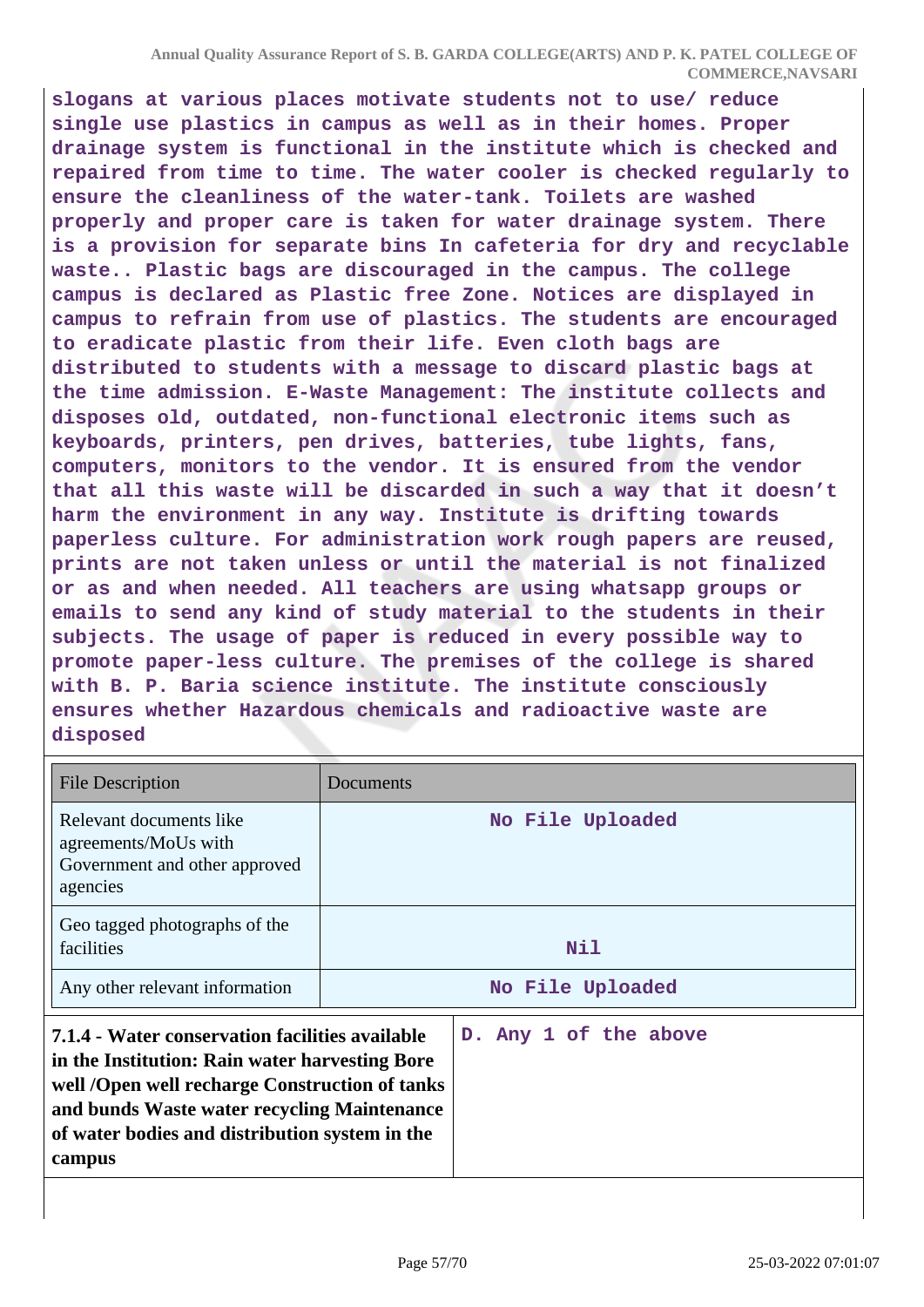| <b>File Description</b>                                                                                                                                                                                                                                                       | Documents |                                                                                              |  |  |
|-------------------------------------------------------------------------------------------------------------------------------------------------------------------------------------------------------------------------------------------------------------------------------|-----------|----------------------------------------------------------------------------------------------|--|--|
| Geo tagged photographs / videos<br>of the facilities                                                                                                                                                                                                                          |           | No File Uploaded                                                                             |  |  |
| Any other relevant information                                                                                                                                                                                                                                                |           | No File Uploaded                                                                             |  |  |
| 7.1.5 - Green campus initiatives include                                                                                                                                                                                                                                      |           |                                                                                              |  |  |
| 7.1.5.1 - The institutional initiatives for<br>greening the campus are as follows:                                                                                                                                                                                            |           | C. Any 2 of the above                                                                        |  |  |
| 1. Restricted entry of automobiles<br>2. Use of Bicycles/ Battery powered<br>vehicles<br>3. Pedestrian Friendly pathways<br><b>4. Ban on use of Plastic</b><br>5. landscaping with trees and plants                                                                           |           |                                                                                              |  |  |
| <b>File Description</b>                                                                                                                                                                                                                                                       | Documents |                                                                                              |  |  |
| Geo tagged photos / videos of the<br>facilities                                                                                                                                                                                                                               |           | <u>View File</u>                                                                             |  |  |
| Any other relevant documents                                                                                                                                                                                                                                                  |           | No File Uploaded                                                                             |  |  |
|                                                                                                                                                                                                                                                                               |           | 7.1.6 - Quality audits on environment and energy are regularly undertaken by the institution |  |  |
| 7.1.6.1 - The institutional environment and<br>energy initiatives are confirmed through the<br>following 1. Green audit 2. Energy audit<br>3. Environment audit 4. Clean and green<br>campus recognitions/awards 5. Beyond the<br>campus environmental promotional activities |           |                                                                                              |  |  |
|                                                                                                                                                                                                                                                                               |           | D. Any 1 of the above                                                                        |  |  |
| <b>File Description</b>                                                                                                                                                                                                                                                       | Documents |                                                                                              |  |  |
| Reports on environment and<br>energy audits submitted by the<br>auditing agency                                                                                                                                                                                               |           | No File Uploaded                                                                             |  |  |
| Certification by the auditing<br>agency                                                                                                                                                                                                                                       |           | No File Uploaded                                                                             |  |  |
| Certificates of the awards<br>received                                                                                                                                                                                                                                        |           | No File Uploaded                                                                             |  |  |
| Any other relevant information                                                                                                                                                                                                                                                |           | No File Uploaded                                                                             |  |  |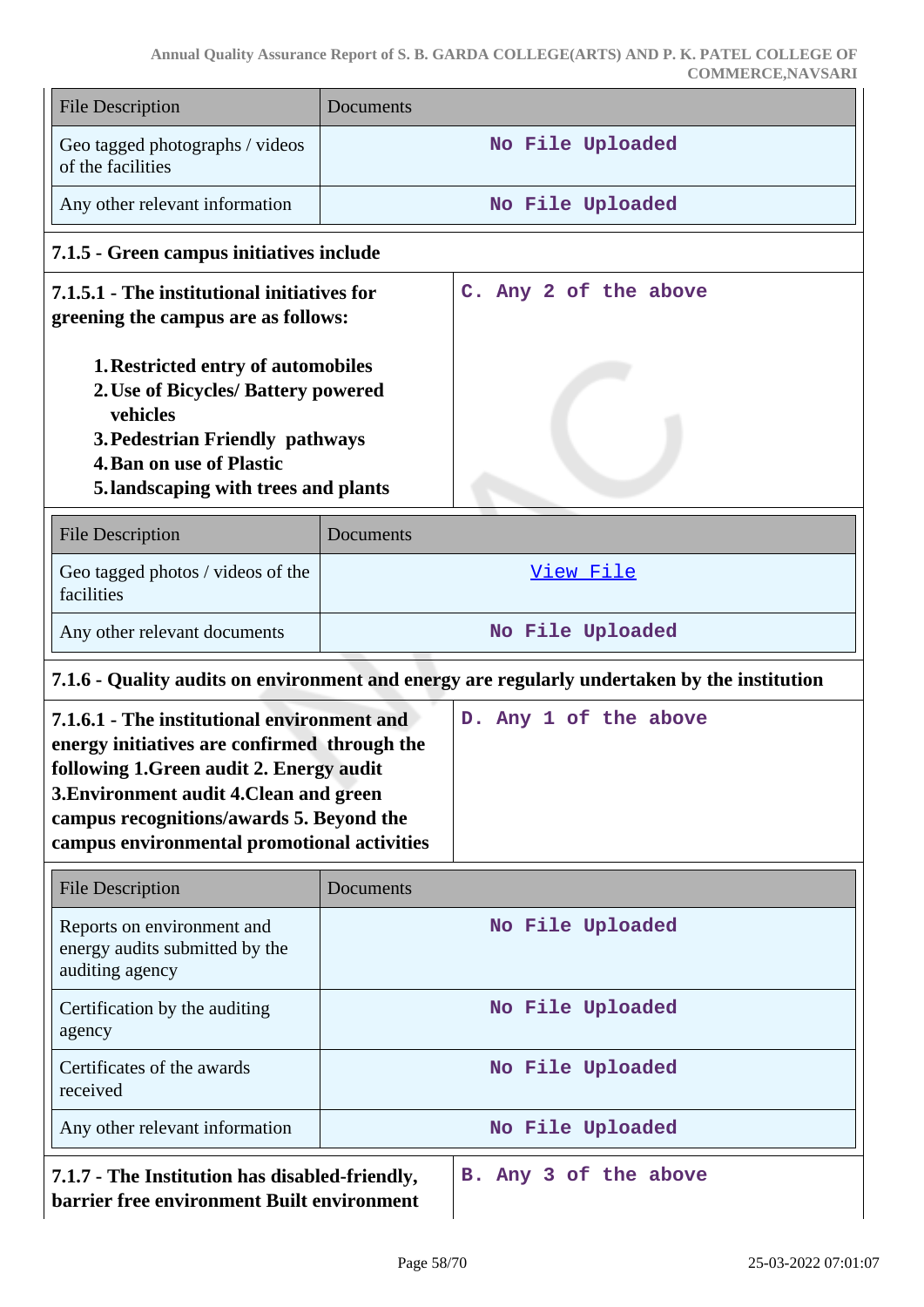**with ramps/lifts for easy access to classrooms. Disabled-friendly washrooms Signage including tactile path, lights, display boards and signposts Assistive technology and facilities for persons with disabilities (Divyangjan) accessible website, screenreading software, mechanized equipment 5. Provision for enquiry and information : Human assistance, reader, scribe, soft copies of reading material, screen reading** 

| <b>File Description</b>                                                        | Documents        |
|--------------------------------------------------------------------------------|------------------|
| Geo tagged photographs / videos<br>of the facilities                           | View File        |
| Policy documents and<br>information brochures on the<br>support to be provided | No File Uploaded |
| Details of the Software procured<br>for providing the assistance               | No File Uploaded |
| Any other relevant information                                                 | No File Uploaded |

7.1.8 - Describe the Institutional efforts/initiatives in providing an inclusive environment i.e., tolerance and harmony towards cultural, regional, linguistic, communal socioeconomic and other diversities (within 200 words).

**The college attempts to create and develop a conducive environment that is free from any discrimination and where every individual is ensured of his/her right to exist with self-respect and dignity. Despite its minority status the institute values diversity and is extremely inclusive in all its policies and is open to all strata of society irrespective of any caste, creed, region or class. The college is committed to protect the rights of each stakeholder. Any type of harassment, humiliation is not entertained or welcomed in the college. Each one is treated with full respect. No discrimination is entertained in the admission procedure of the students or appointment procedure of the teachers in the institution. Students from diverse cultural and linguistic backgrounds take admission in the institute and study peacefully. Even in the most tense Anti- communal climate at state or national level, there had never been any clash in the college. Students learn in a supportive environment free from any prejudice and discrimination. Proper care is taken to offer equal opportunities to all students irrespective of their social, religious background in all the activities organized by the institute and in those organized**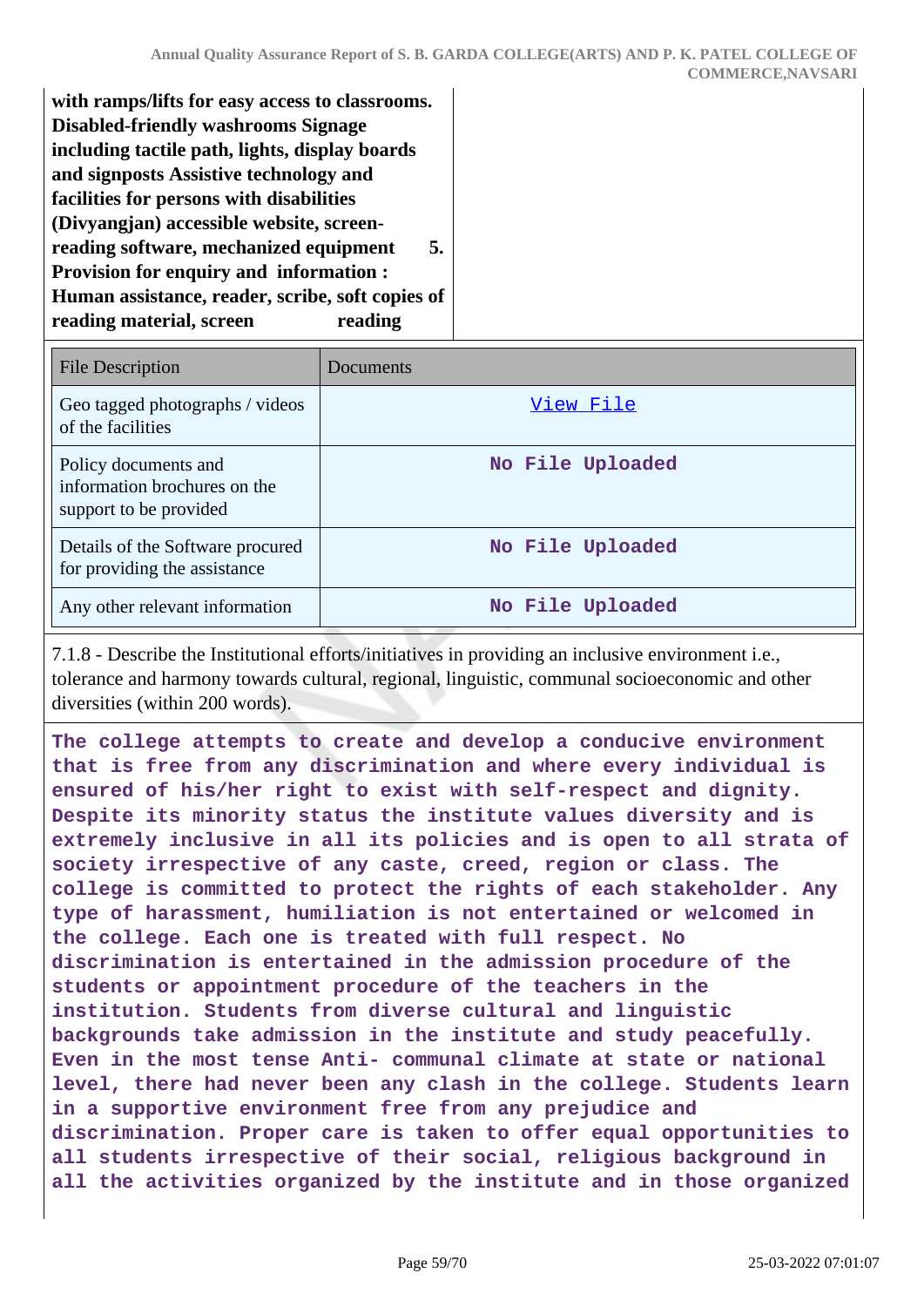**elsewhere at state or national levels. Students of all religions study with the feeling of respect, cooperation and harmony in the institute. The best glimpse of this communal harmony can be seen in various programmes conducted by different committees from time to time especially in blood donation camps, mega-medical camps, Lok Jagruti Abhiyans, Garba and DJ Day etc. celebrations of the students when students of all religions participate and serve sans religion sans caste, Sans class. The institute believes in inclusive and nondiscriminatory policy therefore in all the activities and programmes all staff members- teaching, non-teaching or ad-hocs are involved irrespective of their positions. The institute promotes linguistic diversity. Though great importance is given to regional language, most of the activities like essay writings, debate competitions, Singing competitions etc. are held in three languages, i.e. Gujarati, Hindi and English. All the three languages are encouraged even in communication. This practice has benefitted the students and teachers both. Most of the students and teachers are able to communicate in these three languages efficiently. The institute encourages admission of differently abled students in all programmes. Separate space is created in the library and common room for differently abled students. Facilities of ramps, separate toilets are available. Scribes are made available to the differently abled students. Extra time in the examination is given to differently abled students who depend upon scribes. The faculty members of the institutes provide mentorship in and beyond class as and when these differently abled students require.**

| <b>File Description</b>                                                                                                                      | Documents        |
|----------------------------------------------------------------------------------------------------------------------------------------------|------------------|
| Supporting documents on the<br>information provided (as<br>reflected in the administrative<br>and academic activities of the<br>Institution) | No File Uploaded |
| Any other relevant information                                                                                                               | No File Uploaded |

7.1.9 - Sensitization of students and employees of the Institution to the constitutional obligations: values, rights, duties and responsibilities of citizens

**The institute is extremely conscious of its duties in promoting the values, responsibilities, rights and duties charted out in the constitution of India. The institute values constitutional rights of equality, fraternity and liberty and practices it in all its activities, policies and planning. The institute inspires its constituents to abide by the constitution and its ideals. The college values the rich heritage of composite culture of the nation and translates it in its acts following non-discriminatory and**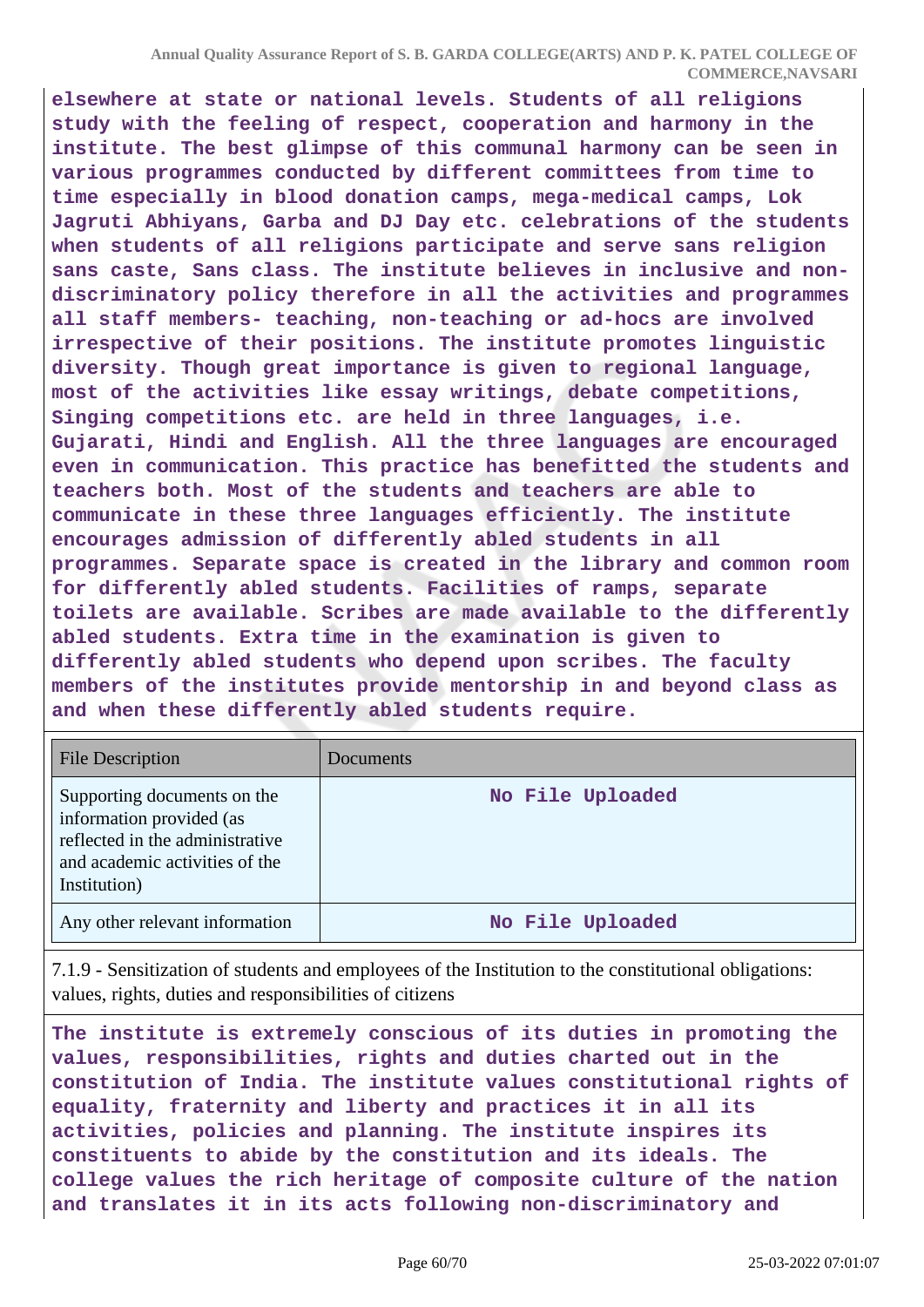**inclusive approach to all people irrespective of caste and creed in all its policies and activities. The national festivals of The Independence Day and The Republic Day are celebrated with great pride and enthusiasm. On these occasions utmost protocol is observed and due respect is paid to the National Flag and the National anthem. The contribution of various national leaders who sacrificed their lives for the nation is remembered very fondly. The students are sensitized about their duties and responsibilities towards their Nation through various activities conducted by its NSS wing. The main aim of NSS activities is the development of the personality of students through community service which is achieved by enabling the students to work in community. Thus students are prepared to work in community with the feeling of a family. Through various plantation drives and environmental programmes students are inspired and sensitized to protect and improve the natural environment. The programme like Blood donation, medical camps, visits to old age home, Visit to differently abled institutes teaches students the feeling of love and compassion towards their fellow beings. Through programmes like Swatchhata awareness, No Plastic Use etc. students are taught to become aware towards their environment and work for its conservation and protection and thus protect their country and render national service. The students are mobilized to become aware voters, responsible citizens and active participants in the process of Governance through various programmes circulated by the Government. Those who don't have voters card are directed to make their voters card. Students council election offers students the opportunity to learn the parliamentary procedure in a democratic way. The leadership qualities of the students also develop when they participate in the organization of various activities as member of the student's council. Through NCC the institute inculcates the qualities of discipline and patriotism among the students. NCC develops the feelings of comradeship, discipline, leadership, secular outlook, spirit of adventure and ideals of selfless service amongst the students of the country. Thus NCC prepares the students for leadership in all walks of life and trains them to take up a career in the armed, air and navy forces. Through Lok Jagruti programmes a feeling of responsible citizen is being inculcated in students. They become aware of the social problems and their role in the society.**

| <b>File Description</b>                                                                                    | Documents        |
|------------------------------------------------------------------------------------------------------------|------------------|
| Details of activities that inculcate<br>values; necessary to render<br>students in to responsible citizens | View File        |
| Any other relevant information                                                                             | No File Uploaded |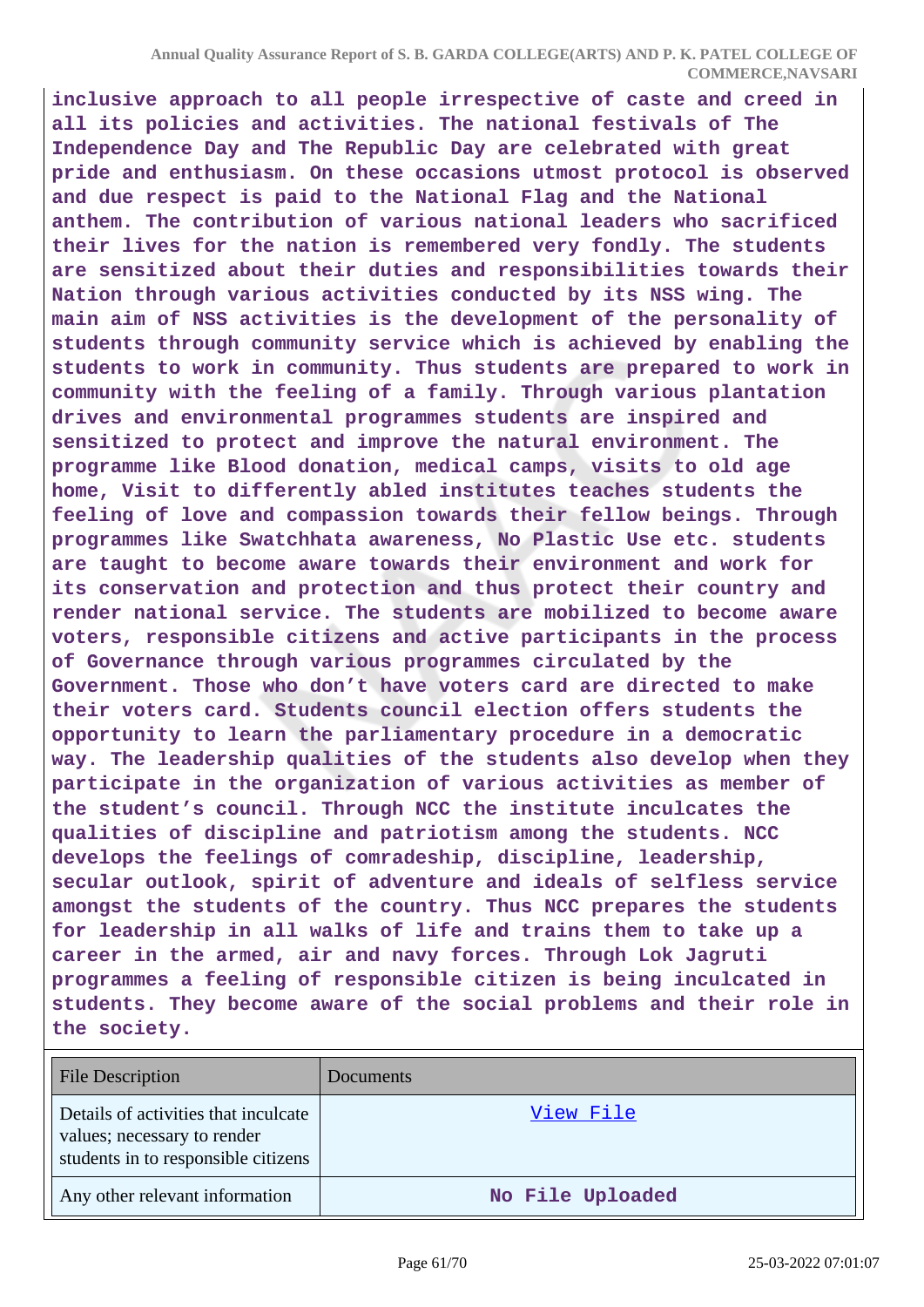| 7.1.10 - The Institution has a prescribed code<br>of conduct for students, teachers,<br>administrators and other staff and conducts<br>periodic programmes in this regard. The Code<br>of Conduct is displayed on the website There is<br>a committee to monitor adherence to the Code<br>of Conduct Institution organizes professional<br>ethics programmes for students,<br>teachers, administrators and other staff<br>4.<br>Annual awareness programmes on Code of |  |  | B. Any 3 of the above |
|------------------------------------------------------------------------------------------------------------------------------------------------------------------------------------------------------------------------------------------------------------------------------------------------------------------------------------------------------------------------------------------------------------------------------------------------------------------------|--|--|-----------------------|
| <b>Conduct are organized</b>                                                                                                                                                                                                                                                                                                                                                                                                                                           |  |  |                       |

| <b>File Description</b>                                                                                                                                                                                | Documents        |
|--------------------------------------------------------------------------------------------------------------------------------------------------------------------------------------------------------|------------------|
| Code of ethics policy document                                                                                                                                                                         | View File        |
| Details of the monitoring<br>committee composition and<br>minutes of the committee<br>meeting, number of programmes<br>organized, reports on the various<br>programs etc., in support of the<br>claims | No File Uploaded |
| Any other relevant information                                                                                                                                                                         | No File Uploaded |

7.1.11 - Institution celebrates / organizes national and international commemorative days, events and festivals

**The institute takes pride in its national history and commemorates Republic and Independence Day with great zeal every year. The institution celebrates with all grandeur and pride the national festivals i.e. the Independence Day and the Republic Day. The members of the Management Committee, the Principal, all the teaching and non-teaching staff members along with students participate wholeheartedly in the celebrations. The chief guest and the Principal address the staff members and the students. Since its inception the institute is very conscious regarding national festivals and has shown great respect towards the contribution of national leaders and other great personalities. From the celebration of the poet Tagore's anniversary on 7th August 1945, the college has observed and celebrated the anniversaries of many great personages from time to time. Birth and death anniversaries of great leaders like Mahatma Gandhi, Sardar Vallabhbhai Patel, Swami Vivekanand etc. are celebrated with great enthusiasm in which all teaching, nonteaching and students participate. The college organizes and celebrates various national and local festivals for inculcating cultural integrity amongst the students. . The institute follows the**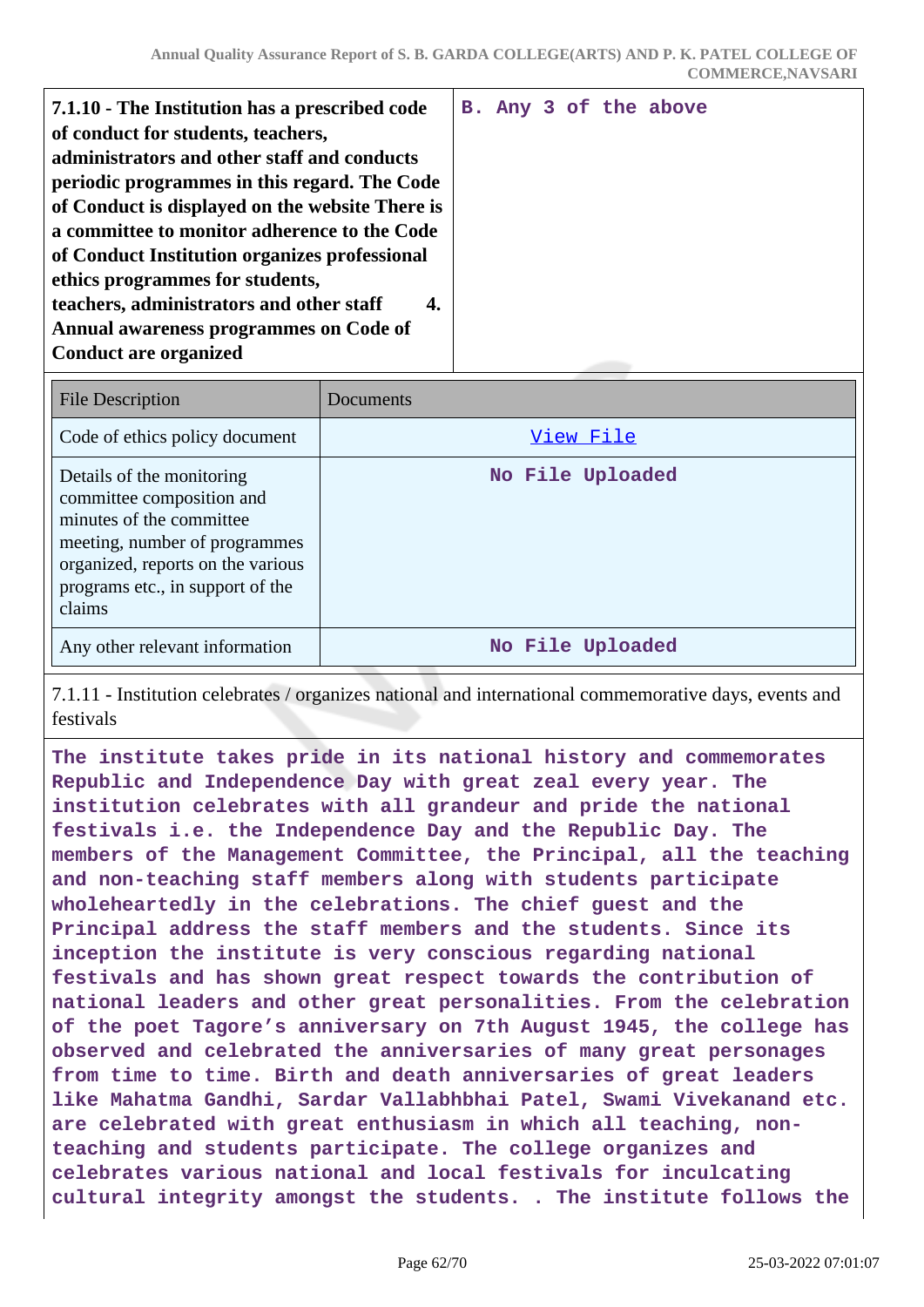**directives of the Government and organizes programmes as and when scheduled by the Government. The birth anniversary of Sardar Vallabhbhai Patel on October 31 is celebrated as Rashtriya Ekta Diwas (National Integration Day). Cleanliness drive or Swachhta Abhiyan has been undertaken on 2nd October (Birth of Mahatma Gandhi), where all the members of the society along with college staff members march in the entire campus, cleaning the roads of the campus. The college congregates to mark the event and a special assembly is held. On 5th September, students celebrate Dr. Radhakrishnan's birthday as Teacher's Day with great fervour. The students teach in the class as a tribute to their teachers as a gesture of reverence. Every year students participate in Youth festival organized by the South Gujarat University and have won prizes in different competitions.International Yoga Day is celebrated every year on 21st June with great enthusiasm. Apart from the above activities, the institution organizes several competitions like Rangoli, drawing, debates, essay writing Competitions etc. on various themes of national significance to infuse and instill the feeling of national spirit among students.**

| <b>File Description</b>                                                                         | Documents        |
|-------------------------------------------------------------------------------------------------|------------------|
| Annual report of the celebrations<br>and commemorative events for<br>the last (During the year) | View File        |
| Geo tagged photographs of some<br>of the events                                                 | No File Uploaded |
| Any other relevant information                                                                  | No File Uploaded |

# **7.2 - Best Practices**

7.2.1 - Describe two best practices successfully implemented by the Institution as per NAAC format provided in the Manual.

- **S. B. GARDA COLLEGE (ARTS) &**
- **P. K. PATEL COLLEGE OF COMMERCE, NAVSARI**
	- **1. Best Practices in Community Engagement: Community Service through Blood Donation Camp**

**The Context**

**The college is aware of its responsibility towards society andhas catered its various needsfrom time to time. Blood donationis the most humanistic act which the institute is**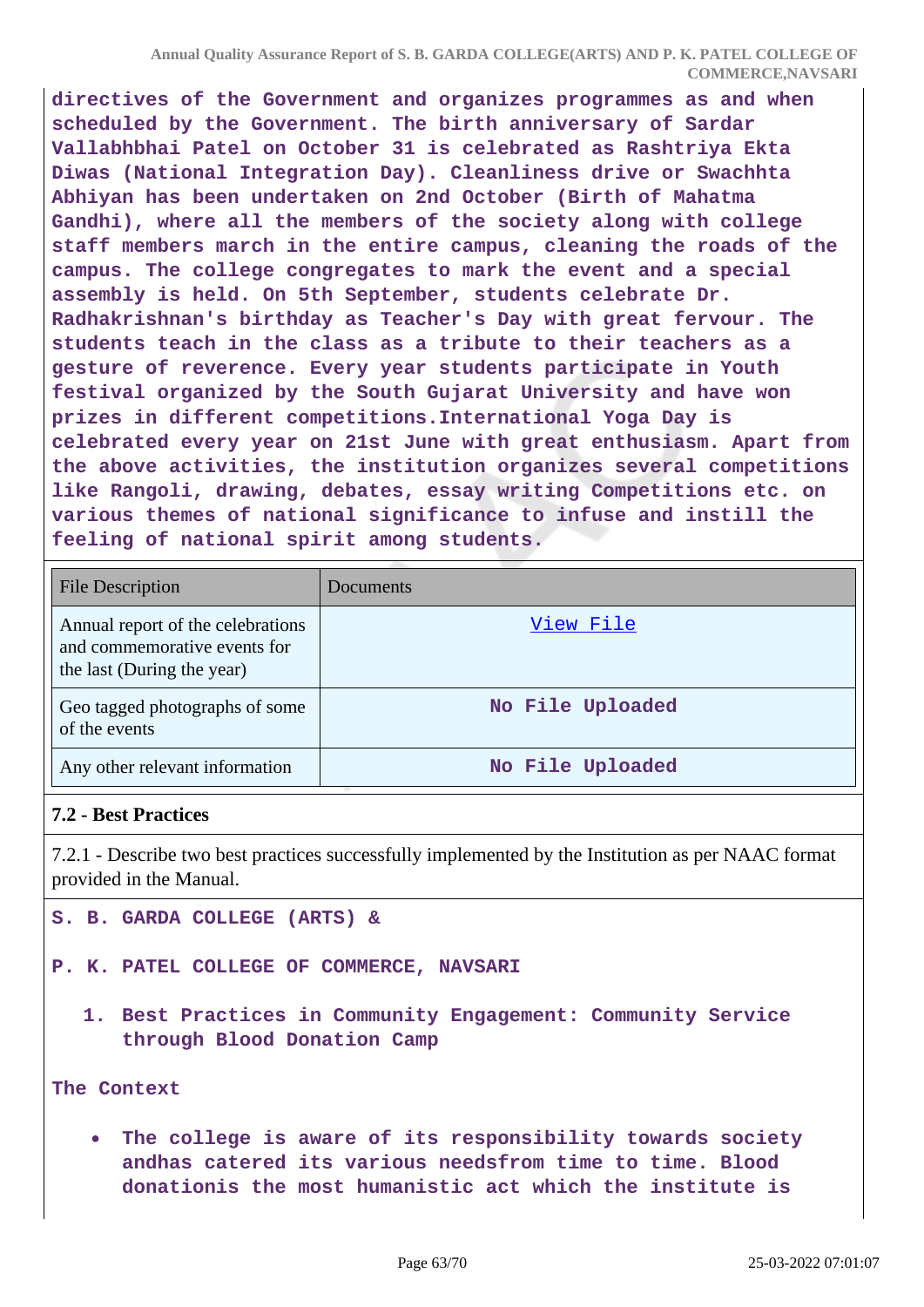**practicing since many years. The blood donated by the students hashelped many people and has saved their lives.**

- **Every year the college organizes blood donation camp in collaboration with Red Cross society Navsari to collect blood and thus to cater to the need of the society**
- **The healthy, enthusiastic andactivestudents are motivatedto donate blood voluntarilyto meet the blood requirements.**

#### **The objectives of the Practice**

- **To foster social responsibility and community engagement among students**
- **To create awareness and motivate students for Blood Donation.**
- **To enthuse the spirit of responsibility towards humanity in students that they also can save lives and can thus contribute to the national cause of improving the health of others by donating blood.**
- **To encourage students to donate blood voluntarily without any expectation or return.**
- **To support the mission of Red Cross Society of safe and reliable blood services.**
- **To help anyone, in case of any requirement for blood.**

#### **The Practice**

- **The collegeorganizes blood Donation camp every year in collaboration with Red Cross Society, Navsari. The college is conducting this camp and is contributing to the cause of humanity.**
- **During the years, the college has collected 97 units of blood in collaboration with Red Cross Society, Navsari.**
- **The blood is stored and transported under optimum conditions with the help of Red Cross Society.**
- **The whole process is alwaysdone under the supervision of trained personnel's as well as medical units.**
- **The blood ismade available to people irrespective of their caste, creed, and religion, economic or social status.**

**Obstacles faced if any and strategies adopted to overcome them**

- **Sometimes due to less weight and less Haemoglobin students are not allowed to donate blood and are advised to take proper diet so as they are able to donate blood in forthcoming camps.**
- **Sometimes students especially girl students feel weakness after donating blood, but they are given urgent attention by**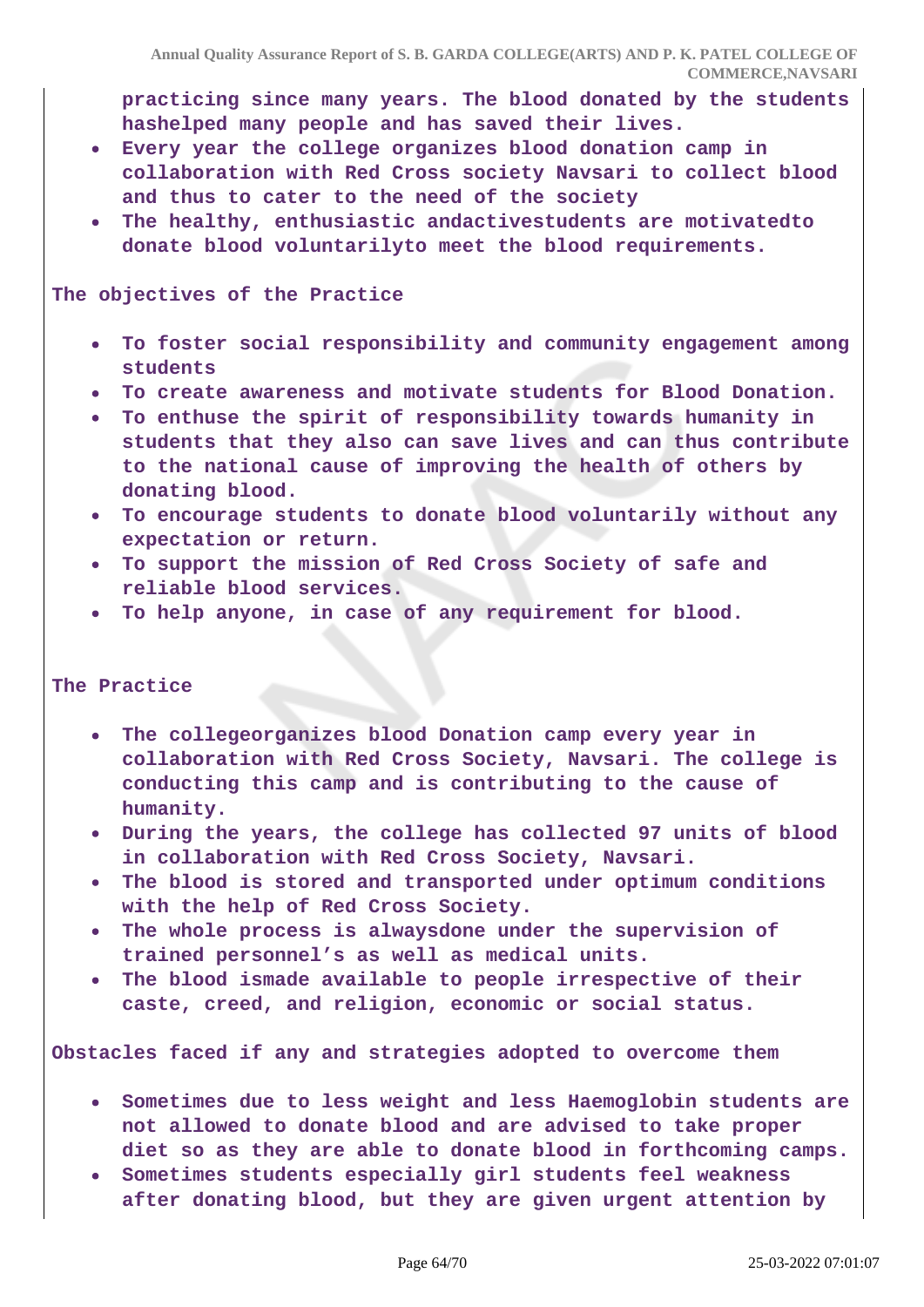**the doctors available at the moment. The college does arrangement of coffee and Parley G biscuits. They are advised for rest also.**

**Due to infrastructural inadequacy blood donation is restricted to college students only. However people from the communities are allowed to donate blood if they come with the prior permission of the principal.**

#### **Impact of the practice**

- **The voluntary blood donation camps have made a great impact on**  $\bullet$ **community, students, and teachers. The society is able to avail blood in times of need. Donated blood is beingutilized by the patients and needy people.**
- **Over the years the college has made an impression of trust in city. People have approached the institute even in the time of urgency for a rare blood group and whenever there is an SOS call from any hospital, students generously donate blood to save lives. This has built up a trusting confidence in the society,**
- **This activity has inculcated a deep sense of responsibility among students. They are seen working with great sincerity and devotion in such activities.**
- **The impact is also apparent on their personality development andmanagerial skills for organizing such type of events in the college.**
- **Red Cross Society has recognized this noble cause and has awarded the college in 2019 a certificate of appreciation for donating blood continuously for the past years.**

#### **Resources required**

- **Infrastructural facility--is provided by the institute.**
- **All medical facilities, Van and team of doctors--- It is arranged by the Red Cross Society of Navsari.**
- **Human Resources: NSS Volunteers, College staff, administrative staff and Red Cross Society staff accomplish this task together with great cooperation**

#### **Evidence of Practice**

- **1. Photographs of Blood Donation camps**
- **2. List of students who donated blood in last five years**
- **3. News-paper cuttings of the news-papers**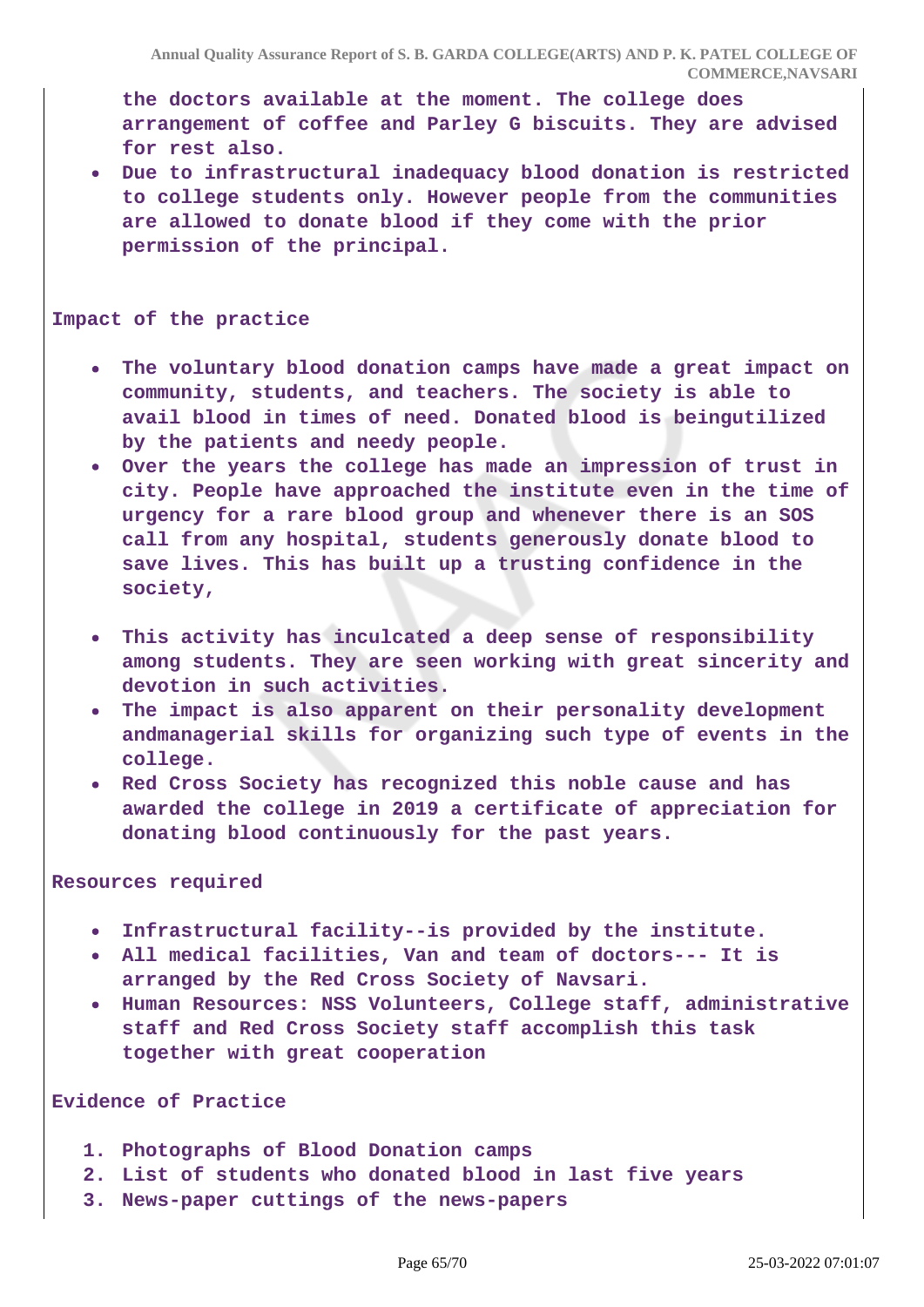**4. Red Cross Society list of students who donated blood**

**Contact person for further details**

**The Principal**

**S. B. Garda College**

#### **Navarra**

**Contact No.**

**O: 02637(250277)**

**M: 9427176101**

**Email:sbgaradacollege@gmail.com**

**Title of the Practice: No Pending work policy**

**The Context**

**When the present In-Charge principal took charge in 2015-16, there were many pending works. Therefore, the principal and the Trust together decided not to keep any work pending, since then the institute strictly committed tothe firm decision of NO Pending Work policy.**

**The objectives of the Practice**

- **1. To accomplish the works immediately**
- **2. No Pending work on the table**

**The Practice**

**The New Trust and administration started its tenure with firm decision that every pending work will be completed first. According to the priority, works were enlisted and completed. (File Attached).It was decided that the utmost transparency will be entertained in any matter. All problems were taken seriously and entertained positively.**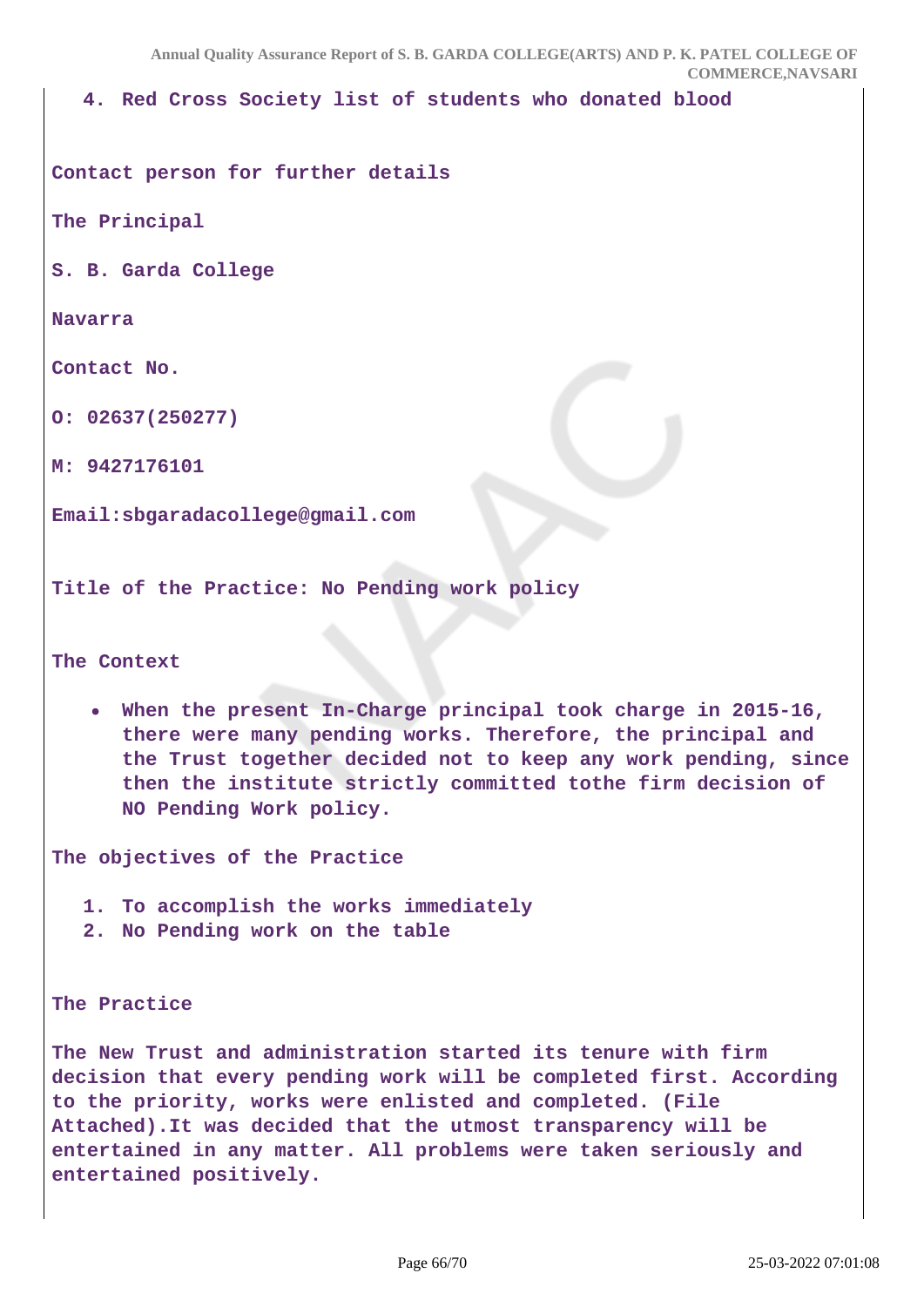**Obstacles faced if any and strategies adopted to overcome them**

**In many cases repeated actions were taken; queries were**  $\bullet$ **responded, great problems were faced but ultimately with the constant effortsof the institute works were accomplished and now most of the pending works are completed and the institution isfunctioning smoothly with no work pending.**

#### **Impact of the practice**

**All the pending works of pension cases, arrears etc. (Write other works) were prioritised and accomplished successfully. (List of the works done during five years is attached). The administration is committed to its decision and utmost transparency is maintained in all matters. Even pension papers are prepared well in advance so as retiring employee get her/his due in time and pension can be facilitated in time.**

#### **Resources required**

- **With the constant hard work of the administrative staff andthoughtful insight of the principal and the Trust, the institute has settled all pending matters and is now smoothly functioning with routine works.**
- **Every possible opportunity is explored and varied resources are used to do the work done.**

**Evidence of Practice**

**Contact person for further details**

**The Principal**

**S. B. Garda College**

**Navsari**

**Contact No.**

**O: 02637(250277)**

**M: 9427176101**

**NA**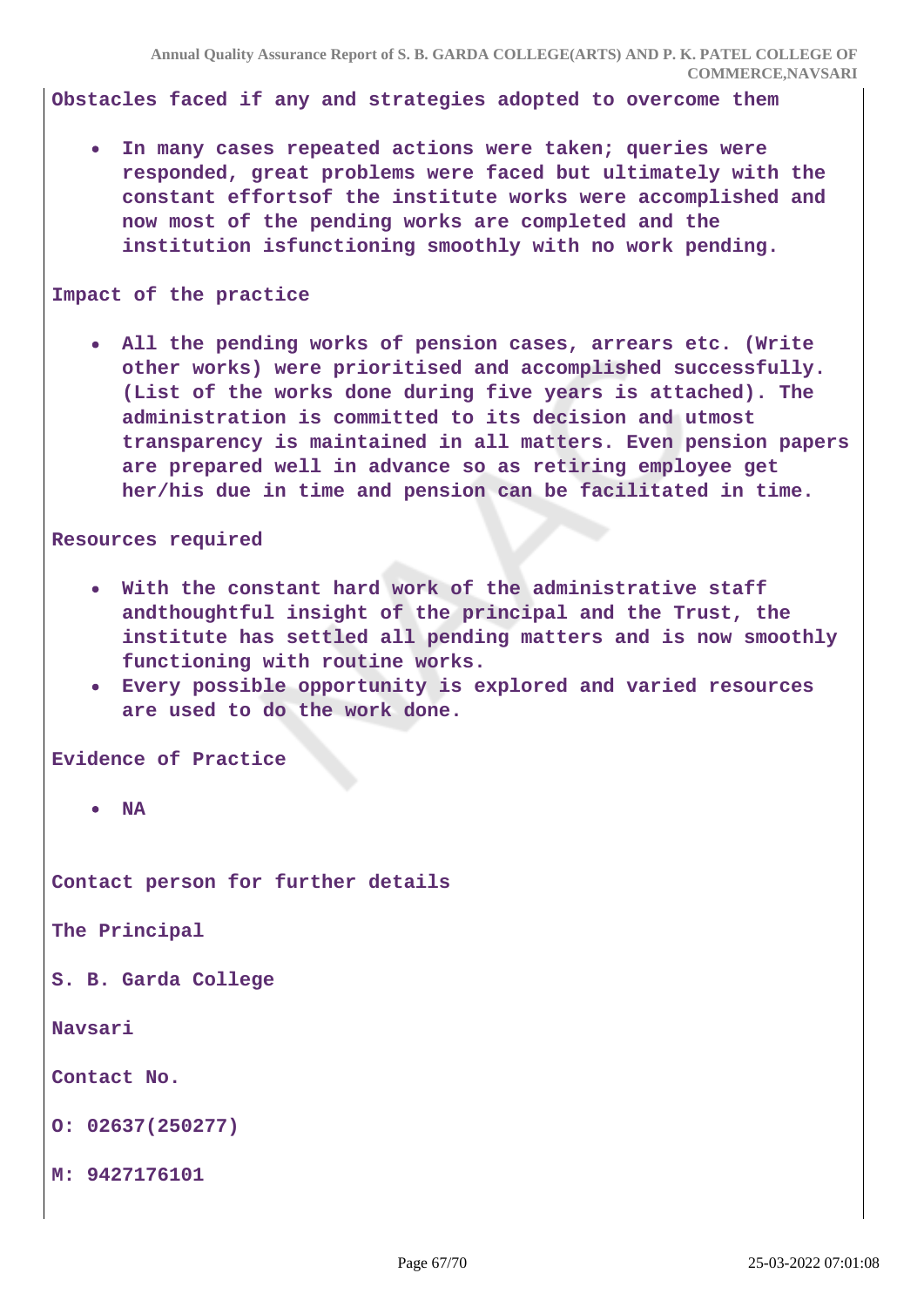#### **Email:sbgaradacollege@gmail.com**

| <b>File Description</b>                         | <b>Documents</b> |
|-------------------------------------------------|------------------|
| Best practices in the Institutional<br>web site | View File        |
| Any other relevant information                  | No File Uploaded |

#### **7.3 - Institutional Distinctiveness**

7.3.1 - Portray the performance of the Institution in one area distinctive to its priority and thrust within 200 words

**Holistic Development of Students: MY STUDENTS "Words written large in my heart. For them I have chosen the motto EXCELSIOR. May they in the company of their professors strive Higher and Higher." (A. K. Trivedi March 1946 The Gardian) The institute S. B. Garda College was established in 1945 with a prime objective of imparting education to all sections of the society irrespective of caste, creed or class. Since its inceptionthe institute is committed to ensure an inclusive and equitable quality education and offer learning opportunities to all. Its mission 'Education for all' affirms and reflects the philanthropic attitude of its founders. The mission, motto and vision statements of the institution reflect and define its distinctive characteristics. They provide the basis upon which the institution identifies its priorities, makes plans for future and evaluates its endeavors. The mission statements not only reflect the institution's traditions but also its vision for the future. The institute's motto 'excelsior' which denotes constantly rising to higher levels of endeavor and achievement motivates its stakeholders to strive towards excellence in all spheres of individual and collective activity. The institute is operating and progressing ahead proving rightly its motto Excelsior which is the never-ending dream of its founder members and is dedicated to the pursuit of creating a knowledge which is instrumental to assist the nourishment and cultivation of values and advancement of the society it serves. The institute is constantly trying to improve the quality of education at all levels. The institute has encouraged and has attempted to serve and uplift the status of the disadvantaged section of the society. Though the institute follows the syllabus prescribed by the VNSGU University, the institute is conscious of the changing educational and social needs of the society and strived hard to meet the changing expectations of the society by providing an ambient environment and keeping in mind the holistic development of the student. The institute has established its distinctive**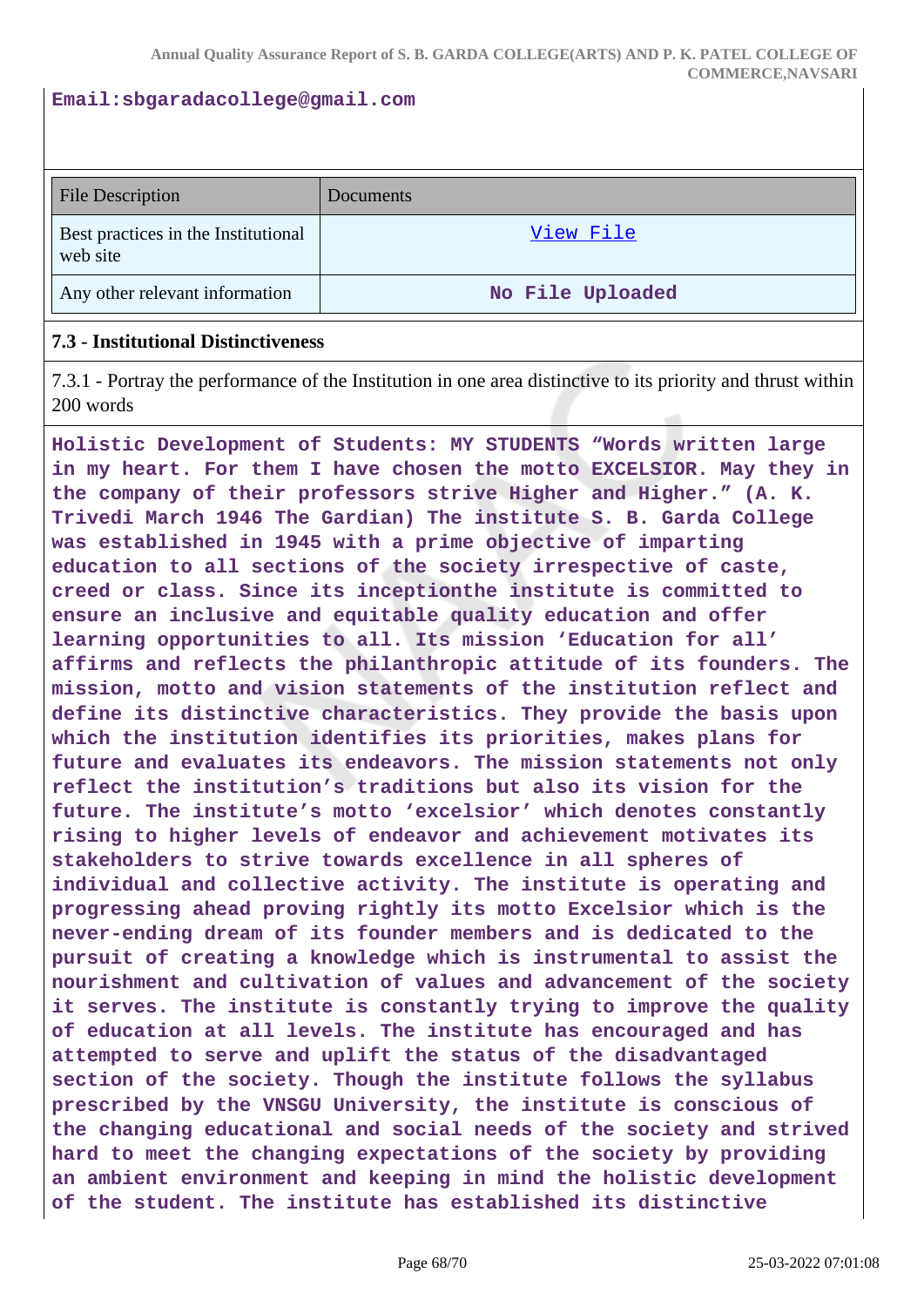**approach towards its comprehensive vision. The main thrust area is holistic development of the students by providing them quality and value based education. The college is striving hard to improve students' support facilities and thus improving the teaching and learning environment constantly. In the last five years support services for the students have been made more students' friendly and special attention is paid upon their holistic development. Most of the students in the college are from marginalized sections of the society. Many schemes are facilitated for economically weak students. There are scholarship provisions for SC, ST, OBC and economically backward classes. The institute facilitates to avail all the financial assistance of the Government for the benefit of SC, ST, OBC candidates. Feedback system has been systematized and structured. Feedback is collected, analyzed and is used for corrective measures. The institute has formalized the Mentor and Mentee programme to monitor the students' performance at all levels and to ensure that they perform academically up to their potential. The institute is committed to inspire students to recognize their potential; to strengthen their varied capabilities; to build an interpersonal relationship between the teachers and students and ultimately to pursue their destined dreams. Each teacher in all departments is assigned with the task of mentoring students. Teachers are directed to monitor the growth of the students assigned to them. All mentors keep a confidential data sheet about their students, "mentors assessment of students" which records a report of mentoring done by the teachers. These reports are periodically evaluated by a team of teachers selected from each department. The mentoring programme is monitored by a committee consisting of the Principal, Vice Principal and some experienced faculty. Students' overall development is the core interest of the institute. In 2019-2020 after the internal exams extra classes were provisioned. Proper time table was made and remedial classes were organized to help the slow learners so they could clear their ATKT exams. Protection of students is addressed by adherence to insurance. There is a provision ofDifferently abled students are taken special care and are facilitated with ramps, special facilities in the library, common room, scribes etc. The institute is striving hard to strengthen the placement and counseling cell to attract employers and provide the right and relevant information to the students for career planning. The institute organizes various career counselling programmes and invites experts to guide and counsel the students. For the last three years the institute has been hosting a mega job fair in collaboration with the Gujarat Government. This is an encouraging step because normally placement activity is conducted by the institutions restricted to their students and by this mega camp, placement activity is taken to a higher level in which various**